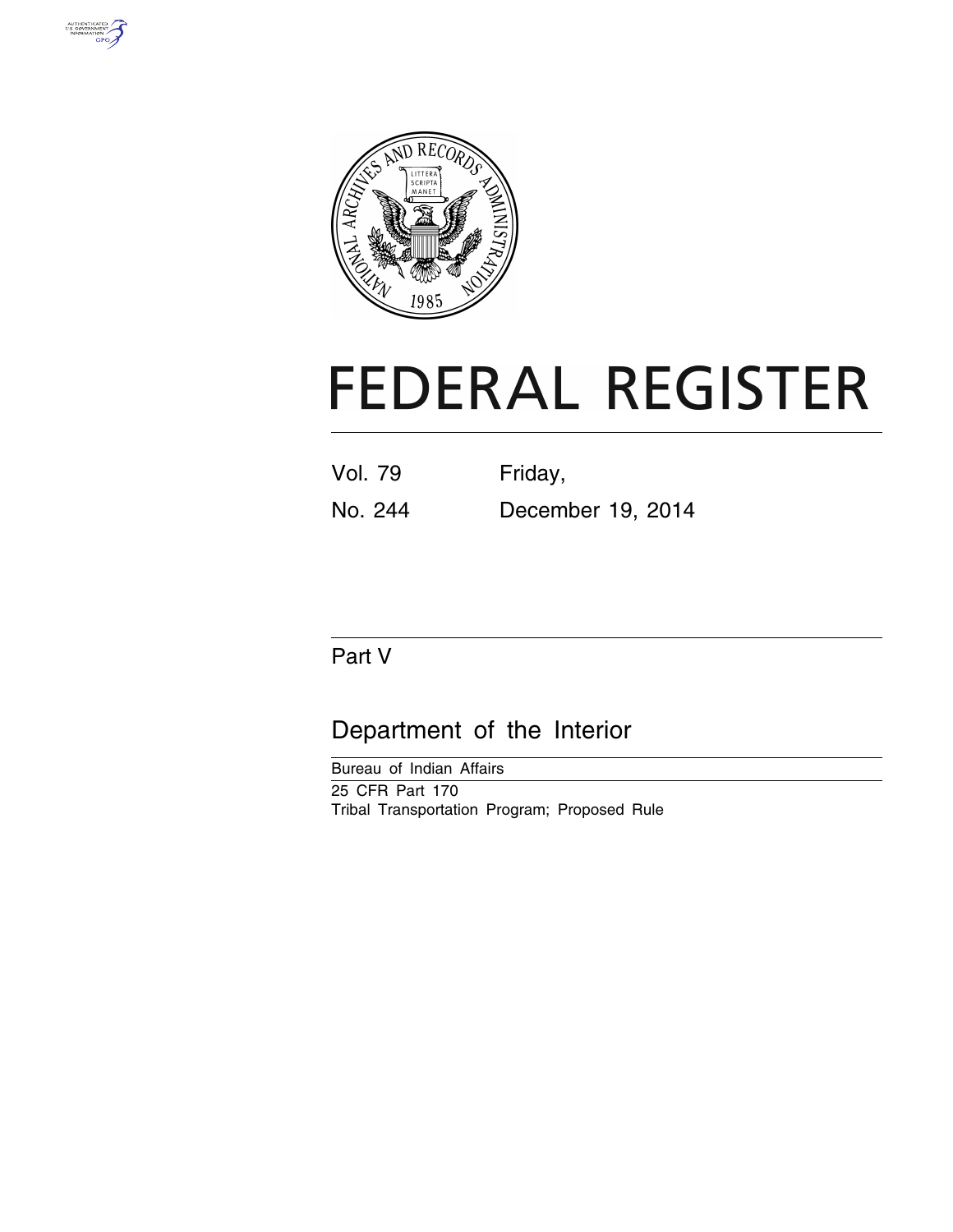# **DEPARTMENT OF THE INTERIOR**

#### **Bureau of Indian Affairs**

**[BIA 2014–0005; K00103 12/13 A3A10; 134D0102DR–DS5A300000–DR.5A311.I A000113]** 

# **25 CFR Part 170**

**RIN 1076–AF19** 

# **Tribal Transportation Program**

**AGENCY:** Bureau of Indian Affairs, Interior.

# **ACTION:** Proposed rule.

**SUMMARY:** This proposed rule would update the Tribal Transportation Program regulations (formerly the Indian Reservation Roads Program) to comply with the current surface transportation authorization, Moving Ahead for Progress in the 21st Century, as extended, reflect changes in the delivery options for the program that have occurred since the regulation was published in 2004, remove certain sections that were provided for informational purposes only, and make technical corrections.

**DATES:** Comments on this rule must be received by March 20, 2015. Comments on the information collections contained in this proposed regulation are separate from those on the substance of the rule. Comments on the information collection burden should be received by January 20, 2015 to ensure consideration, but must be received no later than February 17, 2015.

**ADDRESSES:** You may submit comments by any of the following methods:

— *Federal rulemaking portal: [http://](http://www.regulations.gov) [www.regulations.gov.](http://www.regulations.gov)* The rule is listed under the agency name ''Bureau of Indian Affairs.'' The rule has been assigned Docket ID: BIA–2014–0005. —*Mail:* Elizabeth Appel, Office of Regulatory Affairs & Collaborative Action, U.S. Department of the Interior, 1849 C Street NW., Washington, DC 20240. Include the number 1076–AF19 in the submission.

—*Hand delivery:* Elizabeth Appel, Office of Regulatory Affairs & Collaborative Action, U.S. Department of the Interior, 1849 C Street NW., Washington, DC 20240. Include the number 1076–AF19 in the submission.

We cannot ensure that comments received after the close of the comment period (see **DATES**) will be included in the docket for this rulemaking and considered. Comments sent to an address other than those listed here will not be included in the docket for this rulemaking.

Comments on the information collections in this proposed regulation are separate from those on the substance of the rule. Send comments on the information collection burden to OMB by facsimile to (202) 395–5806 or email to the OMB Desk Officer for the Department of the Interior at *[OIRA](mailto:OIRA_Submission@omb.eop.gov)*\_ *[Submission@omb.eop.gov.](mailto:OIRA_Submission@omb.eop.gov)* Please send a copy of your comments to the person listed in the **FOR FURTHER INFORMATION CONTACT** section of this notice.

**FOR FURTHER INFORMATION CONTACT:**  Elizabeth Appel, Director, Office of Regulatory Affairs & Collaborative Action, (202) 273–4680; *[elizabeth.appel@bia.gov.](mailto:elizabeth.appel@bia.gov)* You may review the information collection request online at *[http://](http://www.reginfo.gov) [www.reginfo.gov.](http://www.reginfo.gov)* Follow the instructions to review Department of the Interior collections under review by OMB.

# **SUPPLEMENTARY INFORMATION:**

# **I. Executive Summary of Rule**

The proposed rule would: • Revise 25 CFR part 170 to comply with legislation governing the Tribal Transportation Program;

• Update the regulation to reflect changes in the delivery options for the Tribal Transportation Program that are available to tribal governments;

• Make technical corrections to clarify program-related responsibilities and requirements for tribal governments, the Bureau of Indian Affairs, and the Federal Highway Administration (FHWA); and

• Clarify the requirements for proposed roads and access roads to be added to or remain in the National Tribal Transportation Facility Inventory (formerly known as the Indian Reservation Roads Inventory).

• Remove certain sections of the current rule that were provided for informational purposes only while directing the reader to BIA or FHWA Web sites where the most current information is now available.

BIA and FHWA distributed draft revisions to 25 CFR part 170 to tribes and published a notice in the **Federal Register** of consultations on the draft that were conducted at three locations in May of 2013. *See* 78 **Federal Register**  21861 (April 12, 2013). Written comments were accepted at the consultations as well as email and mail until June 14, 2013.

Consultation sessions on the proposed rule will be held on the following dates at the following locations:

| Meeting date | Location | Time |
|--------------|----------|------|
|              |          |      |

# **Meeting Agenda (All Times Local)**

- 9:00 a.m.–9:15 a.m. Welcome and Introductions
- 9:15 a.m.–10:30 a.m. Review Proposed Rule—Subparts A–C
- 10:30 a.m.–10:45 a.m. Break
- 11:45 a.m.–11:45 a.m. Review
- Proposed Rule—Subparts D–F 11:45 a.m.–1:00 p.m. Lunch
- 1:00 p.m.–2:15 p.m. Continue
- Review—Subparts G–H
- 2:15 p.m.–2:30 p.m. Break
- 2:30 p.m.–3:45 p.m. Questions and Answers
- 3:45 p.m.–4:00 p.m. Closing Comments
- 4:00 p.m. Adjourn

# **II. Background**

Moving Ahead for Progress in the 21st Century Act (MAP–21), Public Law 112–141, a reauthorization of the surface transportation act, was signed into law on July 6, 2012, and became effective on October 1, 2012. MAP–21

was extended by the Highway and Transportation Funding Act of 2014, Public Law 113–159 (August 8, 2014).

Section 1119 of MAP–21 struck the existing laws governing the Indian Reservation Roads Program from 23 U.S.C. 201–204, and established the Tribal Transportation Program (TTP) under 23 U.S.C. 201 and 202. In addition, Section 1103 of MAP–21 provided new definitions for terms utilized in the TTP.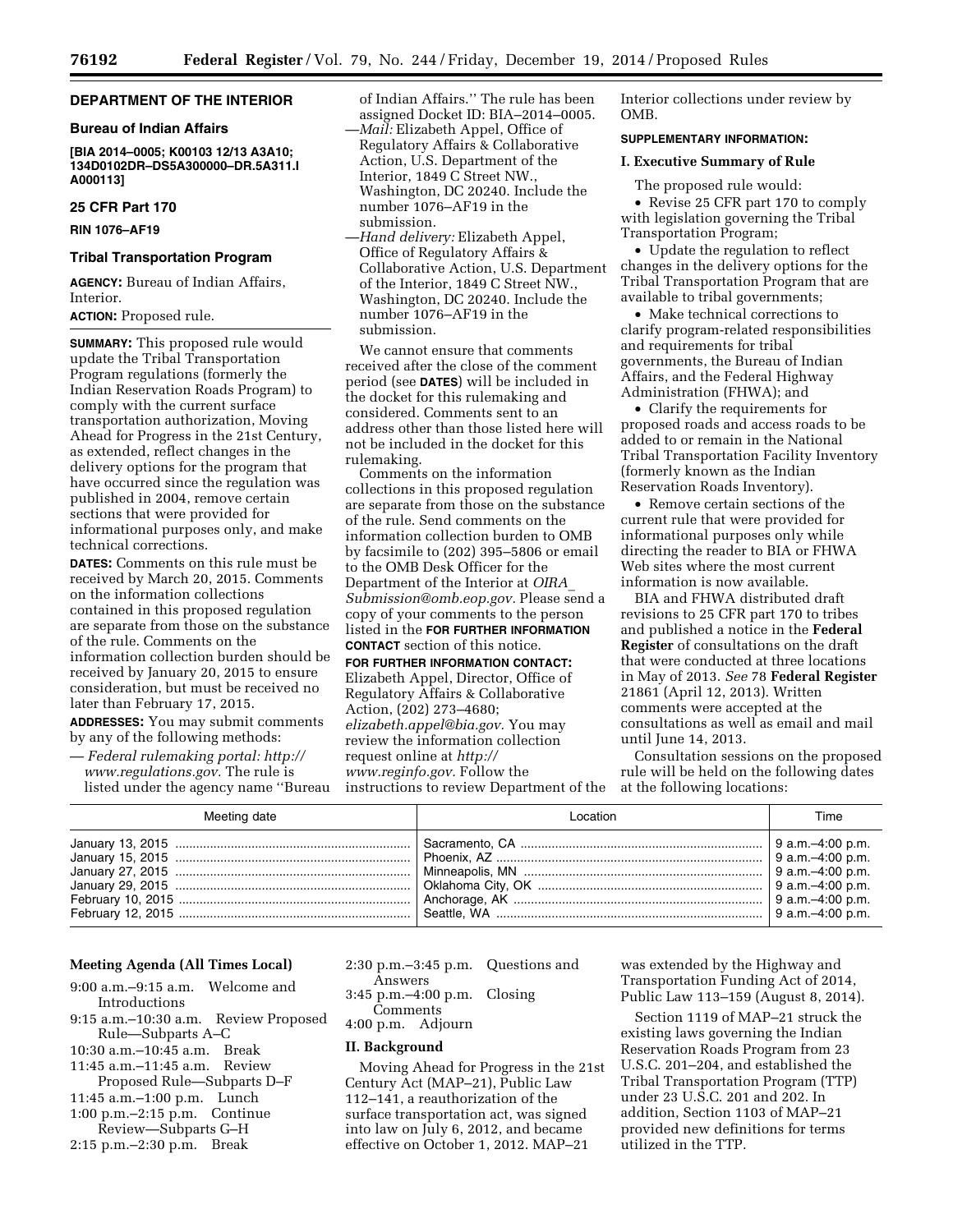Section 1119 of MAP–21 created a new formula for distribution of TTP funds among tribes, which had the effect of overriding the existing Relative Need Distribution Formula (RNDF) that was published in 2004 at 25 CFR part 170, subpart C. *See* 23 U.S.C. 202(b)(3). Although the RNDF is no longer applicable under the new TTP formula, certain historical aspects of the former RNDF continue to be relevant in the new TTP formula. MAP–21 also identified how certain roads included in the National Tribal Transportation Program Facility Inventory (NTTFI) impact funding within the new formula. *See* 23 U.S.C. 202(b)(1).

The current regulation was published in the **Federal Register** in 2004 (69 FR 43090, July 19, 2004). Congress later enacted the Safe, Accountable, Flexible and Efficient Transportation Equity Act—A Legacy for Users (SAFETEA– LU), Public Law 100–59 (August 10, 2005). Certain provisions of 25 CFR part 170 were amended as a result of SAFETEA–LU but the regulation was not revised at that time. The primary purpose of the proposed rule is to bring the regulation into compliance with MAP–21, which amends or renders obsolete parts of the existing rule.

There have also been significant changes in how TTP is delivered to tribes since 25 CFR part 170 was published in 2004, and the proposed rule reflects these changes. When 25 CFR part 170 was published, BIA delivered the IRR program either by direct service to tribes or by contracting with tribes to carry out certain program functions under the Indian Self-Determination and Education Assistance Act. (P.L. 93–638, as amended). Under SAFETEA–LU, FHWA and the BIA developed an additional delivery option known as ''program agreements'' which allow tribes that meet certain administrative and financial management requirements to carry out all but the inherently Federal functions of the TTP. MAP–21 carried forward the authority of SAFETEA–LU in this area and the proposed rule incorporates these changes.

Additionally, the proposed rule codifies the requirements that Proposed Roads or Access Roads must meet in order to be added to or remain in the NTTFI. Tribes, BIA, and FHWA have identified the lack of these requirements for Proposed and Access Roads to be added to or remain in the NTTFI as an area of concern in the current regulation for many years. Proposed roads are currently defined by 25 CFR 170.5 as ''a road which does not currently exist and needs to be constructed.'' A primary access route is the shortest practicable

route connecting two points, including roads between villages, roads to landfills, roads to drinking water sources, roads to natural resources identified for economic development, and roads that provide access to intermodal termini, such as airports, harbors, or boat landings. *See* 23 U.S.C. 202(b)(1).

During 2012, BIA and FHWA conducted thirteen tribal consultation meetings throughout the country on a joint BIA and FHWA recommendation for changing how proposed roads and access roads would contribute to the RNDF for Indian Reservation Roads Program funds. *See* 25 CFR part 170, subpart C. Although MAP–21 replaces the RNDF as discussed above, the proposed rule would clarify the requirements that proposed roads or access roads must meet in order to be added to or remain in the NTTFI.

#### **III. Explanation of Revisions**

*Subpart A—General Provisions and Definitions* 

This subpart is revised to: • Be consistent with the language used throughout 23 U.S.C. 201 and 202;

• Outline the policies, guidance manuals, directives, and procedures that govern the TTP under the program delivery options that are available to tribes; and

• Include new and updated definitions that are used throughout the rule.

# *Subpart B—Tribal Transportation Program Policy and Eligibility*

This subpart is revised to be consistent with MAP–21 by:

• Revising the language discussing Federal, tribal, state, and local governments' coordination, collaboration, and consultation responsibilities;

• Updating the list of eligible uses of TTP funding and the point of contact information for fund eligibility requests;

• Updating the regulation regarding cultural access roads, toll roads, recreation, tourism, trails, airport access roads, transit facilities and seasonal transportation routes;

• Changing the name ''Indian Local Technical Assistance Program'' was changed to ''Tribal Technical Assistance Centers'' (TTACs).

MAP–21 established a TTP safety funding set-aside, and the proposed rule describes the eligible uses and distribution of these funds. The TTP Coordinating Committee was established by the current rule. The proposed rule updates the responsibilities of the Committee

regarding information dissemination requirements and scheduling of Committee meetings.

# *Subpart C—Tribal Transportation Program Funding*

This subpart is revised as to do the following:

• Remove the chart showing the flow of TTP funds.

• Reflect the statutory formula and methodology established by MAP–21 to distribute TTP funds including new formula factors, set-asides, supplemental funding and transition period.

• Remove the sections of the current regulation governing the Indian Reservation Roads Program High Priority Projects because Section 1123 of MAP–21 established the Tribal High Priority Projects Program as a separate, stand-alone program.

• Revise how the National Tribal Transportation Facility Inventory (NTTFI) relates to the long-range tribal transportation planning process.

• Revise the appeal process for fund distribution to be consistent with MAP– 21.

• Remove the appendices to Subpart C of the current regulation because they are not applicable to the statutory funding formula established by MAP– 21.

# *Subpart D—Planning, Design, and Construction of Tribal Transportation Program Facilities*

This proposed subpart contains revisions to the sections involving NTTFI submissions, review and approval of plans, specifications and estimates (PS&Es). A section on the TTP Bridge Program was added to reflect changes as a result of the enactment of MAP–21. The appendices to this subpart were removed because they contained only reference information that is now available on BIA and FHWA Web sites.

# *Subpart E—Service Delivery for Tribal Transportation Program*

This subpart revises the sections involving Notice of Funds Availability (NOFA), Contracts and Agreements including savings. The Appendix to Subpart E is updated to be consistent with MAP–21.

# *Subpart F—Program Oversight and Accountability*

This subpart revises the stewardship and oversight roles and responsibilities for the TTP to reflect changes in the way the TTP is delivered to tribes. The current regulations regarding Program Reviews are moved to this subpart and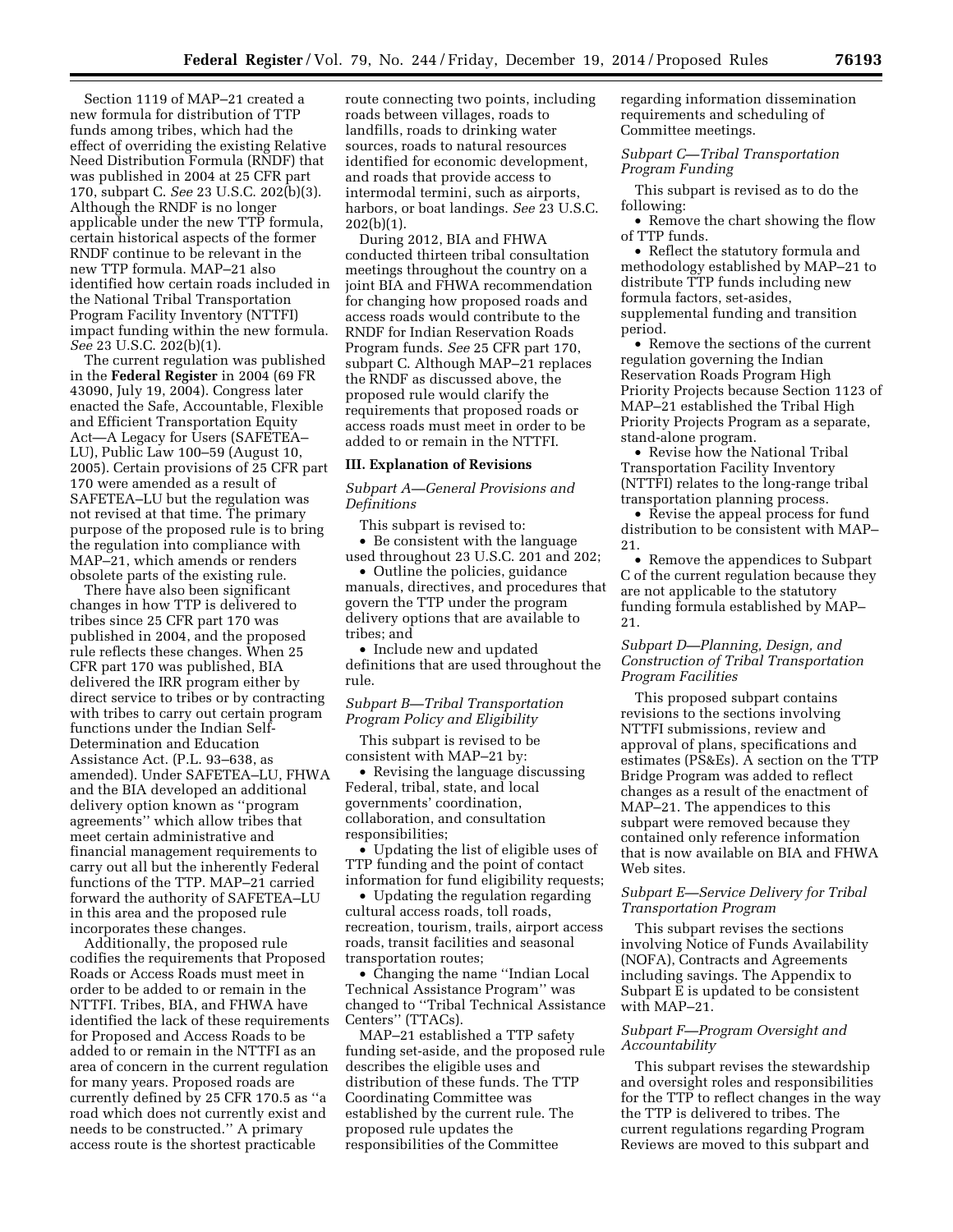are updated to be consistent with MAP– 21.

#### *Subpart G—Maintenance*

This subpart is updated to reflect changes in MAP–21 and clarify the eligible activities funded only through TTP. The Appendix to Subpart G of the existing regulation was removed and that information that is now available on BIA and FHWA Web sites.

#### *Subpart H—Miscellaneous*

This subpart is updated to be consistent with statutory references that changed due to the enactment of MAP– 21. The sections involving Emergency Relief and Hazardous and Nuclear Waste Transportation were removed because they contained only reference information that is now available on BIA and FHWA Web sites. The section regarding the Tribal High Priority Projects Program was also removed because it is authorized under Section 1123 of MAP–21 is therefore not a part of the TTP.

#### **IV. Procedural Requirements**

# *A. Regulatory Planning and Review (E.O. 12866 and 13563)*

Executive Order (E.O.) 12866 provides that the Office of Information and Regulatory Affairs (OIRA) at the Office of Management and Budget (OMB) will review all significant rules. OIRA has determined that this rule is not significant.

E.O. 13563 reaffirms the principles of E.O. 12866 while calling for improvements in the nation's regulatory system to promote predictability, to reduce uncertainty, and to use the best, most innovative, and least burdensome tools for achieving regulatory ends. The E.O. directs agencies to consider regulatory approaches that reduce burdens and maintain flexibility and freedom of choice for the public where these approaches are relevant, feasible, and consistent with regulatory objectives. E.O. 13563 emphasizes further that regulations must be based on the best available science and that the rulemaking process must allow for public participation and an open exchange of ideas. We have developed this rule in a manner consistent with these requirements. This rule is also part of the Department's commitment under the Executive Order to reduce the number and burden of regulations and

provide greater notice and clarity to the public.

# *B. Regulatory Flexibility Act*

The Department of the Interior certifies that this rule will not have a significant economic effect on a substantial number of small entities under the Regulatory Flexibility Act (5 U.S.C. 601 *et seq.*).

# *C. Small Business Regulatory Enforcement Fairness Act*

This rule is not a major rule under 5 U.S.C. 804(2), the Small Business Regulatory Enforcement Fairness Act. It will not result in the expenditure by State, local, or tribal governments, in the aggregate, or by the private sector of \$100 million or more in any one year. The rule's requirements will not result in a major increase in costs or prices for consumers, individual industries, Federal, State, or local government agencies, or geographic regions. Nor will this rule have significant adverse effects on competition, employment, investment, productivity, innovation, or the ability of U.S.-based enterprises to compete with foreign-based enterprises.

# *D. Unfunded Mandates Reform Act*

This rule does not impose an unfunded mandate on State, local, or tribal governments or the private sector of more than \$100 million per year. The rule does not have a significant or unique effect on State, local, or tribal governments or the private sector. A statement containing the information required by the Unfunded Mandates Reform Act (2 U.S.C. 1531 *et seq.*) is not required.

# *E. Takings (E.O. 12630)*

Under the criteria in E.O. 12630, this rule does not affect individual property rights protected by the Fifth Amendment nor does it involve a compensable ''taking.'' A takings implication assessment is therefore not required.

# *F. Federalism (E.O. 13132)*

Under the criteria in E.O. 13132, this rule has no substantial direct effect on the States, on the relationship between the national government and the States, or on the distribution of power and responsibilities among the various levels of government.

#### *G. Civil Justice Reform (E.O. 12988)*

This rule complies with the requirements of E.O. 12988. Specifically, this rule has been reviewed to eliminate errors and ambiguity and written to minimize litigation; and is written in clear language and contains clear legal standards.

# *H. Consultation With Indian Tribes (E.O. 13175)*

In accordance with the President's memorandum of April 29, 1994, ''Government-to-Government Relations with Native American Tribal Governments,'' E.O. 13175 (59 FR 22951, November 6, 2000), and 512 DM 2, we have evaluated the potential effects on federally recognized Indian tribes and Indian trust assets. During development of this proposed rule, the Department discussed this topic with tribal leaders, and will further consult specifically on the proposed rule during the public comment period.

#### *I. Paperwork Reduction Act*

*OMB Control Number:* 1076–0161. *Title:* 25 CFR 170, Tribal

Transportation Program. *Brief Description of Collection:* Some of the information such as the providing inventory updates (25 CFR 170.444), the development of a long range transportation plan (25 CFR 170.411 and 170. 412), the development of a tribal transportation improvement program (25 CFR 170.421), and priority list (25 CFR 170.420) are mandatory to determine how funds will allocated to implement the Tribal Transportation Program. Some of the information, such as public hearing requirements, is necessary for public notification and involvement (25 CFR 170.437 and 170.438). While other information, such as a request for exception from design standards (25 CFR 170.456), are voluntary.

*Type of Review:* Revision of currently approved collection.

*Respondents:* Federally recognized Indian Tribal governments.

*Number of Respondents:* 1,349 on average (each year).

*Number of Responses:* 1,349 on average (each year).

*Frequency of Response:* On occasion.

*Estimated Time per Response:* (See table below).

*Estimated Total Annual Hour Burden:*  17,828 hours.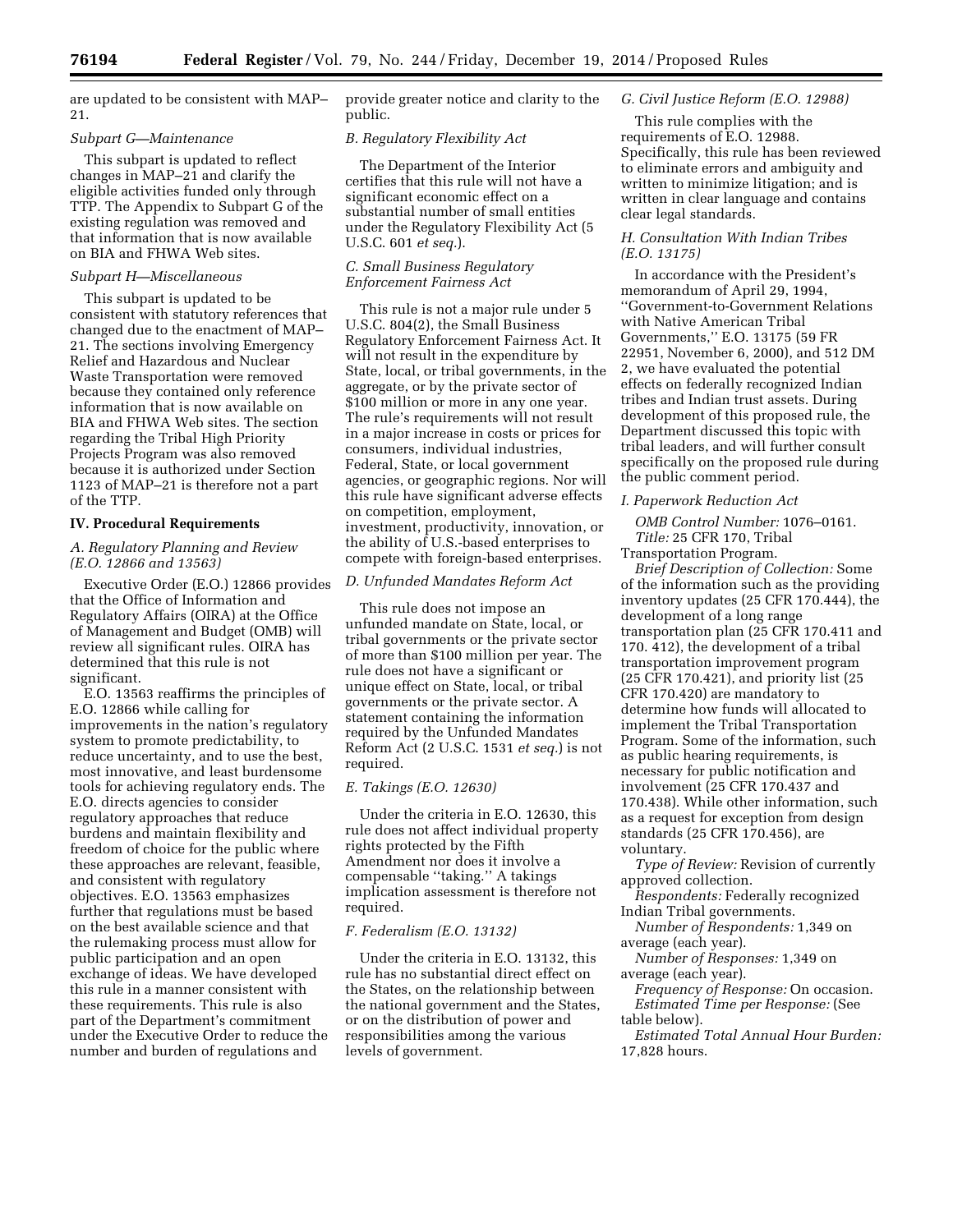| Citation 25<br><b>CFR 170</b> | Information                                                                                   | Average<br>number of<br>hours | Average<br>number per<br>vear | Estimated<br>annual burden<br>hours |
|-------------------------------|-----------------------------------------------------------------------------------------------|-------------------------------|-------------------------------|-------------------------------------|
| $170.444$                     |                                                                                               | 20                            | 141                           | 2.820                               |
| $170.411$                     |                                                                                               | 40                            | 113                           | 4.520                               |
| $170.421$                     | Reporting Requirement for Tribal Transportation Improvement Program<br>(TTIP).                | 10                            | 281                           | 2.810                               |
| $170.420$                     |                                                                                               | 10                            | 281                           | 2,810                               |
| $170.412$                     | Submission of Long Range Transportation Plan to BIA and Public, and Fur-<br>ther Development. | 40                            | 113                           | 4.520                               |
| $170.437$                     |                                                                                               | $\frac{1}{2}$                 | 205                           | 103                                 |
| 170.439                       |                                                                                               |                               | 205                           | 205                                 |
| $170.456$                     |                                                                                               | 4                             | 10                            | 40                                  |

OMB Control No. 1076–0161 currently authorizes the collections of information contained in 25 CFR part 170. If this proposed rule is finalized, the annual burden hours for respondents will decrease by approximately 1,800 hours because two previously identified information collection requirements have been deleted under this rule.

You may review the information collection request online at *[http://](http://www.reginfo.gov) [www.reginfo.gov.](http://www.reginfo.gov)* Follow the instructions to review Department of the Interior collections under review by OMB. We invite comments on the information collection requirements in the proposed rule. You may submit comments to OMB by facsimile to (202) 395–5806 or you may send an email to the attention of the OMB Desk Officer for the Department of the Interior: *OIRA*\_*[Submission@omb.eop.gov.](mailto:OIRA_Submission@omb.eop.gov)* Please send a copy of your comments to the person listed in the **FOR FURTHER INFORMATION CONTACT** section of this notice. *Note that the request for comments on the rule and the request for comments on the information collection are separate.* To best ensure consideration of your comments on the information collection, we encourage you to submit them by January 20, 2015; while OMB has 60 days from the date of publication to act on the information collection request, OMB may choose to act on or after 30 days. Comments on the information collection should address: (a) The necessity of this information collection for the proper performance of the functions of the agency, including whether the information will have practical utility; (b) the accuracy of the agency's estimate of the burden (hours and cost) of the collection of information, including the validity of the methodology and assumptions used; (c) ways we could enhance the quality, utility and clarity of the information to be collected; and (d) ways we could minimize the burden of the collection of the information on the respondents, such as through the

use of automated collection techniques or other forms of information technology. Please note that an agency may not sponsor or request, and an individual need not respond to, a collection of information unless it displays a valid OMB Control Number.

# *J. National Environmental Policy Act*

This rule does not constitute a major Federal action significantly affecting the quality of the human environment because it is of an administrative, technical, and procedural nature.

# *K. Effects on the Energy Supply (E.O. 13211)*

This rule is not a significant energy action under the definition in E.O. 13211. A Statement of Energy Effects is not required.

#### *L. Clarity of This Regulation*

We are required by E.O. 12866 and 12988 and by the Presidential Memorandum of June 1, 1998, to write all rules in plain language. This means that each rule we publish must:

(a) Be logically organized;

(b) Use the active voice to address readers directly;

(c) Use clear language rather than jargon;

(d) Be divided into short sections and sentences; and

(e) Use lists and tables wherever possible.

If you feel that we have not met these requirements, send us comments by one of the methods listed in the ''COMMENTS'' section. To better help us revise the rule, your comments should be as specific as possible. For example, you should tell us the numbers of the sections or paragraphs that are unclearly written, which sections or sentences are too long, the sections where you believe lists or tables would be useful, etc.

# *M. Public Availability of Comments*

Before including your address, phone number, email address, or other personal identifying information in your

comment, you should be aware that your entire comment—including your personal identifying information—may be made publicly available at any time. While you can ask us in your comment to withhold your personal identifying information from public review, we cannot guarantee that we will be able to do so.

# **List of Subjects in 25 CFR Part 170**

Highways and roads, Indians-lands.

For the reasons stated in the preamble, the Department of the Interior, Bureau of Indian Affairs, proposes to revise part 170 in Title 25 of the Code of Federal Regulations to read as follows:

# **PART 170—TRIBAL TRANSPORTATION PROGRAM**

# **Subpart A—Policies, Applicability, and Definitions**

Sec.

# 170.1 What does this part do?

- 170.2 What policies govern the TTP?
- 170.3 When do other requirements apply to the TTP?
- 170.4 How does this part affect existing tribal rights?
- 170.5 What definitions apply to this part? 170.6 Information collection.

# **Subpart B—Tribal Transportation Program Policy and Eligibility**

# *Consultation, Collaboration, Coordination*

- 170.100 What do the terms ''consultation, collaboration, and coordination'' mean?
- 170.101 What is the TTP consultation and coordination policy?
- 170.102 What goals and principles guide program implementation?
- 170.103 Is consultation with tribal governments required before obligating TTP funds for direct service activities?
- 170.104 Are funds available for consultation, collaboration, and coordination activities?
- 170.105 When must State governments consult with tribes?
- 170.106 Should planning organizations and local governments consult with tribes when planning for transportation projects?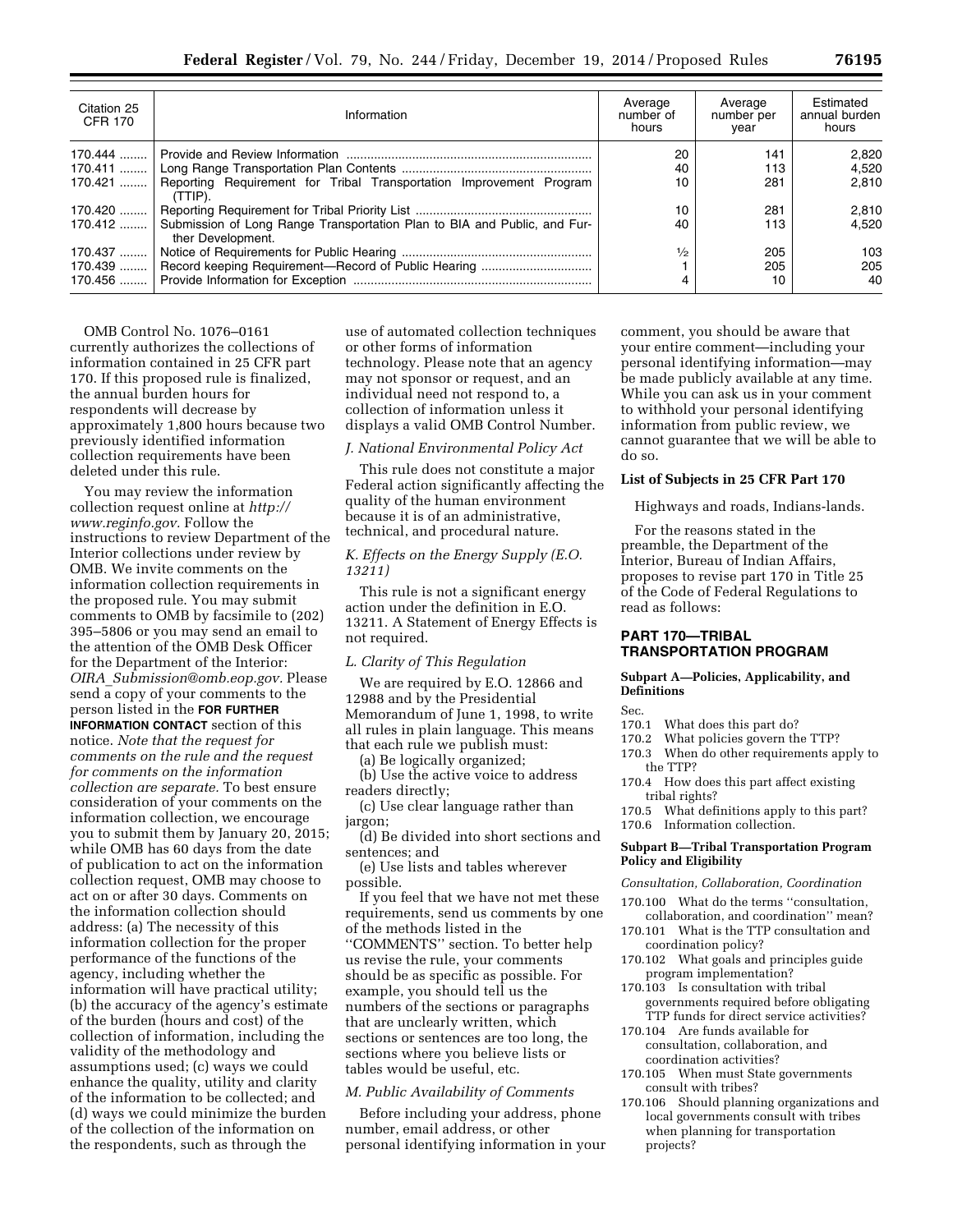- 170.107 Should tribes and BIA consult with planning organizations and local governments in developing projects?
- 170.108 How do the Secretaries prevent discrimination or adverse impacts? 170.109 How can State and local
- governments prevent discrimination or adverse impacts?
- 170.110 What if discrimination or adverse impacts occur?

# *Eligible Uses of TTP Funds*

- 170.111 What activities may be carried out using TTP funds?
- 170.112 What activities are not eligible for TTP funding?
- 170.113 How can a tribe determine whether a new use of funds is allowable?
- *Use of TTP and Cultural Access Roads*
- 170.114 What restrictions apply to the use of a tribal transportation facility?
- 170.115 What is a cultural access road?
- 170.116 Can a tribe close a cultural access road?
- *Seasonal Transportation Routes*
- 170.117 Can TTP funds be used on seasonal transportation routes?
- *TTP Housing Access Roads*
- 170.118 What terms apply to access roads?
- 170.119 Are housing access roads and housing streets eligible for TTP funding?
- *Toll, Ferry and Airport Facilities*
- 170.120 How can tribes use Federal highway funds for toll and ferry facilities?
- 170.121 Where is information about designing and operating a toll facility available?
- 170.122 When can a tribe use TTP funds for airport facilities?
- *Recreation, Tourism and Trails*
- 170.123 Can a tribe use Federal funds for its recreation, tourism, and trails program?
- 170.124 How can a tribe obtain funds?
- 170.125 What types of activities can a recreation, tourism, and trails program include?
- 170.126 Can roads be built in roadless and wild areas?
- *Highway Safety Functions*
- 170.127 What funds are available for a tribe's highway safety activities?
- 170.128 What activities are eligible for the TTP safety funds?
- 170.129 How will tribes receive safety funds?
- 170.130 How can tribes obtain non-TTP funds to perform highway safety projects?
- *Transit Facilities*
- 170.131 How do tribes identify transit needs?
- 170.132 What Federal funds are available for a tribe's transit program?
- 170.133 May a tribe or BIA use TTP funds as matching funds?
- 170.134 What transit facilities and activities are eligible for TTP funding?
- *TTP Coordinating Committee*
- 170.135 What is the TTP Coordinating Committee?
- 170.136 What are the TTP Coordinating Committee's responsibilities?
- 170.137 How does the TTP Coordinating Committee conduct business?

#### *Tribal Technical Assistance Centers*

- 170.138 What are Tribal Technical Assistance Centers?
- Appendix to Subpart B—Items for Which TTP Funds May Be Used.

#### **Subpart C—Tribal Transportation Program Funding**

- 170.200 How do BIA and FHWA determine the TTP funding amount?
- 170.201 What is the statutory distribution formula for tribal shares?
- 170.202 How do BIA and FHWA determine and distribute the tribal supplemental program funds?
- 170.203 How do BIA and FHWA allocate and distribute tribal transportation planning funds?
- 170.204 What restrictions apply to TTP funds provided to tribes?
- 170.205 What is the timeframe for distributing TTP funds?
- *TTP Inventory and Long-Range*

*Transportation Plan* 

- 170.225 How does a long-range transportation plan relate to the National Tribal Transportation Facility Inventory?
- *Formula Data Appeals*
- 170.226 How can a tribe appeal its share calculation?

#### *Flexible Financing*

- 170.227 Can tribes use flexible financing for TTP projects?
- 170.228 Can a tribe use TTP funds to leverage other funds or pay back loans?
- 170.229 Can a tribe apply for loans or credit from a State infrastructure bank?
- 170.230 How long must a project financed through flexible financing remain on a TTPTIP?

#### **Subpart D—Planning, Design, and Construction of Tribal Transportation Program Facilities**

- *Transportation Planning*
- 170.400 What is the purpose of transportation planning?
- 170.401 What are BIA's and FHWA's roles in transportation planning?
- 170.402 What is the tribal role in transportation planning?
- 170.403 What TTP funds can be used for transportation planning?
- 170.404 Can tribes use transportation planning funds for other activities?
- 170.405 How must tribes use planning funds?
- 170.406–170.409 [Reserved].
- 170.410 What is the purpose of tribal longrange transportation planning?
- 170.411 What should a long-range transportation plan include?
- 170.412 How is the tribal TTP long-range transportation plan developed and approved?
- 170.413 What is the public role in developing the long-range transportation plan?
- 170.414 How is the tribal long-range transportation plan used and updated?
- 170.415 What are pre-project planning and project identification studies?
- 170.420 What is the tribal priority list?

#### *Transportation Improvement Programs*

- 170.421 What is the Tribal Transportation Improvement Program (TTIP)?
- 170.422 What is the TTP Transportation Improvement Program (TTPTIP)?
- 170.423 How are projects placed on the TTPTIP?
- 170.424 How does the public participate in developing the TTPTIP?
- 170.425 How do BIA and FHWA conduct the annual update to the TTPTIP?
- 170.426 How is the TTPTIP approved?
- 170.427 How can a tribe amend an approved TTPTIP?
- 170.428 How is the State Transportation Improvement Program related to the TTPTIP?
- *Public Hearings*
- 170.435 When is a public hearing required?
- 170.436 How are public hearings for TTP planning and projects funded?
- 170.437 If there is no hearing, how must BIA, FHWA, or a tribe inform the public?
- 170.438 How must BIA, FHWA, or a tribe inform the public when a hearing is held?
- 170.439 How is a public hearing conducted?
- 170.440 How can the public learn the results of a public hearing?
- 170.441 Can a decision resulting from a hearing be appealed?
- *TTP Facility Inventory*

*Requirements* 

TTP meet?

compliance?

activities?

the TTP?

project design?

*Design* 

- 170.442 What is the National Tribal Transportation Facility Inventory?
- 170.443 What is required to successfully include a proposed transportation
- facility in the NTTFI? 170.444 How is the NTTFI updated?
- 170.445 What is a strip map?

*Environmental and Archeological* 

170.450 What archeological and

170.451 Can TTP funds be used for archeological and environmental

170.446 What minimum attachments are required for an NTTFI submission?

environmental requirements must the

170.452 When can TTP funds be used for archeological and environmental

170.454 What design standards are used in

170.455 What other factors must influence

170.456 When can a tribe request an exception from the design standards? 170.457 Can a tribe appeal a denial?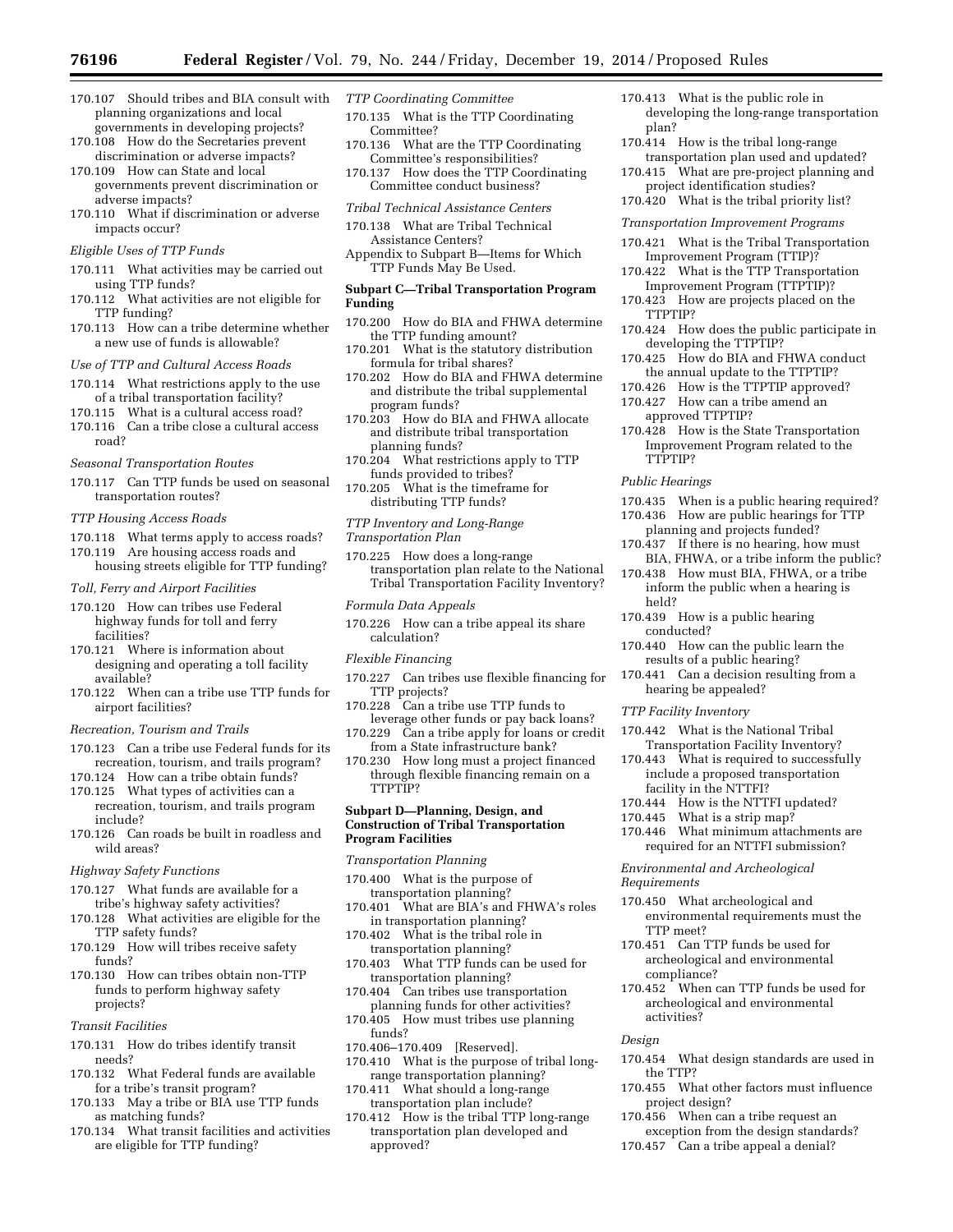*Review and Approval of Plans, Specifications and Estimates* 

- 170.460 What must a project package include?
- 170.461 May a tribe approve plans, specifications, and estimates?
- 170.463 What if a design deficiency is identified?

#### *Construction and Construction Monitoring*

- 170.470 Which construction standards must tribes use?
- 170.471 How are projects administered? 170.472 What construction records must
- tribes and BIA keep?
- 170.473 When is a project complete?
- 170.474 Who conducts the project closeout?

# *Management Systems*

170.502 Are nationwide management systems required for the TTP?

#### *Bridge Program*

- 170.510 What funds are available to address bridge activities?
- 170.511 What activities are eligible for Tribal Transportation Facility Bridge funds?
- 170.512 How will Tribal Transportation Facility Bridge funds be made available to the tribes?
- 170.513 When and how are bridge inspections performed?
- 170.514 Who reviews bridge inspection reports?

# **Subpart E—Service Delivery for Tribal Transportation Program**

- *Funding Process*
- 170.600 What must BIA include in the notice of funds availability?
- 170.602 If a tribe incurs unforeseen construction costs, can it get additional funds?

#### *Miscellaneous Provisions*

- 170.605 May BIA or FHWA use forceaccount methods in the TTP?
- 170.606 How do legislation and procurement requirements affect the TTP?
- 170.607 Can a tribe use its allocation of TTP funds for contract support costs?
- 170.608 Can a tribe pay contract support costs from DOI or BIA appropriations?
- 170.609 Can a tribe receive additional TTP funds for start-up activities?

#### *Contracts and Agreements*

- 170.610 What TTP functions may a tribe assume?
- 170.611 What special provisions apply to ISDEAA contracts and agreements?
- 170.612 Can non-contractible functions and activities be included in contracts or agreements?
- 170.614 Can a tribe receive funds before BIA publishes the final notice of funding availability?
- 170.615 Can a tribe receive advance payments for non-construction activities under the TTP?
- 170.616 How are payments made to tribes if additional funds are available?
- 170.617 May a tribe include a contingency in its proposal budget?
- 170.618 Can a tribe keep savings resulting from project administration?
- 170.619 Do tribal preference and Indian preference apply to TTP funding?
- 170.620 How do ISDEAA's Indian preference provisions apply?
- 170.621 What if a tribe doesn't perform work under a contract or agreement?
- 170.622 What TTP program, functions, services, and activities are subject to the self-governance construction regulations?
- 170.623 How are TTP projects and activities included in a self- governance agreement?
- 170.624 Is technical assistance available?<br>170.625 What regulations apply to waiver
- What regulations apply to waivers?
- 170.626 How does a tribe request a waiver of a Department of Transportation regulation?
- Appendix to Subpart E—List of Program Functions that Cannot be Subcontracted

#### **Subpart F—Program Oversight and Accountability**

- 170.700 What is the TTP Stewardship Plan/ National Business Plan?
- 170.701 May a direct service tribe and BIA Region sign a Memorandum of Understanding?
- 170.702 What activities may the Secretaries review and monitor?
- 170.703 What program reviews do the Secretaries conduct?
- 170.704 What happens when the review process identifies areas for improvement?

# **Subpart G—Maintenance Programs**

- 170.800 What funds are available for maintenance activities?
- 170.801 Can maintenance funds be used to implement TTP transportation facilities?
- 170.802 Can a tribe perform road maintenance?
- 170.803 To what standards must a TTP transportation facility be maintained?
- 170.804 What if maintenance funding is inadequate?
- 170.805 What maintenance activities are eligible for TTP funding?

#### **Subpart H—Miscellaneous Provisions**

*Reporting Requirements and Indian Preference* 

- 170.910 What information on the TTP or projects must BIA or FHWA provide to tribes?
- 170.911 Are Indians entitled to employment and training preferences?
- 170.912 Does Indian employment preference apply to Federal-aid Highway Projects?
- 170.913 Do tribal-specific employment rights and contract preference laws apply?
- 170.914 What is the difference between tribal preference and Indian preference?
- 170.915 May tribal employment taxes or fees be included in a TTP project budget?
- 170.916 May tribes impose taxes or fees on those performing TTP services?
- 170.917 Can tribes receive direct payment of tribal employment taxes or fees?
- 170.918 What applies to the Secretaries collection of data under the TTP?

#### *Tribal Transportation Departments*

- 170.930 What is a tribal transportation department?
- 170.931 Can tribes use TTP funds to pay tribal transportation department operating costs?
- 170.932 Are there other funding sources for tribal transportation departments?
- 170.933 Can tribes regulate oversize or overweight vehicles?

# *Resolving Disputes*

- 170.934 Are alternative dispute resolution procedures available?
- 170.935 How does a direct service tribe begin the alternative dispute resolution process?

#### *Other Miscellaneous Provisions*

- 170.941 May tribes become involved in transportation research?
- 170.942 Can a tribe use Federal funds for transportation services for quality-of-life improvement programs?
- 170.943 What is the Tribal High Priority Projects Program?
- **Authority:** Pub. L. 112–141, 23 U.S.C. 202.

# **PART 170—TRIBAL TRANSPORTATION PROGRAM**

#### **Subpart A—Policies, Applicability, and Definitions**

#### **§ 170.1 What does this part do?**

This part provides rules and a funding formula for the Department of the Interior (DOI), in cooperation with the Department of Transportation (DOT), to implement the Tribal Transportation Program (TTP). Included in this part are other Title 23 and Title 25 transportation programs administered by the Secretary of the Interior and the Secretary of Transportation (Secretaries) and implemented by tribes and tribal organizations under the Indian Self-Determination and Education Assistance Act of 1975 (ISDEAA), as amended, program agreements, and other appropriate agreements.

#### **§ 170.2 What policies govern the TTP?**

(a) The Secretaries' policy for the TTP is to:

(1) Provide a uniform and consistent set of rules;

- (2) Foster knowledge of the programs by providing information about them and the opportunities that they create;
- (3) Facilitate tribal planning, conduct, and administration of the programs;
- (4) Encourage inclusion of these programs under self-determination contracts, self-governance agreements, program agreements, and other
- appropriate agreements;
- (5) Make available all contractible non-inherently Federal administrative functions under self-determination contracts, self-governance agreements,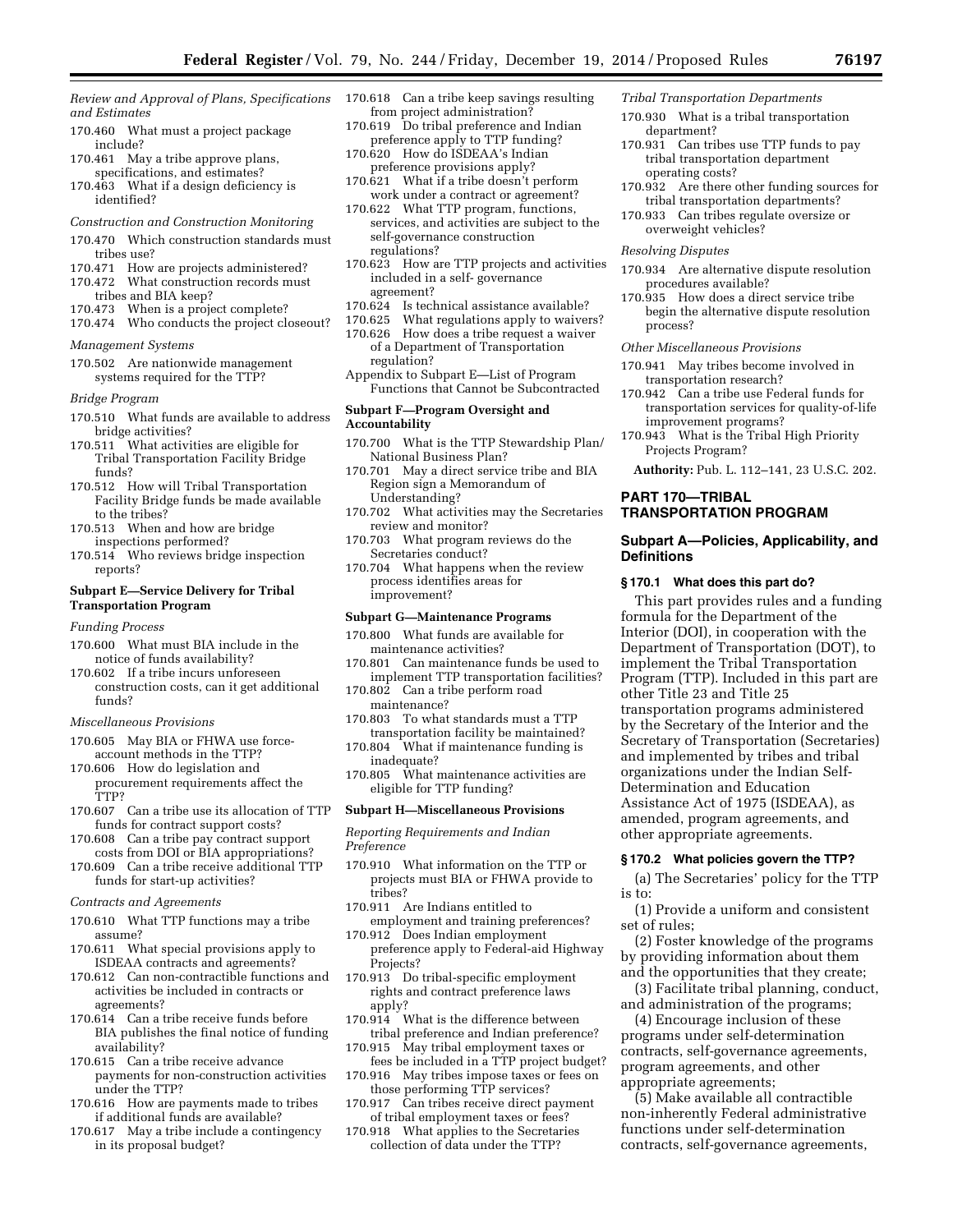program agreements, and other appropriate agreements.

(6) Carry out policies, procedures, and practices in consultation with Indian tribes to ensure the letter, spirit, and goals of Federal transportation programs are fully implemented.

(b) Where this part differs from provisions in the Indian Self-Determination and Education Assistance Act of 1975 (ISDEAA), this part should advance the policy of increasing tribal autonomy and discretion in program operation.

(c) This part is designed to enable Indian tribes to participate in all contractible activities of the TTP and BIA Road Maintenance program. The Secretary of the Interior will afford Indian tribes the flexibility, information, and discretion to design roads programs under self-determination contracts, selfgovernance agreements, program agreements, and other appropriate agreements to meet the needs of their communities consistent with this part.

(d) Programs, functions, services, and activities, regardless of how they are administered, are an exercise of Indian tribes' self-determination and selfgovernance.

(1) The tribe is responsible for managing the day-to-day operation of its contracted Federal programs, functions, services, and activities.

(2) The tribe accepts responsibility and accountability to the beneficiaries under self-determination contracts, selfgovernance agreements, program agreements, and other appropriate agreements for:

(i) Use of the funds; and

(ii) Satisfactory performance of all activities funded under the contract or agreement.

(3) The Secretary will continue to discharge the trust responsibilities to protect and conserve the trust resources of tribes and the trust resources of individual Indians.

(e) The Secretary should interpret Federal laws and regulations to facilitate including programs covered by this part in the government-to-government agreements authorized under ISDEAA.

(f) The administrative functions referenced in paragraph (a)(5) of this section are contractible without regard to the organizational level within the DOI that carries out these functions. Including TTP administrative functions under self-determination contracts, selfgovernance agreements, program agreements or other appropriate agreements, does not limit or reduce the funding for any program or service serving any other tribe.

(g) The Secretaries are not required to reduce funding for a tribe under these

programs to make funds available to another tribe.

(h) This part must be liberally construed for the benefit of tribes and to implement the Federal policy of selfdetermination and self-governance.

(i) Any ambiguities in this part must be construed in favor of the tribes to facilitate and enable the transfer of programs authorized by 23 U.S.C. 201 and 202 and title 25 of the U.S.C.

#### **§ 170.3 When do other requirements apply to the TTP?**

TTP policies, guidance, and directives apply, to the extent permitted by law, only if they are consistent with this part and 25 CFR parts 900 and 1000. See 25 CFR 900.5 for when a tribe must comply with other unpublished requirements.

# **§ 170.4 How does this part affect existing tribal rights?**

This part does not:

(a) Affect tribes' sovereign immunity from suit;

(b) Terminate or reduce the trust responsibility of the United States to tribes or individual Indians;

(c) Require a tribe to assume a program relating to the TTP; or

(d) Impede awards by other agencies of the United States or a State to tribes to administer programs under any other law.

# **§ 170.5 What definitions apply to this part?**

*AASHTO* means the American Association of State Highway and Transportation Officials.

*Access road* as defined in 23 CFR 635.117(e) means a road that extends outward from the tribal boundary to a point at which it intersects with a road functionally classified as a collector or higher classification in both urban and rural areas. The maximum length of an Access road will not exceed 15 miles.

*Agreement* means a selfdetermination contract, self-governance agreement, Program Agreement or other appropriate agreement, to fund and manage the programs, functions, services and activities transferred to a tribe.

*Appeal* means a request by a tribe or consortium for an administrative review of an adverse agency decision.

*Asset management* as defined in 23 U.S.C. 101(a)(2) means a strategic and systematic process of operating, maintaining, and improving physical assets, with a focus on both engineering and economic analysis based upon quality information, to identify a structured sequence of maintenance, preservation, repair, rehabilitation, and replacement actions that will achieve and sustain a desired state of good

repair over the lifecycle of the assets at minimum practicable cost.

*BIA* means the Bureau of Indian Affairs of the Department of the Interior. *BIADOT* means the Bureau of Indian Affairs, Indian Services—Division of

Transportation—Central Office. *BIA Force Account* means the

performance of work done by BIA employees.

*BIA Road System* means the Bureau of Indian Affairs Road System under the National Tribal Transportation Facility Inventory (NTTFI) and includes only those existing and proposed facilities for which the BIA has or plans to obtain legal right-of-way.

*BIA System Inventory* means Bureau of Indian Affairs System Inventory under the NTTFI that included the BIA road system, tribally owned public roads, and facilities not owned by an Indian tribal government or the BIA in the States of Oklahoma and Alaska that were used to generate road mileage for computation of the funding formula in the Indian Reservation Roads Program prior to October 1, 2004.

*BIA Transportation Facility* means any of the following:

(1) Road systems and related road appurtenances such as signs, traffic signals, pavement striping, trail markers, guardrails, etc.;

- (2) Highway bridges and drainage structures;
- (3) Airport runways and heliport
- pads, including runway lighting;
	- (4) Boardwalks;
	- (5) Adjacent parking areas;
	- (6) Maintenance yards;
	- (7) Bus stations;
- (8) System public pedestrian walkways, paths, bike and other trails;
- (9) Motorized vehicle trails; (10) Public access roads to heliports and airports;
- 

(11) BIA and tribal post-secondary school roads and parking lots built with TTP Program funds; and

(12) Public ferry boats and boat ramps.

*CFR* means the United States Code of Federal Regulations.

*Construction,* as defined in 23 U.S.C. 101(a)(4), means the supervising, inspecting, actual building, and incurrence of all costs incidental to the construction or reconstruction of a tribal transportation facility, as defined in 23 U.S.C. 101(a)(31). The term includes—

(1) Preliminary engineering, engineering, and design-related services directly relating to the construction of a tribal transportation facility project, including engineering, design, project development and management, construction project management and inspection, surveying, mapping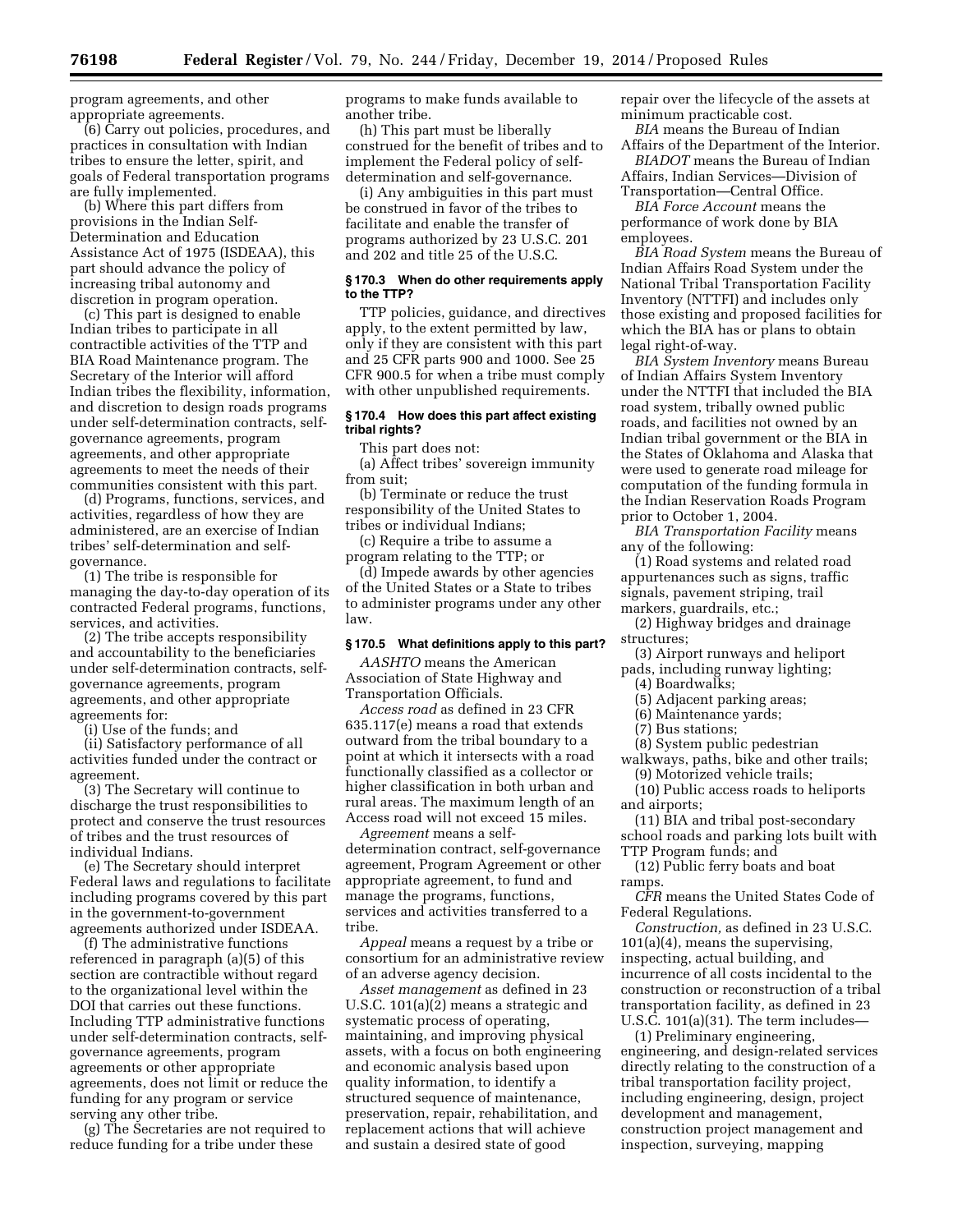(including the establishment of temporary and permanent geodetic control under specifications of the National Oceanic and Atmospheric Administration), and architecturalrelated services;

(2) Reconstruction, resurfacing, restoration, rehabilitation, and preservation;

(3) Acquisition of rights-of-way;

(4) Relocation assistance, acquisition of replacement housing sites, and acquisition and rehabilitation, relocation, and construction of replacement housing;

(5) Elimination of hazards of railwayhighway grade crossings;

(6) Elimination of roadside hazards;

(7) Improvements that directly facilitate and control traffic flow, such as grade separation of intersections, widening of lanes, channelization of traffic, traffic control systems, and passenger loading and unloading areas; and

(8) Capital improvements that directly facilitate an effective vehicle weight enforcement program, such as scales (fixed and portable), scale pits, scale installation, and scale houses.

*Construction contract* means a fixed price or cost reimbursement selfdetermination contract for a construction project or an eligible TTP funded road maintenance project, except that such term does not include any contract—

(1) That is limited to providing planning services and construction management services (or a combination of such services);

(2) For the housing improvement program or roads maintenance program of the BIA administered by the Secretary of the Interior; or

(3) For the health facility maintenance and improvement program administered by the Secretary of Health and Human Services.

*Consultation* means government-togovernment communication in a timely manner by all parties about a proposed or contemplated decision in order to:

(1) Provide meaningful tribal input and involvement in the decision-making process; and

(2) Advise the tribe of the final decision and provide an explanation.

*Contract* means a self-determination contract as defined in section 4(j) of ISDEAA or a procurement document issued under Federal or tribal procurement acquisition regulations.

*Days* means calendar days, except where the last day of any time period specified in this part falls on a Saturday, Sunday, or a Federal holiday, the period will carry over to the next business day unless otherwise prohibited by law.

*Design* means services related to preparing drawings, specifications, estimates, and other design submissions specified in a contract or agreement, as well as services during the bidding/ negotiating, construction, and operational phases of the project.

*DOI* means the Department of the Interior.

*DOT* means the Department of Transportation.

*FHWA* means the Federal Highway Administration of the Department of Transportation.

*Financial Constraint or Fiscal Constraint* means that a plan (metropolitan transportation plan, TIP, or STIP) includes financial information demonstrating that projects can be implemented using committed, available, or reasonably available revenue sources, with reasonable assurance that the federally supported transportation system is adequately operated and maintained. (See 23 U.S.C. 134 and 135.)

(1) For the TIP and the STIP, financial constraint/fiscal constraint applies to each program year.

(2) Projects in air quality nonattainment and maintenance areas can be included in the first two years of the TIP and STIP only if funds are ''available'' or ''committed.'' *See* 23 CFR 450.104.

*FTA* means the Federal Transit Administration within the Department of Transportation.

*Governmental subdivision of a tribe*  means a unit of a federally-recognized tribe which is authorized to participate in a TTP activity on behalf of the tribe.

*Indian* means a person who is a member of a Tribe or as otherwise defined in 25 U.S.C. 450b.

*ISDEAA* means the Indian Self-Determination and Education Assistance Act of 1975, Public Law 93– 638, as amended.

*Maintenance* means the preservation of the tribal transportation facilities, including surface, shoulders, roadsides, structures, and such traffic-control devices as are necessary for safe and efficient utilization of the facility as defined in 23 U.S.C. 101(31).

*NBTI* means the National Bridge and Tunnel Inventory, which is the database of structural and appraisal data collected to fulfill the requirements of the National Bridge and Tunnel Inspection Standards, as defined in 23 U.S.C. 144. Each State and BIA must maintain an inventory of all bridges and tunnels that are subject to the NBTI standards and provide this data to the Federal Highway Administration (FHWA).

*National Tribal Transportation Facility Inventory (NTTFI)* means at a minimum, transportation facilities that are eligible for assistance under the tribal transportation program that an Indian tribe has requested, including facilities that meet at least one of the following criteria:

(1) Were included in the Bureau of Indian Affairs system inventory prior to October 1, 2004.

(2) Are owned by an Indian tribal government (''owned'' means having the authority to finance, build, operate, or maintain the facility (see 23 U.S.C.  $101(a)(20)$ .

(3) Are owned by the Bureau of Indian Affairs (''owned'' means having the authority to finance, build, operate, or maintain the facility (See 23 U.S.C. 101(a)(20)).

(4) Were constructed or reconstructed with funds from the Highway Trust Fund under the Indian reservation roads program since 1983.

(5) Are public roads or bridges within the exterior boundary of Indian reservations, Alaska Native villages, and other recognized Indian communities (including communities in former Indian reservations in the State of Oklahoma) in which the majority of residents are American Indians or Alaska Natives.

(6) Are public roads within or providing access to either:

(i) An Indian reservation or Indian trust land or restricted Indian land that is not subject to fee title alienation without the approval of the Federal Government; or

(ii) Indian or Alaska Native villages, groups, or communities whose residents include Indians and Alaska Natives whom the Secretary has determined are eligible for services generally available to Indians under Federal laws applicable to Indians.

(7) Are primary access routes proposed by tribal governments, including roads between villages, roads to landfills, roads to drinking water sources, roads to natural resources identified for economic development, and roads that provide access to intermodal terminals, such as airports, harbors, or boat landings.

*Population Adjustment Factor* means a special portion of the former Indian Reservation Roads (IRR) Program distribution formula that was calculated annually and provided for broader participation in the IRR Program.

*Program* means any program, function, service, activity, or portion thereof.

*Program agreement* means an agreement between the tribe and Assistant Secretary—Indian Affairs or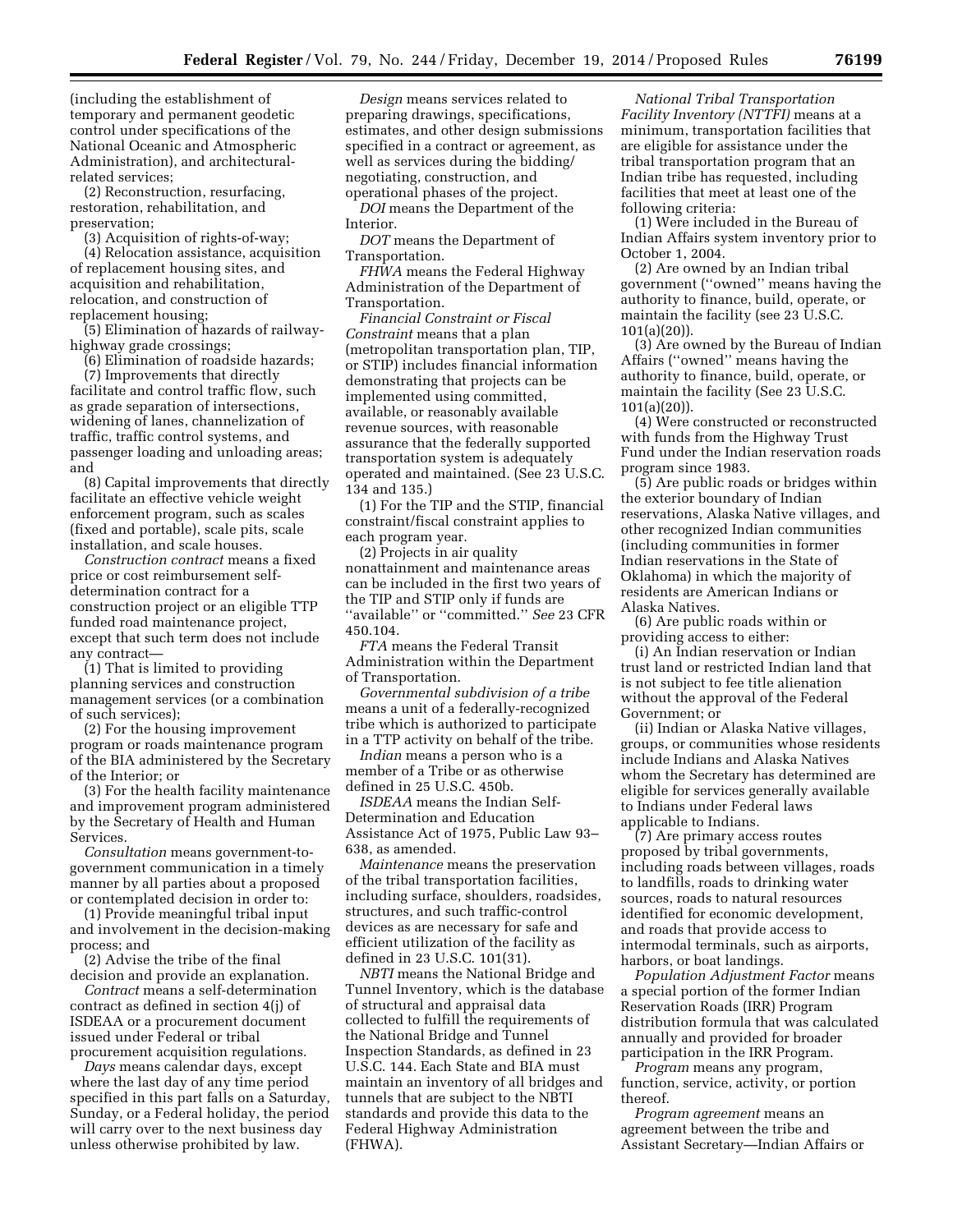the Administrator of the Federal Highway Administration, or their respective designees, that transfers all but the inherently federal program functions, services and activities of the Tribal Transportation Program to the tribe.

*Project planning* means projectrelated activities that precede the design phase of a transportation project. Examples of these activities are: Collecting data on traffic, accidents, or functional, safety or structural deficiencies; corridor studies; conceptual studies, environmental studies; geotechnical studies; archaeological studies; project scoping; public hearings; location analysis; preparing applications for permits and clearances; and meetings with facility owners and transportation officials.

*Proposed road or facility* means a road or facility that will serve public transportation needs, meets the eligibility requirements of the TTP, and does not currently exist.

*Public authority* as defined in 23 U.S.C. 101(a)(20) means a Federal, State, county, town, or township, Indian tribe, municipal, or other local government or instrumentality with authority to finance, build, operate, or maintain toll or toll-free facilities.

*Public road* means any road or street under the jurisdiction of and maintained by a public authority and open to public travel.

*Real property* means any interest in land together with the improvements, structures, fixtures and appurtenances.

*Regionally significant project* means a project (other than projects that may be grouped in the STIP/TIP under 23 CFR 450) that:

(1) Is on a facility which serves regional transportation needs (such as access to and from the area outside of the region, major activity centers in the region, major planned developments such as new retail malls, sports complexes, etc., or transportation terminals as well as most terminals themselves); and

(2) Would normally be included in the modeling of a metropolitan area's transportation network, including, as a minimum, all principal arterial highways and all fixed guideway transit facilities that offer a significant alternative to regional highway travel.

*Rehabilitation* means the work required to restore the structural integrity of transportation facilities as well as work necessary to correct safety defects.

*Relative Need Distribution Factor*  means a mathematical formula used for distributing construction funds under

the former Indian Reservation Roads Program.

*Relocation* means the adjustment of transportation facilities and utilities required by a highway project. It includes removing and reinstalling the facility, including necessary temporary facilities; acquiring necessary right-ofway on the new location; moving, rearranging or changing the type of existing facilities; and taking any necessary safety and protective measures. It also means constructing a replacement facility that is both functionally equivalent to the existing facility and necessary for continuous operation of the utility service, the project economy, or sequence of highway construction.

*Relocation services* means payment and assistance authorized by the Uniform Relocation and Real Property Acquisitions Policy Act, 42 U.S.C. 4601 *et seq.,* as amended.

*Rest area* means an area or site established and maintained within or adjacent to the highway right-of-way or under public supervision or control for the convenience of the traveling public.

*Seasonal transportation route* means a non-recreational transportation route in the national tribal transportation facility inventory such as snowmobile trails, ice roads, and overland winter roads that provide access to Indian communities or villages and may not be open for yearround use.

*Secretaries* means the Secretary of the Interior and the Secretary of Transportation or designees authorized to act on their behalf.

*Secretary* means the Secretary of the Interior or a designee authorized to act on the Secretary's behalf.

*Secretary of Transportation* means the Secretary of Transportation or a designee authorized to act on behalf of the Secretary.

*State Transportation Department* as defined in 23 U.S.C. 101(a)(28) means that department, commission, board, or official of any State charged by its laws with the responsibility for highway construction.

*STIP* means Statewide Transportation Improvement Program. It is a financially constrained, multi-year list of transportation projects. The STIP is developed under 23 U.S.C. 134 and 135, and 49 U.S.C. 5303–5305. The Secretary of Transportation reviews and approves the STIP for each State.

*Transit* means services, equipment, and functions associated with the public movement of people served within a community or network of communities provided by a tribe or other public authority using Federal funds.

*Transportation planning* means developing land use, economic development, traffic demand, public safety, health and social strategies to meet transportation current and future needs.

*Tribal road system* means the tribally owned roads under the National Tribal Transportation Facility Inventory (NTTFI). For the purposes of fund distribution as defined in 23 U.S.C. 202(b), the tribal road system includes only those existing and proposed facilities that are approved and included in the NTTFI as of fiscal year 2012.

*Tribal transit program* means the planning, administration, acquisition, and operation and maintenance of a system associated with the public movement of people served within a community or network of communities on or near tribal lands.

*Tribal Transportation Program (TTP)*  means a program established in Section 1119 of Moving Ahead for Progress in the 21st Century (MAP–21), Public Law 112–141 (July 6, 2012), and codified in 23 U.S.C. 201 and 202 to address transportation needs of tribes.

*Tribal Transportation Facility* means a public highway, road, bridge, trail, or transit system that is located on or provides access to tribal land and appears on the national tribal transportation facility inventory described in 23 U.S.C. 202(b)(1).

*Tribal Transportation Facility Bridge Program* means the program authorized and defined under 23 U.S.C. 202(d) and set forth in 23 CFR part 661 that uses TTP funds for the improvement of deficient bridges.

*Tribe* means any tribe, nation, band, pueblo, rancheria, colony, or community, including any Alaska Native village or regional or village corporation as defined or established under the Alaska Native Claims Settlement Act, that is federally recognized by the U.S. government for special programs and services provided by the Secretary to Indians because of their status as Indians.

*TTIP* means Tribal Transportation Improvement Program. It is a multi-year list of proposed transportation projects developed by a tribe from the tribal priority list or the long-range transportation plan.

*TTP formula funds* means the pool of funds made available to tribes under 23 U.S.C. 202(b)(3).

*TTP funds* means the funds authorized under 23 U.S.C. 201 and 202. *TTP planning funds* means funds

referenced in 23 U.S.C. 202(c)(1). *TTP Program Management and* 

*Oversight (PM&O) funds* means those funds authorized by 23U.S.C 202(a)(6)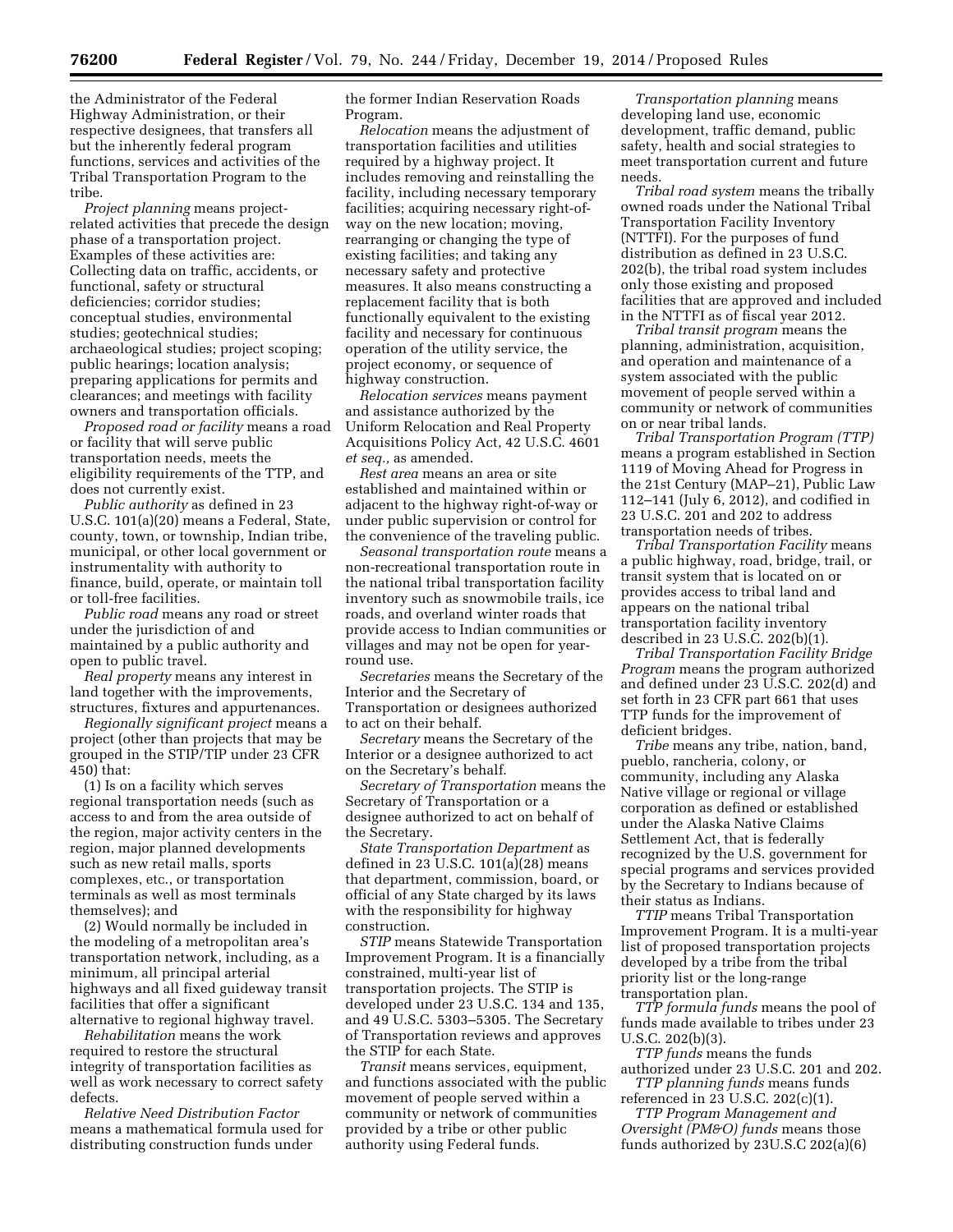to pay the cost of carrying out inherently Federal program management and oversight, and projectrelated administrative expenses activities.

*TTP System* means all of the facilities eligible for inclusion in the National Tribal Transportation Facility Inventory.

*TTPTIP* means Tribal Transportation Program Transportation Improvement Program. It is a financially constrained prioritized list of transportation projects and activities eligible for TTP funding covering a period of 4 years that is developed by BIA and FHWA based on the TTIP or tribal priority list. It is required for projects and activities to be eligible for funding under Title 23 U.S.C. and Title 49 U.S.C. Chapter 53. The Secretary of Transportation reviews and approves the TTPTIP and distributes copies to each State for inclusion in their respective STIPs without further action.

*U.S.C.* means the United States Code.

#### **§ 170.6 Information collection.**

The information collection requirements contained in this part have been approved by the Office of Management and Budget under 44 U.S.C. *et seq.* and assigned control number 1076–0161. A Federal agency may not conduct or sponsor, and you are not required to respond to, a collection of information unless it displays a currently valid OMB control number. Comments and suggestions on the burden estimate or any other aspect of the information collection should be sent to the Information Collection Clearance Officer, Bureau of Indian Affairs, 1849 C Street NW., Washington, DC 20240.

# **Subpart B—Tribal Transportation Program Policy and Eligibility**

*Consultation, Collaboration, Coordination* 

#### **§ 170.100 What do the terms ''consultation,'' ''collaboration,'' and ''coordination'' mean?**

(a) *Consultation* means governmentto-government communication in a timely manner by all parties about a proposed or contemplated decision in order to:

(1) Secure meaningful tribal input and involvement in the decision-making process; and

(2) Advise the tribe of the final decision and provide an explanation.

(b) *Collaboration* means that all parties involved in carrying out planning and project development work together in a timely manner to achieve a common goal or objective.

(c) *Coordination* means that each party:

(1) Shares and compares in a timely manner its transportation plans, programs, projects, and schedules with the related plans, programs, projects, and schedules of the other parties; and

(2) Adjusts its plans, programs, projects, and schedules to optimize the efficient and consistent delivery of transportation projects and services.

# **§ 170.101 What is the TTP consultation and coordination policy?**

(a) The TTP's government-togovernment consultation and coordination policy is to foster and improve communication, cooperation, and coordination among tribal, Federal, State, and local governments and other transportation organizations when undertaking the following, similar, or related activities:

(1) Identifying high-accident locations and locations for improving both vehicle and pedestrian safety;

(2) Developing State, metropolitan, regional, TTP, and tribal transportation improvement programs that impact tribal lands, communities, and members;

(3) Developing short and long-range transportation plans;

(4) Developing TTP transportation projects;

(5) Developing environmental mitigation measures necessary to protect and/or enhance Indian lands and the environment, and counteract the impacts of the projects;

(6) Developing plans or projects to carry out the Tribal Transportation Facility Bridge Program identified in 23 U.S.C. 202(d);

(7) Developing plans or projects for disaster and emergency relief response and the repair of eligible damaged TTP transportation facilities;

(8) Assisting in the development of State and tribal agreements related to the TTP;

(9) Developing and improving transit systems serving Indian lands and communities;

(10) Assisting in the submission of discretionary grant applications for State and Federal funding for TTP transportation facilities; and

(11) Developing plans and projects for the Safety funding identified in 23 U.S.C. 202(e).

(b) Tribes and State and Federal Government agencies may enter into intergovernmental Memoranda of Agreement to streamline and facilitate consultation, collaboration, and coordination.

(c) DOI and DOT operate within a government-to-government relationship

with federally recognized tribes. As a critical element of this relationship, these agencies assess the impact of Federal transportation policies, plans, projects, and programs on tribal rights and interests to ensure that these rights and concerns are appropriately considered.

#### **§ 170.103 What goals and principles guide program implementation?**

When undertaking transportation activities affecting tribes, the Secretaries should, to the maximum extent permitted by law:

(a) Establish regular and meaningful consultation and collaboration with affected tribal governments, including facilitating the direct involvement of tribal governments in short- and longrange Federal transportation planning efforts;

(b) Promote the rights of tribal governments to govern their own internal affairs;

(c) Promote the rights of tribal governments to receive direct transportation services from the Federal Government or to enter into agreements to directly operate any tribally related transportation programs serving tribal members;

(d) Ensure the continuation of the trust responsibility of the United States to tribes and Indian individuals;

(e) Reduce the imposition of unfunded mandates upon tribal governments;

(f) Encourage flexibility and innovation in the implementation of the TTP;

(g) Reduce, streamline, and eliminate unnecessarily restrictive transportation policies, guidelines, or procedures;

(h) Ensure that tribal rights and interests are appropriately considered during program development;

(i) Ensure that the TTP is implemented consistent with tribal sovereignty and the government-togovernment relationship; and

(j) Consult with, and solicit the participation of, tribes in the development of the annual BIA budget proposals.

#### **§ 170.103 Is consultation with tribal governments required before obligating TTP funds for direct service activities?**

Yes. Consultation with tribal governments is required before obligating TTP funds for direct service activities. Before obligating TTP funds on any project for direct service activities, the Secretary must:

(a) Consult with the affected tribe to determine tribal preferences concerning the program, project, or activity; and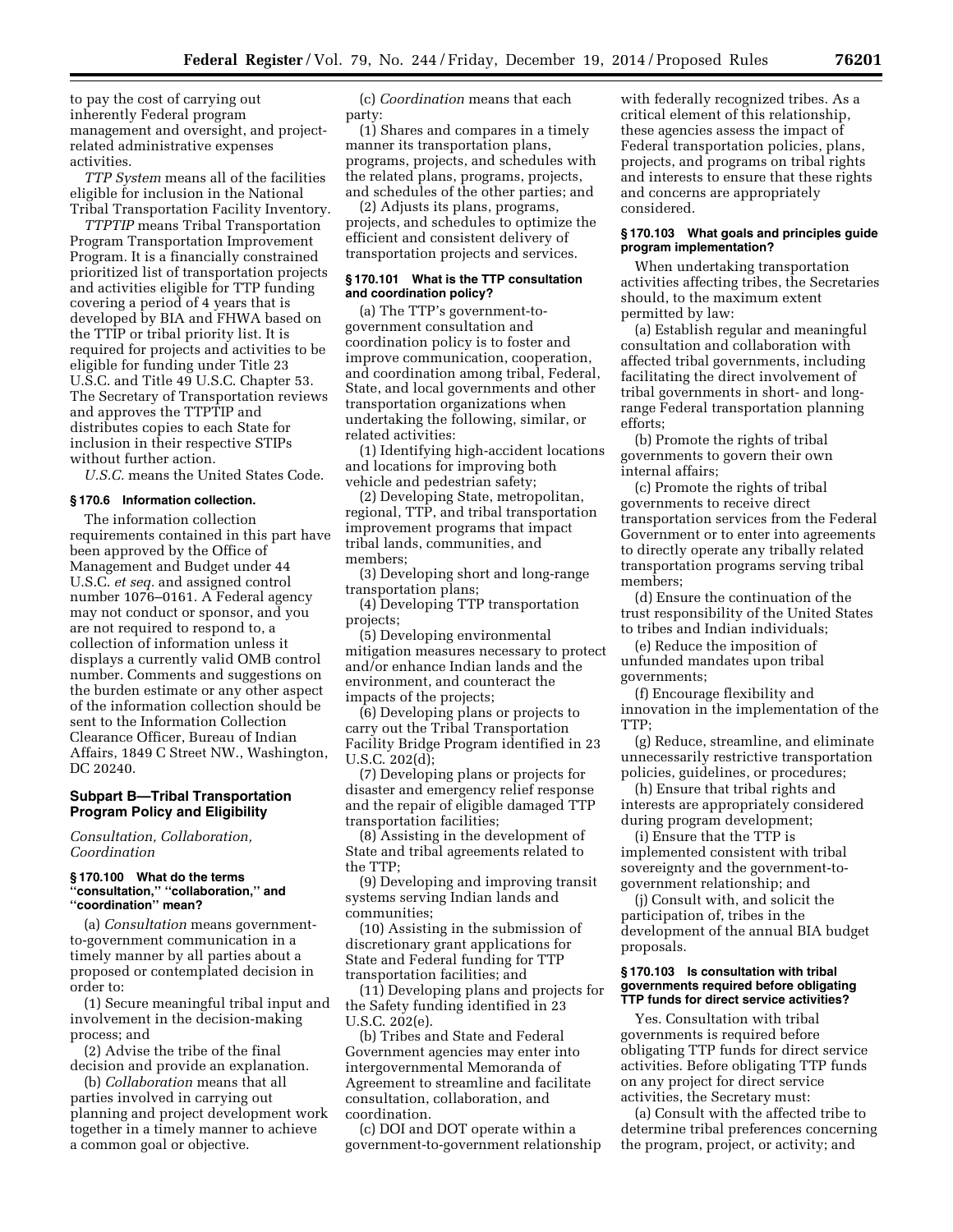(b) Provide information under § 170.600 within 30 days of the notice of availability of funds.

#### **§ 170.104 Are funds available for consultation, collaboration, and coordination activities?**

Yes. Funds are available for consultation, collaboration, and coordination activities. To fund consultation, collaboration, and coordination of TTP activities, tribes may use:

(a) The tribes' TTP allocations;

(b) Tribal Priority Allocation funds;

(c) Administration for Native Americans funds;

(d) Economic Development Administration funds;

(e) United States Department of Agriculture Rural Development funds;

(f) Community Development Block Grant funds;

(g) Indian Housing Block Grant funds;

(h) Indian Health Service Tribal Management Grant funds;

(i) General funds of the tribal government; and

(j) Any other funds available for the purpose of consultation, collaboration, and coordination activities.

# **§ 170.105 When must State governments consult with tribes?**

As identified in 23 U.S.C. 134 and 135, States will develop their State Transportation Improvement Program (STIP) in consultation with tribes and the Secretary in those areas under Indian tribal jurisdiction. This includes providing for a process that coordinates transportation planning efforts carried out by the State with similar efforts carried out by tribes. Regulations governing STIPs can be found at 23 CFR part 450.

#### **§ 170.106 Should planning organizations and local governments consult with tribes when planning for transportation projects?**

Yes. Planning organizations and local governments should consult with tribes when planning for transportation projects. The Department's policy is to foster and improve communication, cooperation, and coordination among metropolitan planning organizations (MPOs), regional planning organizations (RPOs), local governments, municipal governments, and tribes on transportation matters of common concern. Accordingly, planning organizations, and local governments should consult with tribal governments when planning for transportation projects.

#### **§ 170.107 Should tribes and BIA consult with planning organizations and local governments in developing projects?**

Yes. Tribes and BIA should consult with planning organizations and local governments in developing projects.

(a) All regionally significant TTP projects must be:

(1) Developed in cooperation with State and metropolitan planning organizations; and

(2) Included in a FHWA approved TTPTIP for inclusion in State and metropolitan plans.

(b) BIA and tribes are encouraged to consult with States, metropolitan and regional planning organizations, and local and municipal governments on transportation matters of common concern.

#### **§ 170.108 How do the Secretaries prevent discrimination or adverse impacts?**

The Secretaries ensure that nondiscrimination and environmental justice principles are integral TTP program elements. The Secretaries consult with tribes early in the program development process to identify potential discrimination and to recommend corrective actions to avoid disproportionately high and adverse effects on tribes and Native American populations.

#### **§ 170.109 How can State and local governments prevent discrimination or adverse impacts?**

(a) Under 23 U.S.C. 134 and 135, and 23 CFR part 450, State and local government officials will consult and work with tribes in the development of programs to:

(1) Identify potential discrimination; and

(2) Recommend corrective actions to avoid disproportionately high and adverse effects on tribes and Native American populations.

(b) Examples of adverse effects include, but are not limited to:

(1) Impeding access to tribal communities or activities;

(2) Creating excessive access to culturally or religiously sensitive areas;

(3) Negatively affecting natural resources, trust resources, tribal

businesses, religious, and cultural sites; (4) Harming indigenous plants and animals; and

(5) Impairing the ability of tribal members to engage in commercial, cultural, and religious activities.

#### **§ 170.110 What if discrimination or adverse impacts occur?**

If discrimination or adverse impacts occur, a tribe should take the following steps in the order listed:

(a) Take reasonable steps to resolve the problem directly with the State or local government involved; and

(b) Contact BIA, FHWA, or the Federal Transit Authority (FTA), as appropriate, to report the problem and seek assistance in resolving the problem.

*Eligible Uses of TTP Funds* 

# **§ 170.111 What activities may be carried out using TTP funds?**

TTP funds will be used to pay the cost of items identified in 23 U.S.C. 202(a)(1). A more detailed list of eligible activities is available at Appendix A to this subpart. Each of the items identified in Appendix A must be interpreted in a manner that permits, rather than prohibits, a proposed use of funds.

# **§ 170.112 What activities are not eligible for TTP funding?**

TTP funds cannot be used for any of the following:

(a) Structures and erosion protection unrelated to transportation and roadways;

(b) General or tribal planning not involving transportation;

(c) Landscaping and irrigation systems not involving transportation programs and projects;

(d) Work or activities that are not listed on an FHWA-approved TTP Transportation Improvement Program (TTPTIP);

(e) Purchase of construction and maintenance equipment unless approved by BIA and FHWA as authorized under § 170.113; or

(f) Condemnation of land for recreational trails.

# **§ 170.113 How can a tribe determine whether a new use of funds is allowable?**

(a) A tribe that proposes new uses of TTP funds must ask BIA or FHWA in writing whether the proposed use is eligible under Federal law.

(1) In cases involving eligibility questions that refer to 25 U.S.C., BIA will determine whether the new proposed use of TTP funds is allowable and provide a written response to the requesting tribe within 45 days of receiving the written inquiry. Tribes may appeal a denial of a proposed use by BIA under 25 CFR part 2. The address is: Department of the Interior, BIA, Division of Transportation, 1849 C Street NW., MS 4513 MIB, Washington, DC 20240.

(2) In cases involving eligibility questions that refer to the TTP or 23 U.S.C., BIA will refer an inquiry to FHWA for decision. FHWA must provide a written response to the requesting tribe within 45 days of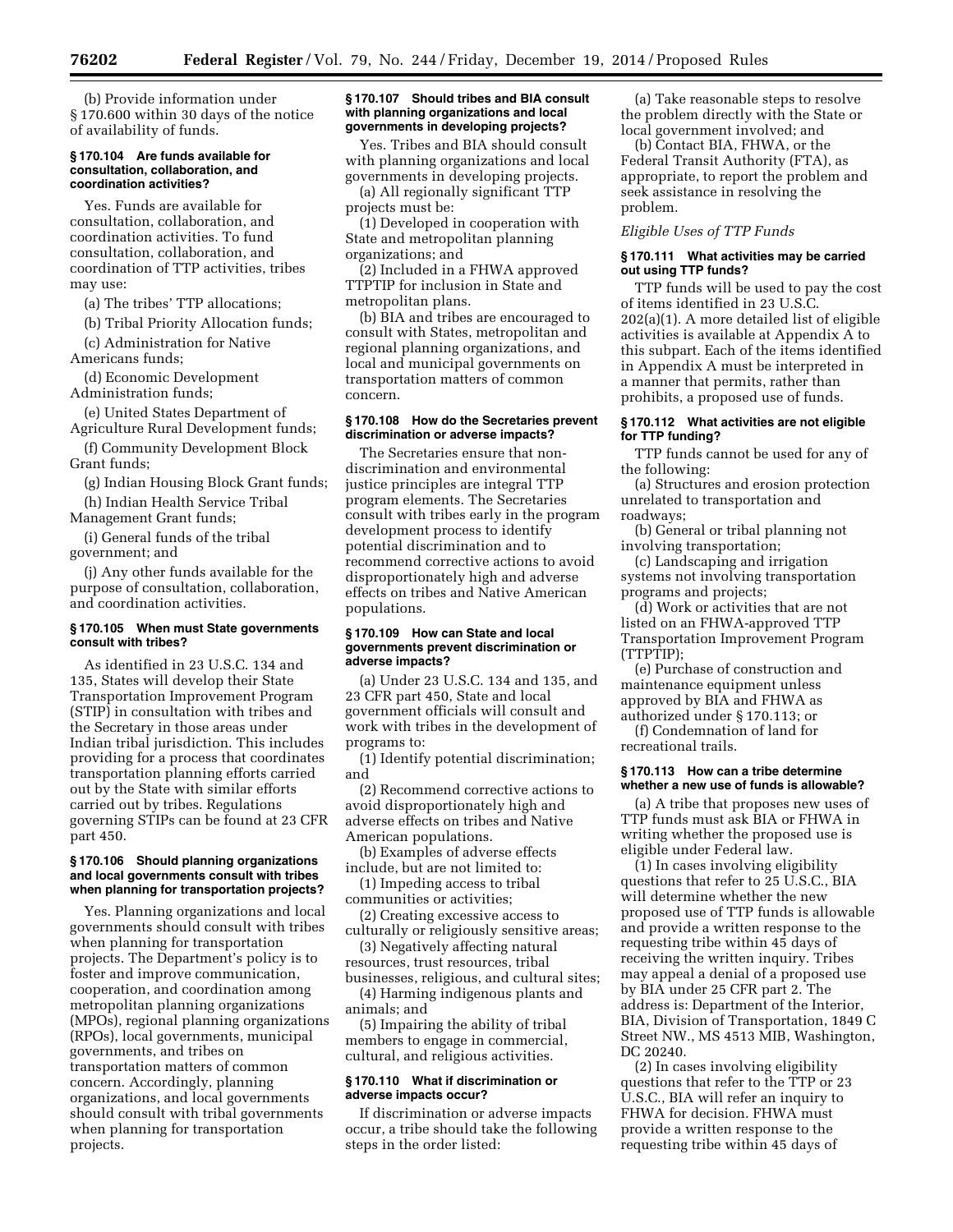receiving the written inquiry from the tribe. Tribes may appeal denials of a proposed use by the FHWA to: FHWA, 1200 New Jersey Ave. SE., Washington, DC 20590.

(b) To the extent practical, the deciding agency must consult with the TTP Coordinating Committee before denying a request.

(c) BIA and FHWA will:

(1) Send copies of all eligibility determinations to the TTP Coordinating Committee and BIA Regional offices;

(2) Coordinate all responses and if the requested agency fails to issue a decision to the requesting tribe within the required time, the proposed use will be deemed to be allowable for that specific project; and

(3) Promptly make any final determination available on agency Web sites.

#### *Use of TTP and Cultural Access Roads*

# **§ 170.114 What restrictions apply to the use of a tribal transportation facility?**

(a) All tribal transportation facilities listed in the approved National Tribal Transportation Facility Inventory must be open and available for public use as required by 23 U.S.C. 101(a)(31). However, the public authority having jurisdiction over these roads or the Secretary, in consultation with a tribe and applicable private landowners, may restrict road use or close roads temporarily when:

(1) Required for public health and safety or as provided in § 170.115.

(2) Conducting engineering and traffic analysis to determine maximum speed limits, maximum vehicular size, and weight limits, and identify needed traffic control devices; and

(3) Erecting, maintaining, and enforcing compliance with signs and pavement markings.

(b) Consultation is not required whenever the conditions in paragraph (a) of this section involve immediate safety or life-threatening situations.

(c) A tribal transportation facility owned by a tribe or BIA may be permanently closed only when the tribal government and the Secretary agree. Once this agreement is reached, BIA must remove the facility from the NTTFI and it will no longer generate funding and be ineligible for expenditure of any TTP funds.

# **§ 170.115 What is a cultural access road?**

(a) A cultural access road is a public road that provides access to sites for cultural purposes as defined by tribal traditions, which may include, for example:

(1) Sacred and medicinal sites;

(2) Gathering medicines or materials such as grasses for basket weaving; and

(3) Other traditional activities, including, but not limited to, subsistence hunting, fishing and gathering.

(b) A tribal government may unilaterally designate a tribal road as a cultural access road. A cultural access road designation is an entirely voluntary and internal decision made by the tribe to help it and other public authorities manage, protect, and preserve access to locations that have cultural significance.

(c) In order for a tribal government to designate a non-tribal road as a cultural access road, it must enter into an agreement with the public authority having jurisdiction over the road.

(d) Cultural access roads may be included in the National Tribal Transportation System Inventory if they meet the definition of a TTP facility.

# **§ 170.116 Can a tribe close a cultural access road?**

(a) A tribe with jurisdiction over a cultural access road can close it. The tribe can do this:

(1) During periods when the tribe or tribal members are involved in cultural activities; and

(2) In order to protect the health and safety of the tribal members or the general public.

(b) Cultural access roads designated through an agreement with a public authority may only be closed according to the provisions of the agreement. See § 170.115(c).

*Seasonal Transportation Routes* 

# **§ 170.117 Can TTP funds be used on seasonal transportation routes?**

Yes. A tribe may use TTP funds on seasonal transportation routes that are included in the national tribal transportation facility inventory.

(a) Standards for seasonal transportation routes are found in § 170.454. A tribe can also develop or adopt standards that are equal to or exceed these standards.

(b) To help ensure the safety of the traveling public, construction of a seasonal transportation route requires a right-of-way, easement, or use permit.

#### *TTP Housing Access Roads*

#### **§ 170.118 What terms apply to access roads?**

(a) *TTP housing access road* means a public road on the TTP System that provides access to a housing cluster.

(b) *TTP housing street* means a public road on the TTP System that provides access to adjacent homes within a housing cluster.

(c) *Housing cluster* means three or more existing or proposed housing units.

# **§ 170.119 Are housing access roads and housing streets eligible for TTP funding?**

Yes. TTP housing access roads and housing streets on public rights-of-way are eligible for construction, reconstruction, and rehabilitation funding under the TTP. Tribes, following the transportation planning process as required in subpart D, may include housing access roads and housing street projects on the Tribal Transportation Improvement Program (TTIP).

# *Toll, Ferry, and Airport Facilities*

# **§ 170.120 How can tribes use Federal highway funds for toll and ferry facilities?**

(a) A tribe can use Federal-aid highway funds, including TTP funds, to study, design, construct, and operate toll highways, bridges, and tunnels, as well as ferry boats and ferry terminal facilities. The following table shows how a tribe can initiate construction of these facilities.

| To initiate construction of          | A tribe must                                                                                                             |
|--------------------------------------|--------------------------------------------------------------------------------------------------------------------------|
| (1) Toll highway, bridge, or tunnel. | (i) Meet and follow the requirements in 23 U.S.C. 129; and.<br>(ii) If TTP funds are used, enter into a self-governance. |
|                                      | Meet and follow the requirements in 23 U.S.C. 129(c).                                                                    |

(b) A tribe can use TTP funds to fund 100 percent of the conversion or construction of a toll facility.

(c) If a tribe obtains non-TTP Federal funding for the conversion or construction of a toll facility, the tribe

may use TTP funds to satisfy any matching fund requirements.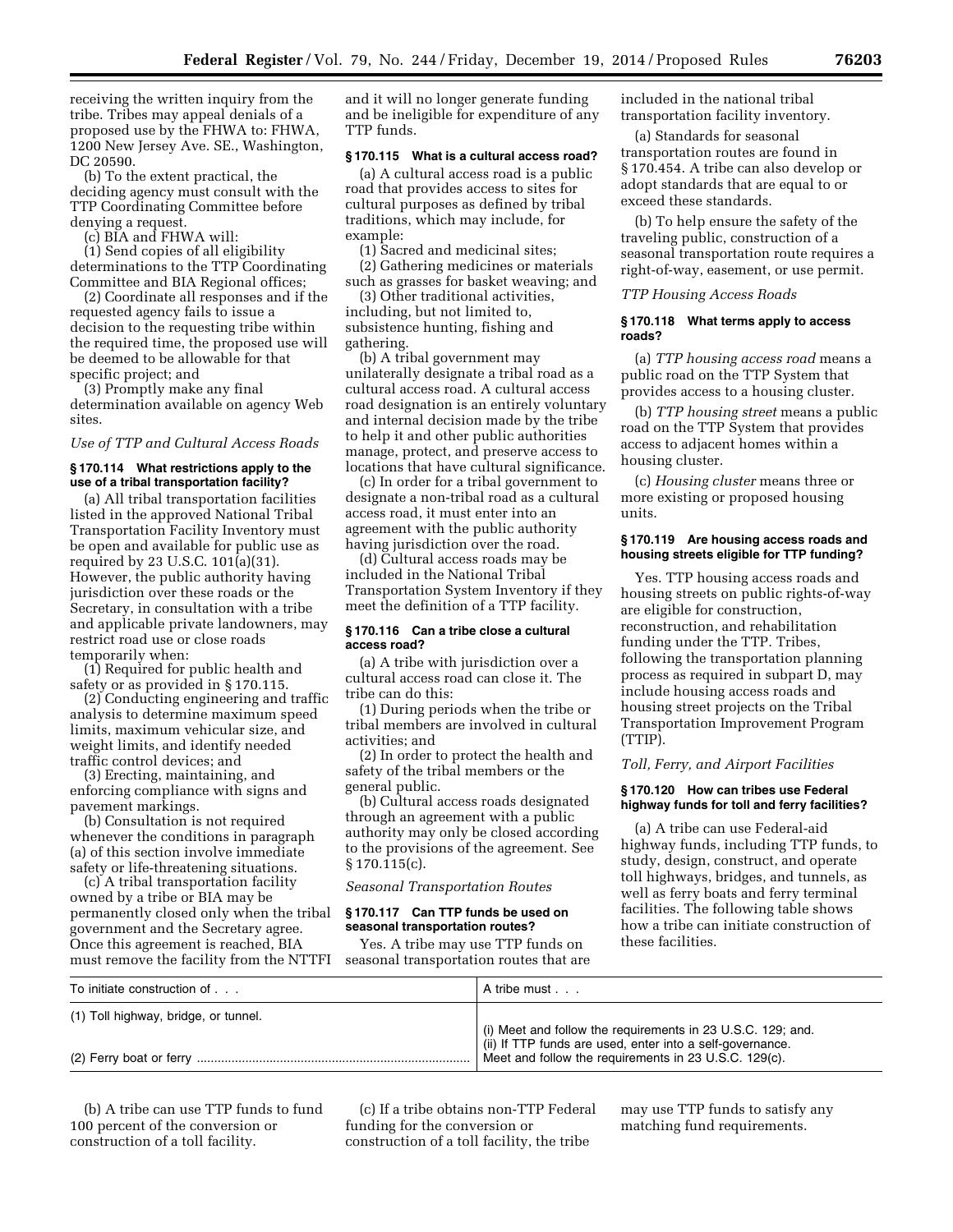#### **§ 170.121 Where is information about designing and operating a toll facility available?**

Information on designing and operating a toll highway, bridge or tunnel is available from the International Bridge, Tunnel and Turnpike Association. The Association publishes a variety of reports, statistics, and analyses. The Web site is located at *[http://www.ibtta.org.](http://www.ibtta.org)* Information is also available from FHWA.

# **§ 170.122 When can a tribe use TTP funds for airport facilities?**

(a) A tribe can use TTP funds for construction of airport and heliport access roads, if the access roads are open to the public.

(b) A tribe cannot use TTP funds to construct or improve runways, airports or heliports. Tribes can use TTP funds for maintaining airport runways, heliport pads and lighting under § 170.805.

# *Recreation, Tourism, and Trails*

# **§ 170.123 Can a tribe use Federal funds for its recreation, tourism, and trails program?**

Yes. A tribe, tribal organization, tribal consortium, or BIA may use TTP funds for recreation, tourism, and trails programs if the programs are included in the TTPTIP. Additionally, the following Federal programs may be possible sources of Federal funding for recreation, tourism, and trails projects and activities;

(a) Federal Lands Access Program (23 U.S.C. 204);

- (b) Tribal High Priority Projects Program (Section 1123 of MAP–21);
- (c) National Highway Performance Program (23 U.S.C. 119);

(d) Transportation Alternatives (23 U.S.C. 213);

(e) Surface Transportation Program (23 U.S.C. 133);

(f) Other funding from other Federal departments; and

(g) Other funding that Congress may authorize and appropriate.

# **§ 170.124 How can a tribe obtain funds?**

(a) To receive funding for programs that serve recreation, tourism, and trails goals, a tribe should:

(1) Identify a program meeting the eligibility guidelines for the funds and have it ready for development; and

(2) Have a viable project ready for improvement or construction, including necessary permits.

(b) Tribes seeking to obtain funding from a State under the programs identified in § 170.123(c) through (g) should contact the State directly to determine eligibility, contracting opportunities, funding mechanisms, and project administration requirements.

(c) In order to expend any Federal transportation funds, a tribe must ensure that the eligible project/program is listed on an FHWA approved TIP or STIP.

#### **§ 170.125 What types of activities can a recreation, tourism, and trails program include?**

(a) The following are examples of activities that tribes and tribal organizations may include in a recreation, tourism, and trails program:

(1) Transportation planning for tourism and recreation travel;

(2) Adjacent public vehicle parking areas;

(3) Development of tourist information and interpretative signs;

(4) Provision for non-motorized trail activities including pedestrians and bicycles;

(5) Provision for motorized trail activities including all-terrain vehicles, motorcycles, snowmobiles, etc.;

(6) Construction improvements that enhance and promote safe travel on trails;

(7) Safety and educational activities; (8) Maintenance and restoration of

existing recreational trails; (9) Development and rehabilitation of trailside and trailhead facilities and trail linkage for recreational trails;

(10) Purchase and lease of recreational trail construction and maintenance equipment;

(11) Safety considerations for trail intersections;

(12) Landscaping and scenic enhancement (see 23 U.S.C. 319);

(13) Bicycle Transportation and pedestrian walkways (see 23 U.S.C. 217); and

(14) Trail access roads.

(b) The items listed in paragraph (a) of this section are not the only activities that are eligible for recreation, tourism, and trails funding. The funding criteria may vary with the specific requirements of the programs.

(c) Tribes may use TTP funds for any activity that is eligible for Federal funding under any provision of title 23 U.S.C.

# **§ 170.126 Can roads be built in roadless and wild areas?**

Under 25 CFR part 265, no roads can be built in an area designated as a roadless and wild area.

*Highway Safety Functions* 

# **§ 170.127 What funds are available for a tribe's highway safety activities?**

(a) Funds are made available for a tribe's highway safety activities through a TTP set-aside established in 23 U.S.C. 202(e). The funds are to be allocated

based on identification and analysis of highway safety issues and opportunities on tribal lands. A call for projects will be made annually for these funds through a Notice of Funding Availability published in the **Federal Register**.

(b) Tribes may use their TTP funds made available through 23 U.S.C. 202(b) for highway safety activities as well as seek grant and program funding from appropriate State and local agencies and private grant organizations.

(c) The following programs may make funds available to tribes for safety projects and activities:

(1) FHWA Highway Safety Improvement Program (HSIP) 23 U.S.C. 148;

(2) Elimination of Hazards Relating to Railway Highway Crossings (23 U.S.C. 130, 23 CFR 924);

(3) State and Community Highway Safety Grant Program;

(4) State Traffic Safety Information System Improvement Grants Program;

(5) NHTSA—Alcohol-Impaired Driving Countermeasures Incentive Program;

(6) NHTSA—Occupant Protection Incentive Grant Program;

(7) NHTSA—Child Safety and Child Booster Seat Incentive Program; and

(8) BIA—Indian Highway Safety Program 25 CFR part 181;

(9) Funding for highway safety activities from the U.S. Department of Health and Human Services; and

(10) Other funding that Congress may authorize and appropriate.

(d) A project that uses TTP funds made available under 23 U.S.C. 202(b) or TTP set-aside funding established in 23 U.S.C. 202(e) must be identified on a FHWA-approved TTPTIP before any funds are expended.

# **§ 170.128 What activities are eligible for TTP safety funds?**

(a) Funds made available under 23 U.S.C. 202(e) may be used for projects and activities that improve safety in one or more of the following categories:

(1) Planning activities;

(2) Enforcement and emergency management;

(3) Education; and

(4) Engineering projects.

(b) Eligible activities for each of the categories listed in paragraph (a) of this section will be included in the annual Notice of Funding Availability. Other activities proposed by tribes must be requested from BIA or FHWA under § 170.113.

(c) The BIA Indian Highway Safety Program may be another resource for safety funding.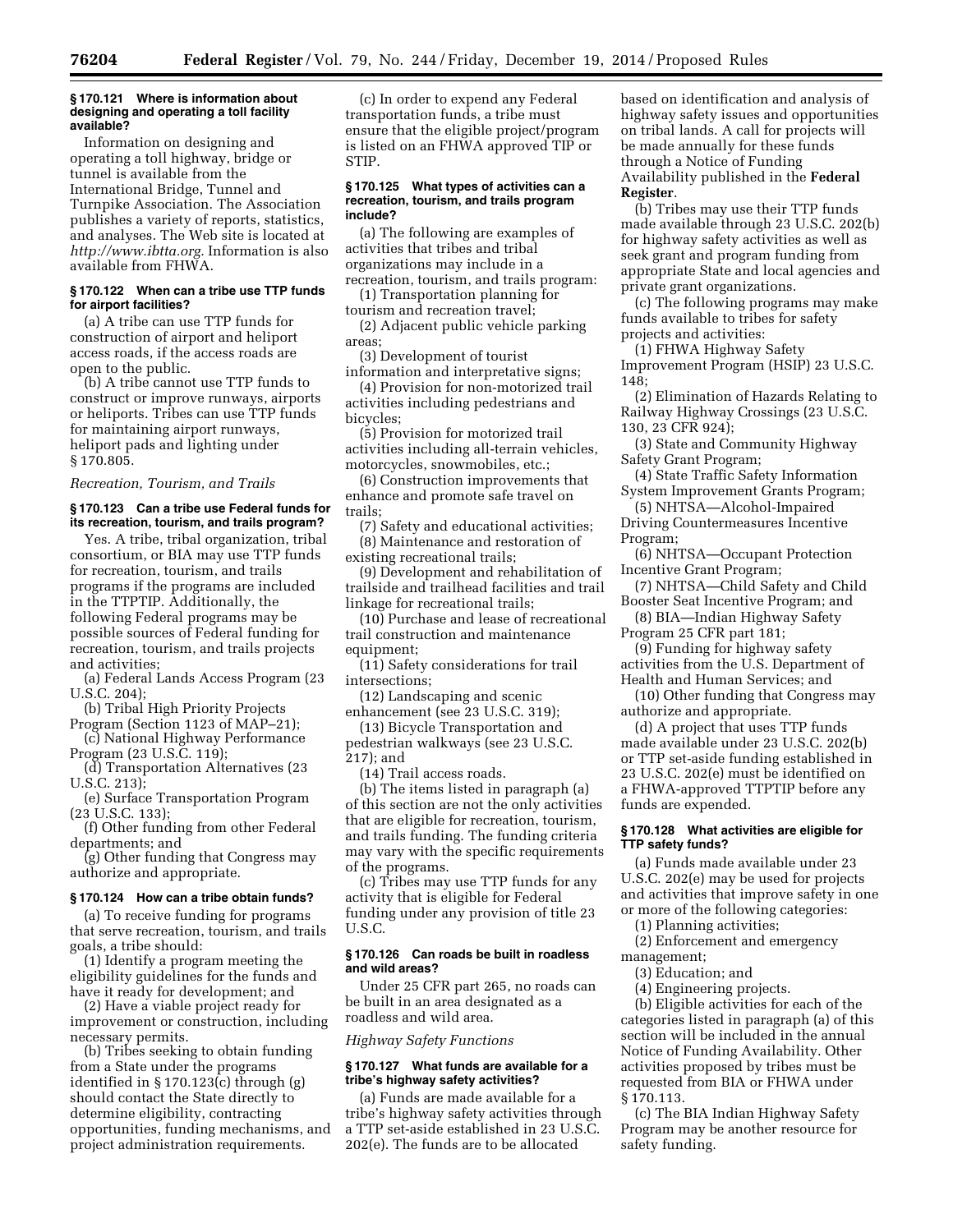#### **§ 170.129 How will tribes receive safety funds?**

Funds available to tribes may be included in the tribe's selfdetermination contracts, self-governance agreements, program agreements, and other appropriate agreements.

# **§ 170.130 How can tribes obtain non-TTP funds for highway safety projects?**

There are two methods to obtain National Highway Traffic Safety Administration (NHTSA) and other, non-TTP, FHWA safety funds for highway safety projects:

(a) FHWA provides safety funds to BIA under 23 U.S.C. 402. BIA annually solicits proposals from tribes for use of these funds. Proposals are processed under 25 CFR part 181. Tribes may request an ISDEAA contract or agreement, or other appropriate agreement for these projects.

(b) FHWA provides funds to the States under 23 U.S.C. 402 and 405. States annually solicit proposals from tribes and local governments. Tribes seeking to obtain funding from the States under these programs should contact the State directly to determine eligibility, contracting opportunities, funding mechanisms and project administration requirements.

#### *Transit Facilities*

#### **§ 170.131 How do tribes identify transit needs?**

Tribes identify transit needs during the tribal transportation planning process (see subpart D of this part). Transit projects using TTP funds must be included in the FHWA-approved TTPTIP.

#### **§ 170.132 What Federal funds are available for a tribe's transit program?**

Title 23 U.S.C. authorizes use of TTP funds for transit facilities as defined in this part. There are many additional sources of Federal funds for tribal transit programs, including the Federal programs listed in this section. Note that each program has its own terms and conditions of assistance. For further information on these programs and their use for transit, contact the FTA Regional Transit Assistance Program at *[www.nationalrtap.org.](http://www.nationalrtap.org)* 

(a) Department of Transportation: Formula Grants for Public Transportation on Indian Reservations under 49 U.S.C. 5311.

(b) Department of Agriculture: Community facilities loans; rural development loans; business and industrial loans; rural enterprise grants; commerce, public works and economic development grants; and economic adjustment assistance.

(c) Department of Housing and Urban Development: Community development block grants, supportive housing, tribal housing loan guarantees, resident opportunity and support services.

(d) Department of Labor: Native American employment and training, welfare-to-work grants.

(e) Department of Transportation: Welfare-to-Work, Tribal Transportation Program, transportation and community and systems preservation, Federal transit capital improvement grants, public transportation for non-urbanized areas, capital assistance for elderly and disabilities transportation, education, and Even Start.

(f) Department of Health and Human Services: Programs for Native American elders, community service block grants, job opportunities for low-income individuals, Head Start (capital or operating), administration for Native Americans programs, Medicaid, HIV Care Grants, Healthy Start, and the Indian Health Service.

#### **§ 170.133 May a tribe or BIA use TTP funds as matching funds?**

TTP funds may be used to meet matching or cost participation requirements for any Federal or non-Federal transit grant or program.

# **§ 170.134 What transit facilities and activities are eligible for TTP funding?**

Transit facilities and activities eligible for TTP funding include, but are not limited to:

(a) Acquiring, constructing, operating, supervising or inspecting new, used or refurbished equipment, buildings, facilities, buses, vans, water craft, and other vehicles for use in public transportation;

(b) Transit-related intelligent transportation systems;

(c) Rehabilitating, remanufacturing, and overhauling a transit vehicle;

(d) Preventive maintenance;

(e) Leasing transit vehicles, equipment, buildings, and facilities for use in mass transportation;

(f) Third-party contracts for otherwise eligible transit facilities and activities;

(g) Public transportation improvements that enhance economic and community development, such as bus shelters in shopping centers, parking lots, pedestrian improvements, and support facilities that incorporate other community services;

(h) Passenger shelters, bus stop signs, and similar passenger amenities;

(i) Introduction of new public transportation technology;

(j) Provision of fixed route, demand response services, and non-fixed route paratransit transportation services

(excluding operating costs) to enhance access for persons with disabilities;

(k) Radio and communication equipment to support tribal transit programs;

(l) Transit; and

(m) Any additional activities authorized by 49 U.S.C. 5311.

*TTP Coordinating Committee* 

# **§ 170.135 What is the TTP Coordinating Committee?**

(a) Under this part, the Secretaries will establish a TTP Coordinating Committee that:

(1) Provides input and

recommendations to BIA and FHWA in developing TTP regulations, policies and procedures; and

(2) Supplements government-togovernment consultation by coordinating with and obtaining input from tribes, BIA, and FHWA.

(b) The Committee consists of 24 tribal regional representatives (two from each BIA Region) and two non-voting Federal representatives (FHWA and BIA).

(c) The Secretary must select the regional tribal representatives from nominees officially submitted by the region's tribes.

(1) To the extent possible, the Secretary must make the selection so that there is representation from a broad cross-section of large, medium, and small tribes.

(2) Tribal nominees must be tribal governmental officials or tribal employees with authority to act for the tribal government.

(d) For purposes of continuity, the Secretary will appoint tribal representatives from each BIA region to 3-year terms in a manner that only onethird of the tribal representatives change every year.

(e) The Secretary will provide guidance regarding replacement of representatives should the need arise.

#### **§ 170.136 What are the TTP Coordinating Committee's responsibilities?**

(a) Committee responsibilities are to provide input and recommendations to BIA and FHWA during the development or revision of:

(1) BIA/FHWA TTP Stewardship Plan;

(2) TTP policy and procedures;

(3) TTP eligible activities determination;

(4) TTP transit policy;

(5) TTP regulations;

(6) TTP management systems policy

and procedures; and

(7) National tribal transportation needs.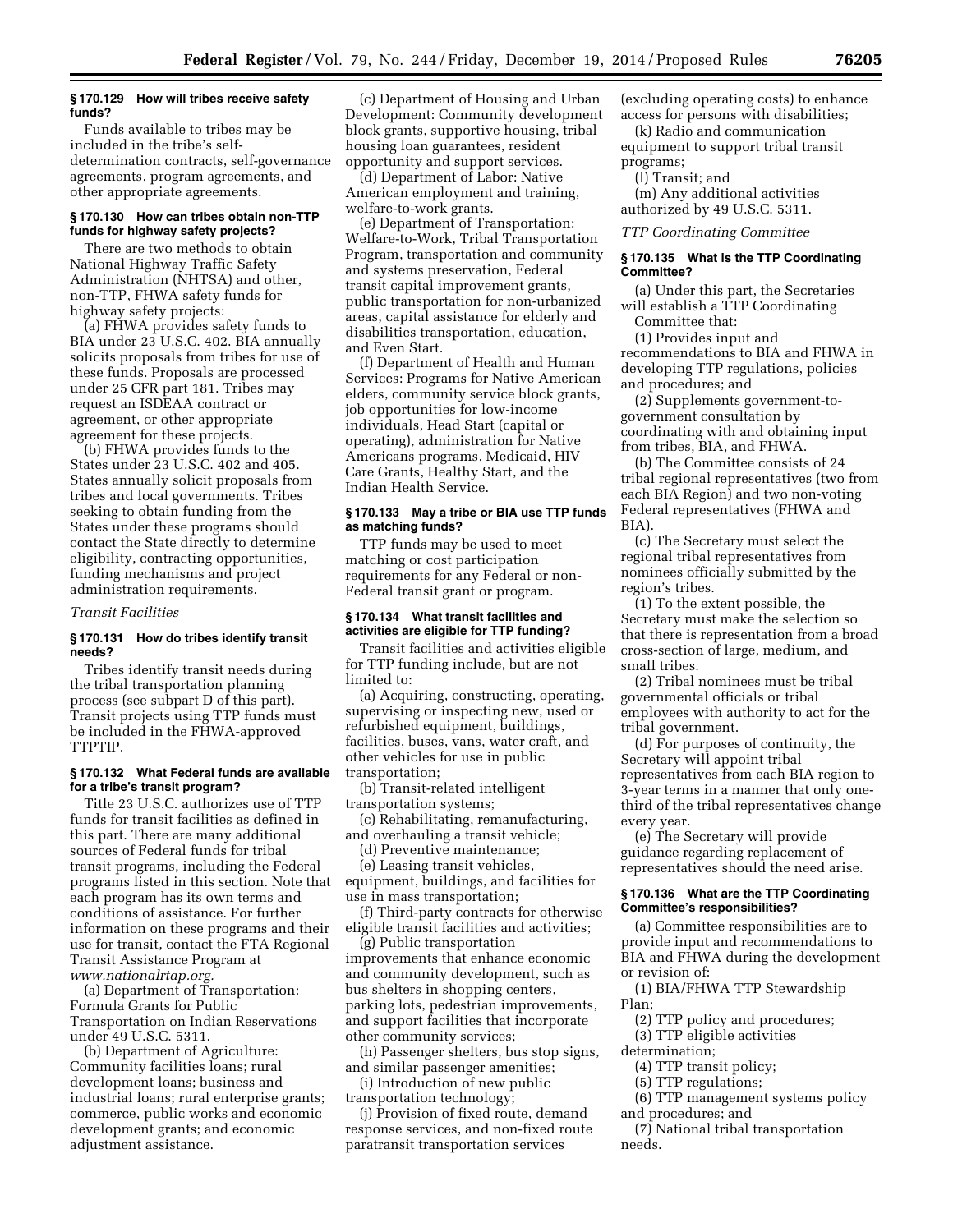(b) The Committee may establish work groups to carry out its responsibilities.

(c) The Committee also reviews and provides recommendations on TTP national concerns (including the implementation of this part) brought to its attention.

(d) Committee members are responsible for disseminating TTP Coordinating Committee information and activities to tribes within their respective BIA Regions.

# **§ 170.137 How does the TTP Coordinating Committee conduct business?**

The Committee holds at least two meetings a year. In order to maximize participation by the tribal public, the Committee shall submit to the Secretary its proposed meeting dates and locations for each fiscal year no later than October 1st. Subject to approval by the Secretary, additional Committee meetings may be called with the consent of one-third of the Committee members, or by BIA or FHWA. The Committee conducts business at its meetings as follows:

(a) A quorum consists of

representation from eight BIA Regions. (b) The Committee will operate by consensus or majority vote, as determined by the Committee in its

protocols. (c) Any Committee member can

submit an agenda item to the Chair.

(d) The Committee will work through a committee-approved annual work plan and budget.

(e) Annually, the Committee must elect from among the Committee membership a Chair, a Vice-Chair, and other officers. These officers will be responsible for preparing for and conducting Committee meetings and summarizing meeting results. These officers will also have other duties that the Committee may prescribe.

(f) The Committee must keep the Secretary and the tribes informed through an annual accomplishment report provided within 90 days after the end of each fiscal year.

(g) The Committee's budget will be funded through the TTP management and oversight funds, not to exceed \$150,000 annually.

# *Tribal Technical Assistance Centers*

#### **§ 170.138 What are Tribal Technical Assistance Centers?**

Tribal Technical Assistance Centers (TTAC), which are also referred to as Tribal Technical Assistance Program Centers are authorized under 23 U.S.C. 504(b)(3). The centers assist tribal governments and other TTP participants in extending their technical capabilities

by providing them greater access to transportation technology, training, and research opportunities. Complete information about the centers and the services they offer is available on at *[http://ltap.org/about/ttap.php.](http://ltap.org/about/ttap.php)* 

# **Appendix to Subpart B—Items for Which TTP Funds May Be Used**

TTP funds must be used to pay the cost of those items identified in 23 U.S.C. 202(a)(1), including:

(a) TTP funds can be used for the following planning and design activities:

(1) Planning and design of Tribal Transportation Facilities.

(2) Transportation planning activities, including planning for tourism and recreational travel.

(3) Development, establishment, and implementation of tribal transportation management systems such as safety, bridge, pavement, and congestion management.

(4) Tribal transportation plans and transportation improvement programs (TIPS).

(5) Coordinated technology

implementation program (CTIP) projects. (6) Traffic engineering and studies. (7) Identification and evaluation of

accident prone locations.

(8) Tribal transportation standards.

(9) Preliminary engineering studies. (10) Interagency program/project

formulation, coordination and review. (11) Environmental studies and

archeological investigations directly related to transportation programs and projects.

(12) Costs associated with obtaining permits and/or complying with tribal, Federal, State, and local environmental, archeological and natural resources regulations and standards.

(13) Development of natural habitat and wetland conservation and mitigation plans, including plans authorized under the Water Resources Development Act of 1990, 104 Stat. 4604 (Water Resources Development Act).

(14) Architectural and landscape engineering services related to transportation programs.

(15) Engineering design related to transportation programs, including permitting activities.

(16) Inspection of bridges and structures. (17) Tribal Transportation Assistance Centers (TTACs).

(18) Safety planning, programming, studies and activities.

(19) Tribal employment rights ordinance (TERO) fees.

(20) Purchase or lease of advanced technological devices used for transportation planning and design activities such as global positioning units, portable weigh-in-motion systems, hand held data collection units, related hardware and software, etc.

(21) Planning, design and coordination for Innovative Readiness Training projects.

(22) Transportation planning and project development activities associated with

border crossings on or affecting tribal lands. (23) Public meetings and public

involvement activities.

(24) Leasing or rental of equipment used in transportation planning or design programs.

(25) Transportation-related technology transfer activities and programs.

(26) Educational activities related to bicycle safety.

(27) Planning and design of mitigation of damage to wildlife, habitat, and ecosystems caused by a transportation project.

(28) Evaluation of community impacts such as land use, mobility, access, social, safety, psychological, displacement, economic, and aesthetic impacts.

(29) Acquisition of land and interests in land required for right-of-way, including control of access thereto from adjoining lands, the cost of appraisals, cost of surveys, cost of examination and abstract of title, the cost of certificate of title, advertising costs, and any fees incidental to such acquisition.

(30) Cost associated with relocation activities including financial assistance for displaced businesses or persons and other activities as authorized by law.

(31) On the job education including classroom instruction and pre-apprentice training activities related to transportation planning and design.

(32) Other eligible activities as approved by FHWA.

(33) Any additional activities identified by TTP Coordinating Committee guidance and approved by the appropriate Secretary (see § 170.136).

(34) Indirect general and administrative costs; and

(35) Other eligible activities described in this part.

(b) TTP funds can be used for the following construction and improvement activities:

(1) Construction, reconstruction, rehabilitation, resurfacing, restoration, and operational improvements for tribal transportation facilities.

(2) Construction or improvement of tribal transportation facilities necessary to accommodate other transportation modes.

(3) Construction of toll roads, highway bridges and tunnels, and toll and non-toll ferry boats and terminal facilities, and approaches thereto (except when on the Interstate System) to the extent permitted under 23 U.S.C. 129.

(4) Construction of projects for the elimination of hazards at railway-highway crossings, including the separation or protection of grades at crossings, the reconstruction of existing railroad grade crossing structures, and the relocation of highways to eliminate grade crossings.

(5) Installation of protective devices at railway-highway crossings.

(6) Transit facilities, whether publicly or privately owned, that serve Indian reservations and other communities or that provide access to or are located within an Indian reservation or community (see §§ 170.131 through 170.134 for additional information).

(7) Engineered pavement overlays that add to the structural value and design life or increase the skid resistance of the pavement.

(8) Tribally-owned, post-secondary vocational school transportation facilities.

(9) Road sealing.

(10) The placement of a double bituminous surface and chip seals during the construction of an approved project (as the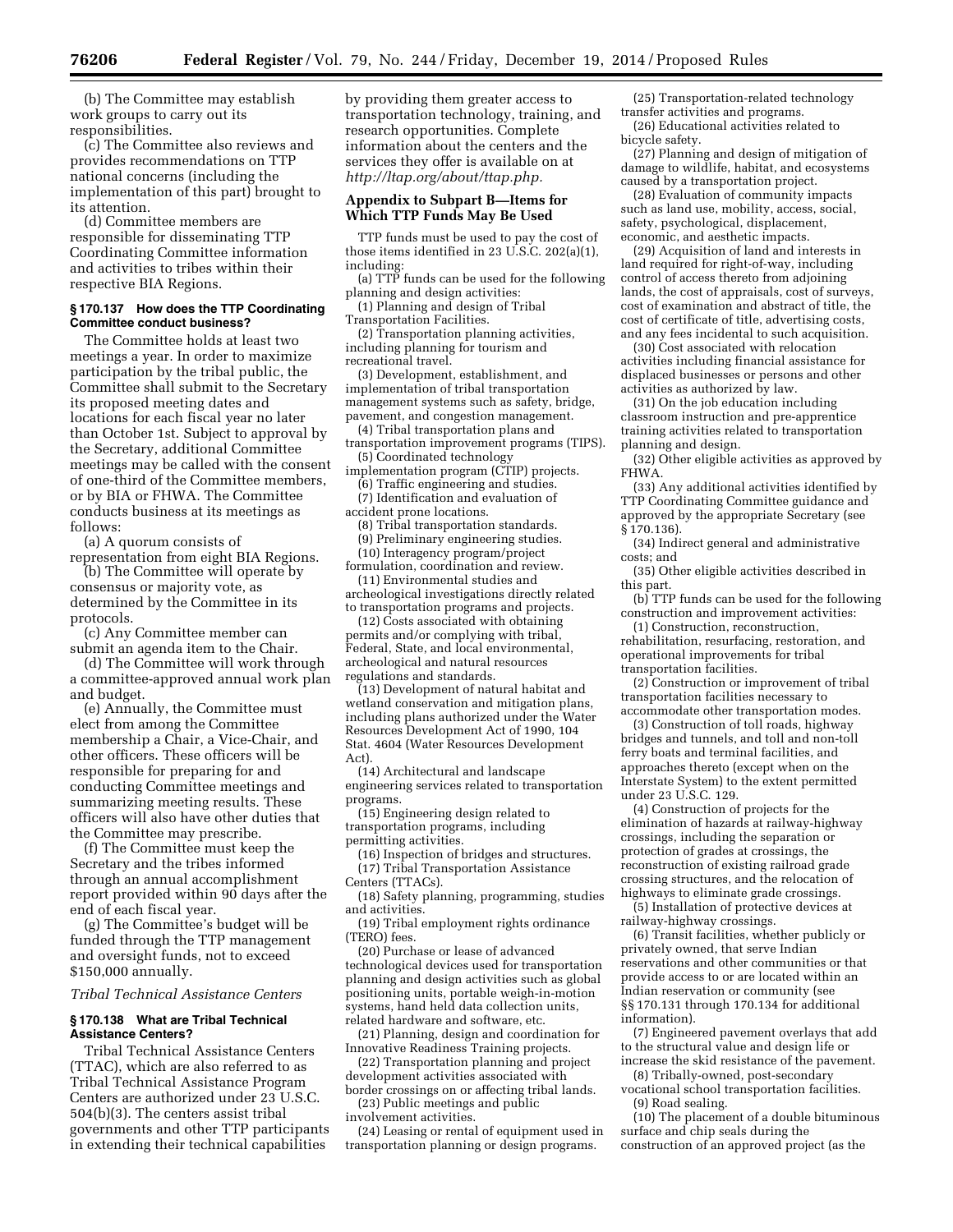non-final course) or that form the final surface of low volume roads. (11) Seismic retrofit, replacement,

rehabilitation, and painting of road bridges. (12) Application of calcium magnesium acetate, sodium acetate/formate, or other environmentally acceptable, minimally corrosive anti-icing and de-icing compositions on road bridges, and approaches thereto and other elevated structures.

(13) Installation of scour countermeasures for road bridges and other elevated structures.

(14) Special pedestrian facilities built in lieu of streets or roads, where standard street or road construction is not feasible.

(15) Standard regulatory, warning, guide, and other official traffic signs, including dual language signs, which comply with the MUTCD that are part of transportation projects. TTP funds may also be used on interpretive signs (signs intended for viewing only by pedestrians, bicyclists, and occupants of vehicles parked out of the flow of traffic) that are culturally relevant (native language, symbols, etc.) that are a part of transportation projects.

(16) Traffic barriers and bridge rails.

(17) Engineered spot safety improvements.

(18) Planning and development of rest areas, recreational trails, parking areas, sanitary facilities, water facilities, and other facilities that accommodate the traveling public.

(19) Public approach roads and interchange ramps that meet the definition of a Tribal Transportation Facility.

(20) Construction of roadway lighting and traffic signals.

(21) Adjustment or relocation of utilities directly related to roadway work, not required to be paid for by local utility companies.

(22) Conduits crossing under the roadway to accommodate utilities that are part of future development plans.

(23) Restoration of borrow and gravel pits created by projects funded from the TTP.

(24) Force account and day labor work, including materials and equipment rental, being performed in accordance with approved plans and specifications.

(25) Experimental features where there is a planned monitoring and evaluation schedule.

(26) Capital and operating costs for traffic monitoring, management, and control facilities and programs.

(27) Safely accommodating the passage of vehicular and pedestrian traffic through construction zones.

(28) Construction engineering including contract/project administration, inspection, and testing.

(29) Construction of temporary and permanent erosion control, including landscaping and seeding of cuts and embankments.

(30) Landscape and roadside development features.

(31) Marine facilities and terminals as intermodal linkages.

(32) Construction of visitor information centers, kiosks, and related items.

(33) Other appropriate public road facilities such as visitor centers as

determined by the Secretary of Transportation.

(34) Facilities adjacent to roadways to separate pedestrians and bicyclists from vehicular traffic for operational safety purposes, or special trails on separate rightsof-way.

(35) Construction of pedestrian walkways and bicycle transportation facilities, such as a new or improved lane, path, or shoulder for use by bicyclists and a traffic control device, shelter, or parking facility for bicycles.

(36) Facilities adjacent to roadways to separate modes of traffic for safety purposes.

(37) Acquisition of scenic easements and scenic or historic sites provided they are part of an approved project or projects.

(38) Debt service on bonds or other debt financing instruments issued to finance TTP construction and project support activities.

(39) Any project to encourage the use of carpools and vanpools, including provision of carpooling opportunities to the elderly and individuals with disabilities, systems for locating potential riders and informing them of carpool opportunities, acquiring vehicles for carpool use, designating existing highway lanes as preferential carpool highway lanes, providing related traffic control devices, and designating existing facilities for use for preferential parking for carpools.

(40) Fringe and corridor parking facilities including access roads, buildings, structures, equipment improvements, and interests in land.

(41) Adjacent public parking areas.

(42) Costs associated with obtaining permits and/or complying with tribal, Federal, state, and local environmental, archeological, and natural resources regulations and standards on TTP projects.

(43) Seasonal transportation routes, including snowmobile trails, ice roads, overland winter roads, and trail markings. (See § 170.117.)

(44) Tribal fees such as employment taxes (TERO), assessments, licensing fees, permits, and other regulatory fees.

(45) On the job education including classroom instruction and pre-apprentice training activities related to TTP construction projects such as equipment operations, surveying, construction monitoring, testing, inspection and project management.

(46) Installation of advance technological devices on TTP transportation facilities such as permanent weigh-in-motion systems, informational signs, intelligent transportation system hardware, etc.

(47) Tribal, cultural, historical, and natural resource monitoring, management and mitigation for transportation related activities.

(48) Mitigation activities required by tribal, state, or Federal regulatory agencies and 42 U.S.C. 4321, *et seq.,* the National Environmental Policy Act (NEPA).

(49) Purchasing, leasing or renting of construction equipment. All equipment purchase request submittals must be accompanied by written cost analysis and approved by FHWA.

(50) Coordination and construction materials for innovative readiness training projects such as the Department of Defense (DOD), the American Red Cross, the Federal

Emergency Management Agency (FEMA), other cooperating Federal agencies, states and their political subdivisions, Tribal governments, or other appropriate nongovernmental organizations.

(51) Emergency repairs on tribal transportation facilities.

(52) Public meetings and public involvement activities.

(53) Construction of roads on dams and levees.

(54) Transportation alternative activities as defined in 23 U.S.C. 101(a).

(55) Modification of public sidewalks adjacent to or within tribal transportation facilities.

(56) Highway and transit safety infrastructure improvements and hazard eliminations.

(57) Transportation control measures such as employer-based transportation management plans, including incentives, shared-ride services, employer sponsored programs to permit flexible work schedules and other activities, other than clause (xvi) listed in section 108(f)(1)(A) of the Clean Air Act, (42 U.S.C. 7408(f)(1)(A)).

(58) Necessary environmental restoration and pollution abatement.

(59) Trail development and related activities as identified in §§ 170.123 through 170.126.

(60) Development of scenic overlooks and information centers.

(61) Natural habitat and wetlands mitigation efforts related to TTP road and bridge projects, including:

(i) Participation in natural habitat and wetland mitigation banks, including banks authorized under the Water Resources Development Act, and

(ii) Contributions to tribal, statewide and regional efforts to conserve, restore, enhance, and create natural habitats and wetland, including efforts authorized under the Water Resources Development Act.

(62) Mitigation of damage to wildlife, habitat and ecosystems caused as a result of a transportation project.

(63) Construction of permanent fixed or moveable structures for snow or sand control.

(64) Cultural access roads (see § 170.115).

(65) Other eligible items as approved by the Federal Highway Administration (FHWA).

(66) Any additional activities proposed by a Tribe or the TTP Coordinating Committee and approved by the appropriate Secretary (see §§ 170.113 and 170.136).

(67) Other eligible activities identified in this part.

(c) TTP funds can be used for maintenance activities as defined in Subpart G of this regulation.

(d) Each of the items identified in this appendix must be interpreted in a manner that permits, rather than prohibits, a proposed use of funds.

# **Subpart C—Tribal Transportation Program Funding**

# **§ 170.200 How do BIA and FHWA determine the TTP funding amount?**

The annual TTP funding amount available for distribution is determined as follows: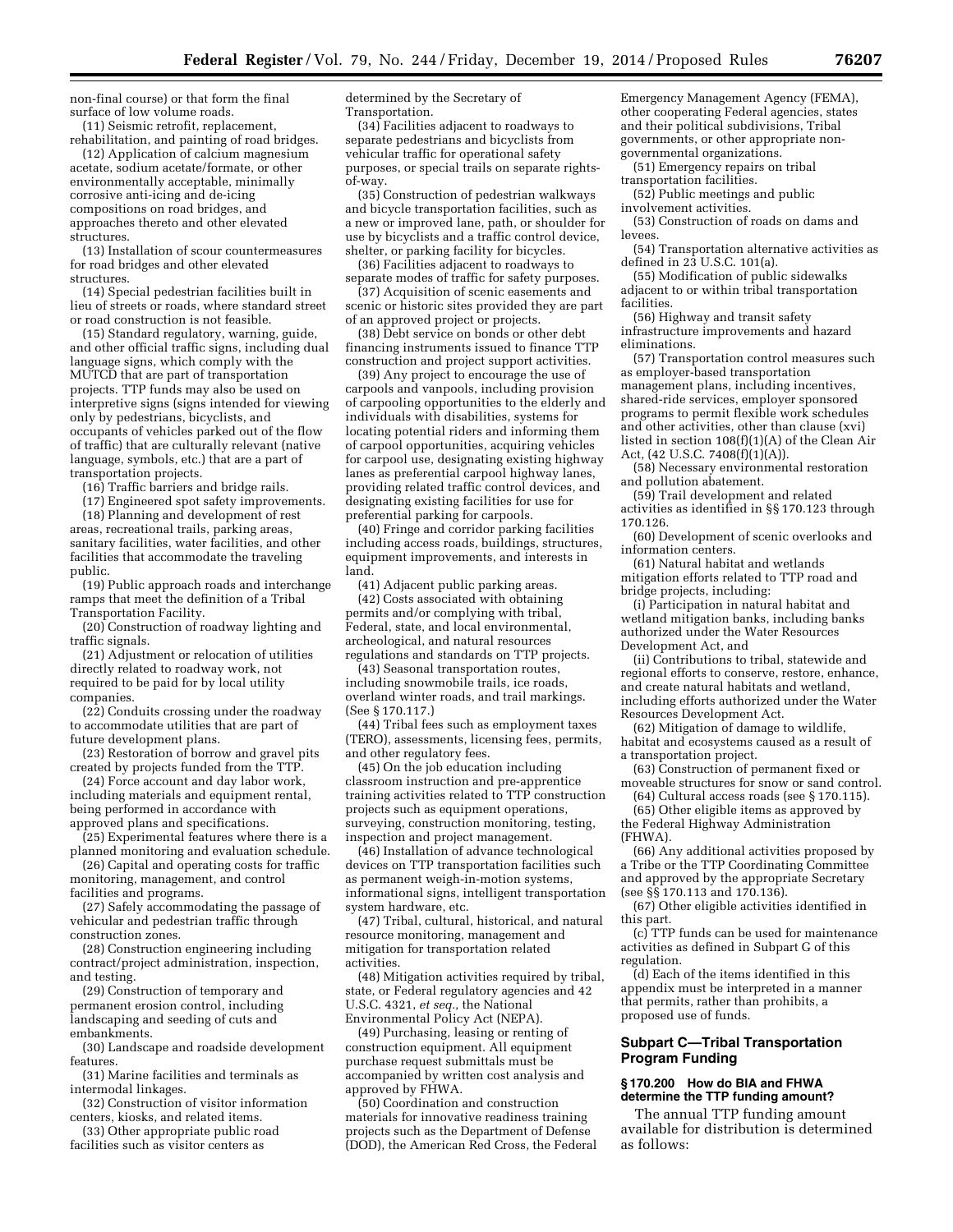(a) The following set-asides are applied to the tribal transportation program before the determination of final tribal shares:

(1) Tribal transportation planning (23 U.S.C. 202(c));

(2) Tribal transportation facility bridges (23 U.S.C. 202(d));

(3) Tribal safety (23 U.S.C. 202(e)); (4) Administrative expenses (23

U.S.C. 202(a)(6)); and

(5) Tribal supplemental program (23 U.S.C. 202(b)(3)(C)).

(b) After deducting the set asides identified in paragraph (a) of this section, on October 1 of each fiscal year, the Secretary will distribute the remainder authorized to be appropriated for the tribal transportation program among Indian tribes as follows:

(1) For fiscal year 2014:

(i) For each Indian tribe, 60 percent of the total relative need distribution factor and population adjustment factor for the fiscal year 2011 funding amount made available to that Indian tribe; and

(ii) The remainder using tribal shares as described in § 170.201 and tribal supplemental funding as described in § 170.202.

(2) For fiscal year 2015:

(i) For each Indian tribe, 40 percent of the total relative need distribution factor and population adjustment factor for the fiscal year 2011 funding amount made available to that Indian tribe; and

(ii) The remainder using tribal shares as described in § 170.201 and tribal supplemental funding as described in § 170.202.

(3) For fiscal year 2016 and thereafter: (i) For each Indian tribe, 20 percent of the total relative need distribution factor

and population adjustment factor for the fiscal year 2011 funding amount made available to that Indian tribe; and (ii) The remainder using tribal shares

as described in § 170.201 and tribal supplemental funding as described in § 170.202.

# **§ 170.201 What is the statutory distribution formula for tribal shares?**

(a) Tribal shares are determined by using the national tribal transportation inventory as calculated for fiscal year 2012, and the most recent data on American Indian and Alaska Native population within each Indian tribe's American Indian/Alaska Native Reservation or Statistical Area, as computed under the Native American Housing Assistance and Self-Determination Act of 1996 (*25* U.S.C. *4101 et seq.*), in the following manner:

(1) 27 percent in the ratio that the total eligible road mileage in each tribe bears to the total eligible road mileage of all American Indians and Alaskan

Natives. For the purposes of this calculation, eligible road mileage will be computed using only facilities included in the inventory described below:

(i) Were included in the Bureau of Indian Affairs system inventory prior to October 1, 2004;

(ii) Are owned by an Indian tribal government;

(iii) Are owned by the Bureau of Indian Affairs.

(2) 39 percent in the ratio that the total population in each tribe bears to the total population of all American Indians and Alaskan Natives; and

(3) 34 percent will be initially divided equally among each BIA Region.

(b) The share of funds will be distributed to each Indian tribe within the region in the ratio that the average total relative need distribution factors and population adjustment factors from fiscal years 2005 through 2011 for a tribe bears to the average total of relative need distribution factors and population adjustment factors for fiscal years 2005 through 2011 in that region.

#### **§ 170.202 How do BIA and FHWA determine and distribute the tribal supplemental program funds?**

(a) The total amount of funding made available for the tribal supplemental program is determined as follows:

(1) If the amount made available for the tribal transportation program is less than or equal to \$275,000,000, the tribal supplemental funding amount will equal 30 percent of such amount.

(2) If the amount made available for the tribal transportation program exceeds \$275,000,000, the tribal supplemental funding will equal:

(i) \$82,500,000; plus

(ii) 12.5 percent of the amount made available for the tribal transportation program in excess of \$275,000,000.

(b) The tribal supplemental program funds will be distributed as follows:

(1) Initially, the tribal supplemental program funding determined in paragraph (a) of this section will be designated among the BIA Regions in proportion to the regional total of tribal shares based on the cumulative tribal shares of all Indian tribes within the region under § 170.201.

(2) After paragraph (b)(1) of this section is completed, the tribal supplemental program funding designated for each region will be distributed among the tribes within the region as follows:

(i) The Secretary will determine which tribes would be entitled under § 170.200 to receive in a fiscal year less funding than they would receive in fiscal year 2011 pursuant to the relative need distribution factor and population

adjustment factor, as described in 25 CFR part 170, subpart C (in effect as of July 5, 2012); and

(ii) The combined amount that such Indian tribes would be entitled to receive in fiscal year 2011 pursuant to such relative need distribution factor and population adjustment factor in excess of the amount that they would be entitled to receive in the fiscal year under § 170.200.

(c) Subject to paragraph (d) of this section, the Secretary will distribute a combined amount to each tribe that meets the criteria described in paragraph (b)(2)(i) of this section a share of funding in proportion to the share of the combined amount determined under paragraph (b)(2)(ii) of this section attributable to such Indian tribe.

(d) A tribe may not receive under paragraph (b)(2) of this section and based on its tribal share under § 170.200 a combined amount that exceeds the amount that such Indian tribe would be entitled to receive in fiscal year 2011 pursuant to the relative need distribution factor and population adjustment factor, as described in 25 CFR part 170, subpart C.

(e) If the amount made available for a region under paragraph (b)(1) of this section exceeds the amount distributed among Indian tribes within that region under paragraph (b)(2) of this section, The Secretary will distribute the remainder of such region's funding under paragraph  $(b)(1)$  of this section among all tribes in that region in proportion to the combined amount that each such tribe received under § 170.200 and paragraphs (b), (c), and (d) of this section.

# **§ 170.203 How do BIA and FHWA allocate tribal transportation planning funds?**

Upon request of a tribal government and approval by the BIA Regional Office or FHWA, BIA or FHWA provides tribal transportation planning funds described in  $\S 170.200(a)\overline{1}$  pro rata to the tribe's final percentage as determined under §§ 170.200 through 170.202. The tribal transportation planning funds will be distributed to the tribes under applicable BIA and FHWA contracting procedures.

#### **§ 170.204 What restrictions apply to TTP funds provided to tribes?**

All TTP funds provided to tribes can be expended only on eligible activities identified in Appendix A to Subpart B, and included in an FHWA approved TIP per 23 U.S.C. 202(b)(4)(B).

# **§ 170.205 What is the timeframe for distributing TTP funds?**

Not later than 30 days after the date on which funds are made available to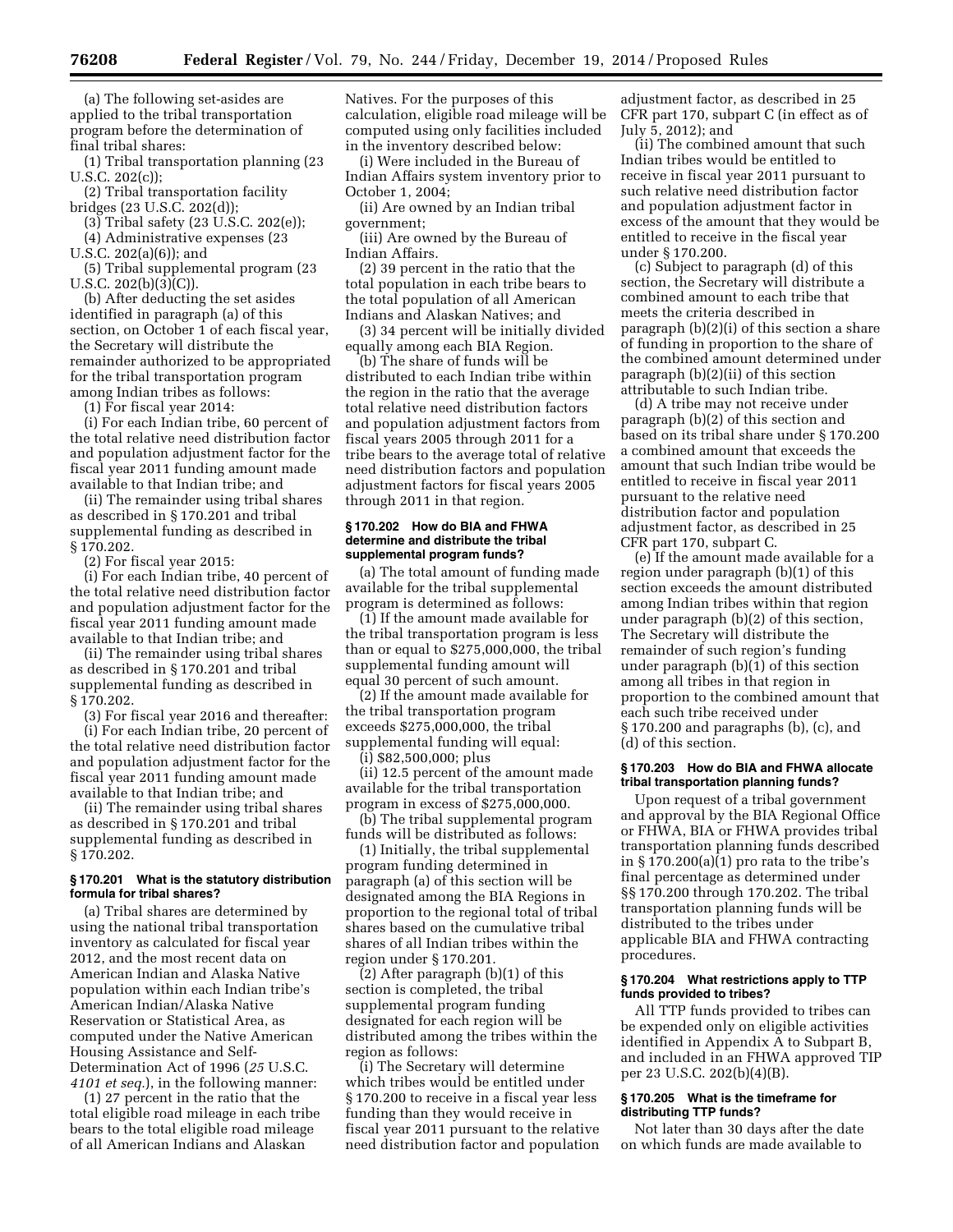the Secretary under this paragraph, the funds will be distributed to, and made available for immediate use by, eligible Indian tribes, in accordance with the formula for distribution of funds under the tribal transportation program. (See 23 U.S.C. 202(b)(4)(A).)

# *TTP Inventory and Long-Range Transportation Plan*

#### **§ 170.225 How does a long-range transportation plan relate to the National Tribal Transportation Inventory?**

A long-range transportation plan (LRTP) is developed using a uniform process that identifies the transportation needs and priorities of a tribe. The National Tribal Transportation Inventory NTTFI (see § 170.442) is derived from transportation facilities identified through an LRTP. It is also a means for identifying projects and activities for the TTP and the Tribal High Priority Projects Program (THPPP) described in Subpart I.

# *Formula Data Appeals*

#### **§ 170.226 How can a tribe appeal its share calculation?**

(a) In calculating tribal shares, BIA and FHWA use population data (which may be appealed) and specific prioryear data (which may not be appealed). Share calculations are based upon the requirements of 23 U.S.C. 202(b)(3)(B).

(b) Any appeal of a tribe's population figure must be directed to Department of Housing and Urban Development. The population data used is the most recent data on American Indian and Alaska Native population within each Indian Tribe's American Indian/Alaska Native Reservation or Statistical Area. This data is computed under the Native American Housing Assistance and Self-Determination Act of 1996 (25 U.S.C. 4101 *et seq.*).

(b) Appeal processes regarding inventory submissions are found at § 170.444(c), design standards at § 170.457, and new uses of funds at § 170.113.

#### *Flexible Financing*

# **§ 170.227 Can tribes use flexible financing for TTP projects?**

Yes. Tribes may use flexible financing in the same manner as States to finance TTP transportation projects, unless otherwise prohibited by law.

(a) Tribes may issue bonds or enter into other debt-financing instruments under 23 U.S.C. 122 with the expectation of payment of TTP funds to satisfy the instruments.

(b) Under 23 U.S.C. 603, the Secretary of Transportation may enter into an agreement for secured loans or lines of

credit for TTP projects meeting the requirements contained in 23 U.S.C. 602. Tribes or BIA may service Federal credit instruments. The secured loans or lines of credit must be paid from tolls, user fees, payments owing to the obligor under a public-private partnership or other dedicated revenue sources.

(c) Tribes may use TTP funds as collateral for loans or bonds to finance TTP projects. Upon the request of a tribe, a BIA region or FHWA will provide necessary documentation to banks and other financial institutions.

# **§ 170.228 Can a tribe use TTP funds to leverage other funds or to pay back loans?**

(a) A tribe can use TTP funds to leverage other funds.

(b) A tribe can use TTP funds to pay back loans or other finance instruments that were used for a project that:

(1) The tribe paid for in advance of the current year using non-TTP funds;

(2) Was included in FHWA-approved TTPTIP; and

(3) Was included in the NTTFI at the time of construction.

#### **§ 170.229 Can a tribe apply for loans or credit from a State infrastructure bank?**

Yes. A tribe can apply for loans or credit from a State infrastructure bank. Upon the request of a tribe, BIA region or FHWA will provide necessary documentation to a State infrastructure bank to facilitate obtaining loans and other forms of credit for a TTP project.

#### **§ 170.230 How long must a project financed through flexible financing remain on a TTPTIP?**

Tribes must identify each TTP project financed through flexible financing along with the repayment amount on their annual TTPTIP until the flexible financing instrument has been satisfied.

# **Subpart D—Planning, Design, and Construction of Tribal Transportation Program Facilities**

# *Transportation Planning*

# **§ 170.400 What is the purpose of transportation planning?**

The purpose of transportation planning is to address current and future transportation, land use, economic development, traffic demand, public safety, health, and social needs.

# **§ 170.401 What are BIA's and FHWA's roles in transportation planning?**

Except as provided in § 170.402, the functions and activities that BIA and/or FHWA must perform for the TTP are:

(a) Preparing, reviewing, and approving the TTPTIP;

(b) Oversight of the NTTFI;

(c) Performing quality assurance and validation of NTTFI data updates as needed;

(d) Coordinating with States and their political subdivisions, and appropriate planning authorities on regionally significant TTP projects;

(e) Providing technical assistance to tribal governments;

(f) Developing TTP budgets;

(g) Facilitating public involvement; (h) Participating in transportation

planning and other transportationrelated meetings;

(i) Performing quality assurance and validation related to performing traffic studies;

(j) Performing preliminary project planning or project identification studies;

(k) Conducting special transportation studies;

(l) Developing short and long-range transportation plans;

(m) Mapping;

(n) Developing and maintaining management systems;

(o) Performing transportation planning for operational and

maintenance facilities; and (p) Researching rights-of-way

documents for project planning. **§ 170.402 What is the tribal role in** 

# **transportation planning?**

(a) All tribes must prepare a tribal TIP (TTIP) or tribal priority list.

(b) Tribes operating with a Program Agreement or BIA self-determination contract, TTP Agreement, or Self-Governance agreement may assume any of the following planning functions:

(1) Coordinating with States and their political subdivisions, and appropriate planning authorities on regionally significant TTP projects;

(2) Preparing NTTFI data updates;

(3) Facilitating public involvement;

(4) Performing traffic studies;

(5) Developing short- and long-range transportation plans;

(6) Mapping;

(7) Developing and maintaining tribal management systems;

(8) Participating in transportation planning and other transportation related meetings;

(9) Performing transportation planning for operational and maintenance facilities;

(10) Developing TTP budgets including transportation planning cost estimates;

(11) Conducting special transportation studies, as appropriate;

(12) Researching rights-of-way documents for project planning; and

(13) Performing preliminary project planning or project identification studies.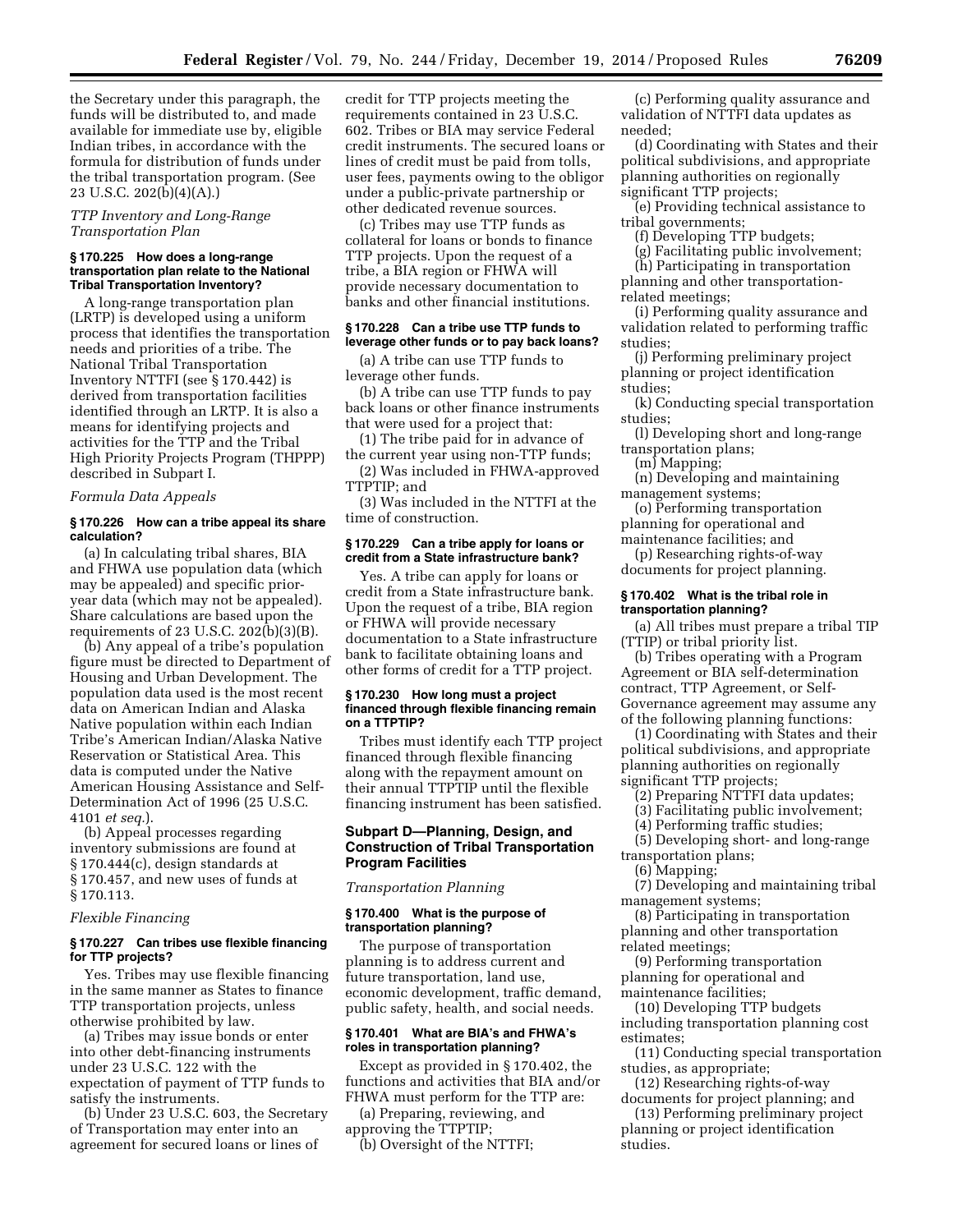#### **§ 170.403 What TTP funds can be used for transportation planning?**

Funds as defined in 23 U.S.C. 202(c) are allocated to an Indian tribal government to carry out transportation planning. Tribes may also identify transportation planning as a priority use for their TTP tribal share formula funds. In both cases, the fund source and use must be clearly identified on a FHWA approved TTPTIP.

# **§ 170.404 Can tribes use transportation planning funds for other activities?**

Yes. After completion of a tribe's annual planning activities, unexpended planning funds made available under 23 U.S.C. 202 (c) may be used on eligible projects or activities provided that they are identified on a FHWA approved TTPTIP.

# **§ 170.405 How must tribes use planning funds?**

TTP Program funds as defined in 23 U.S.C. 202(c) are available to a tribal government to support tribal transportation planning and associated activities, including:

(a) Attending transportation planning meetings;

(b) Pursuing other sources of funds; and

(c) Developing the tribal priority list or any of the transportation planning functions and activities listed in § 170.402.

# **§§ 170.406—170.409 [Reserved]**

# **§ 170.410 What is the purpose of longrange transportation planning?**

(a) The purpose of long-range transportation planning is to clearly demonstrate a tribe's transportation needs and to develop strategies to meet these needs. These strategies should address future land use, economic development, traffic demand, public safety, and health and social needs. The planning process should result in a long-range transportation plan (LRTP).

(b) The time horizon for a LRTP should be 20 years to match State transportation planning horizons.

# **§ 170.411 What should a long-range transportation plan include?**

A long-range transportation plan should include:

(a) An evaluation of a full range of transportation modes and connections between modes such as highway, rail, air, and water, to meet transportation needs;

(b) Trip generation studies, including determination of traffic generators due to land use;

(c) Social and economic development planning to identify transportation

improvements or needs to accommodate existing and proposed land use in a safe and economical fashion;

(d) Measures that address health and safety concerns relating to transportation improvements;

(e) A review of the existing and proposed transportation system to identify the relationships between transportation and the environment;

(f) Cultural preservation planning to identify important issues and develop a transportation plan that is sensitive to tribal cultural preservation;

(g) Scenic byway and tourism plans; (h) Measures that address energy conservation considerations;

(i) A prioritized list of short- and longterm transportation needs; and

(j) An analysis of funding alternatives to implement plan recommendations.

#### **§ 170.412 How is the tribal TTP long-range transportation plan developed and approved?**

(a) The tribal TTP long-range transportation plan is developed by either:

(1) A tribe working through a selfdetermination contract, self-governance agreement, Program Agreement; and other appropriate agreement; or

(2) BIA or FHWA upon request of, and in consultation with, a tribe. The tribe and BIA or FHWA need to agree on the methodology and elements included in development of the TTP long-range transportation plan along with time frames before work begins. The development of a long-range transportation plan on behalf of a tribe will be funded from the tribe's share of the TTP program funds.

(b) During the development of the TTP long-range transportation plan, the tribe and BIA or FHWA will jointly conduct a midpoint review.

(c) The public reviews a draft TTP long-range transportation plan as required by § 170.413. The plan is further refined to address any issues identified during the public review process. The tribe then approves the TTP long-range transportation plan.

#### **§ 170.413 What is the public role in developing the long-range transportation plan?**

BIA, FHWA, or the tribe must solicit public involvement. If there are no tribal policies regarding public involvement, a tribe must use the procedures in this section. Public involvement begins at the same time long-range transportation planning begins and covers the range of users, from stakeholders and private citizens to major public and private entities. Public involvement must include either meetings or notices, or both.

(a) For public meetings, BIA, FHWA or a tribe must:

(1) Advertise each public meeting in local public newspapers at least 15 days before the meeting date. In the absence of local public newspapers, BIA, FHWA, or the tribe may post notices under local acceptable practices;

(2) Provide at the meeting copies of the draft long-range transportation plan;

(3) Provide information on funding and the planning process; and

(4) Provide the public the opportunity to comment, either orally or in writing.

(b) For public notices, BIA, FHWA, or a tribe must:

(1) Publish a notice in the local and tribal newspapers when the draft longrange transportation plan is complete. In the absence of local public newspapers, BIA, FHWA, or the tribe may post notices under local acceptable practices; and

(2) State in the notice that the longrange transportation plan is available for review, where a copy can be obtained, whom to contact for questions, where comments may be submitted, and the deadline for submitting comments (normally 30 days).

# **§ 170.414 How is the tribal long-range transportation plan used and updated?**

The tribal government uses its TTP long-range transportation plan to develop transportation projects as documented in a tribal priority list or TTIP and to identify and justify the tribe's updates to the NTTFI. To be consistent with State, MPO and RPO planning practices, the TTP long-range transportation plan must be reviewed annually and updated at least every 5 years.

# **§ 170.415 What are pre-project planning and project identification studies?**

(a) Pre-project planning and project identification studies are part of overall transportation planning and includes the activities conducted before final project approval on the TTP Transportation Improvement Program (TTPTIP). These processes provide the information necessary to financially constrain and program a project on the four-year TTPTIP but are not the final determination that projects will be designed and built. These activities include:

(1) Preliminary project cost estimates; (2) Certification of public involvement;

(3) Consultation and coordination with States and/or MPO's for regionally significant projects;

(4) Preliminary needs assessments; and

(5) Preliminary environmental and archeological reviews.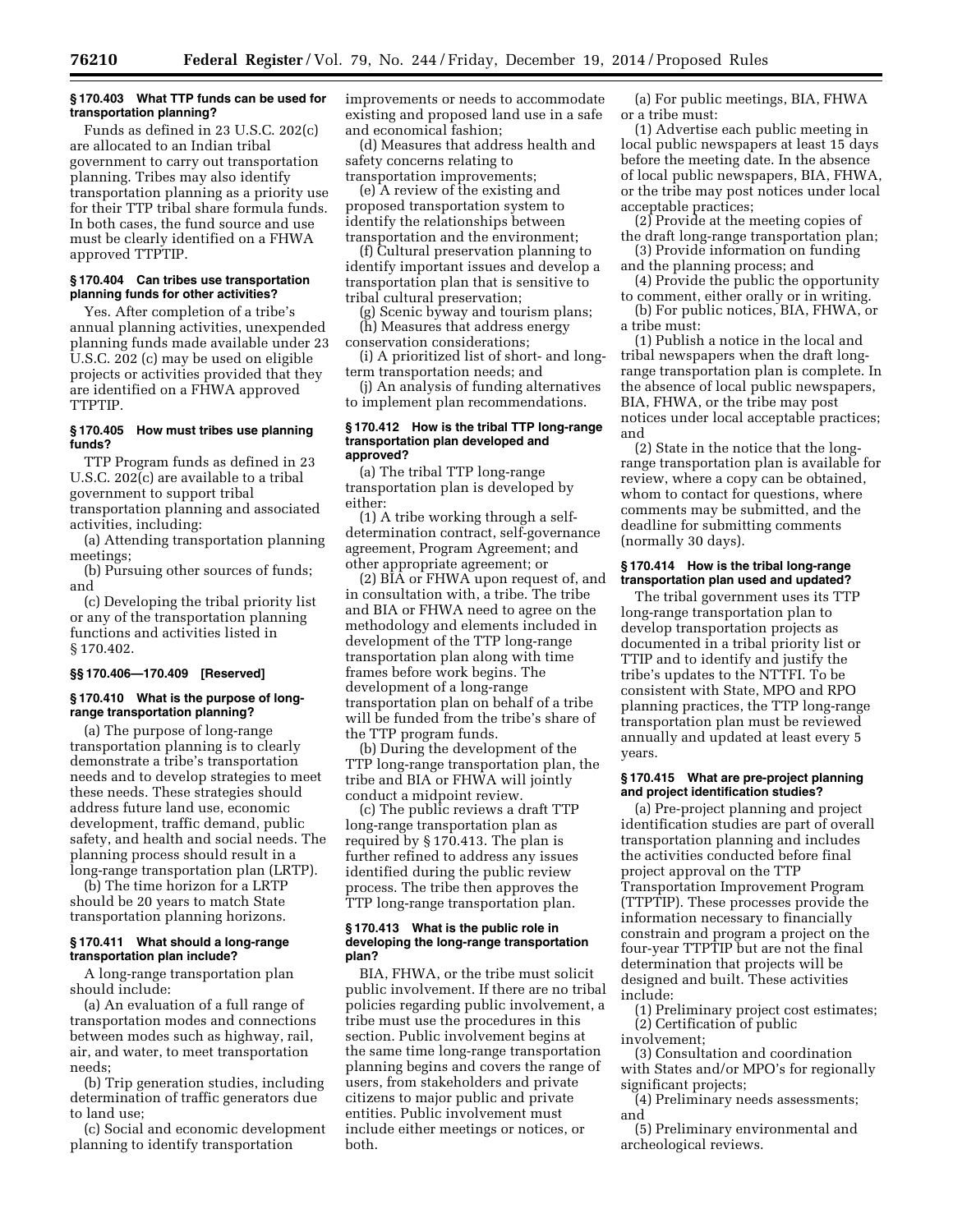(b) BIA and/or FHWA, upon request of the tribe, will work cooperatively with tribal, State, regional, and metropolitan transportation planning organizations concerning the leveraging of funds from non-TTP Program sources and identification of other funding sources to expedite the planning, design, and construction of projects on the TTPTIP.

# **§ 170.420 What is the tribal priority list?**

The tribal priority list is a list of all transportation projects that the tribe wants funded. The list:

(a) Is not financially constrained; and (b) Is provided to BIA or FHWA by official tribal action, unless the tribal government submits a Tribal Transportation Improvement Program (TTIP).

*Transportation Improvement Programs* 

# **§ 170.421 What is the Tribal Transportation Improvement Program (TTIP)?**

The TTIP:

(a) Is developed from the Tribe's tribal priority list or long-range transportation plan and must be consistent with the tribal LRTP;

(b) Is financially constrained;

(c) Must contain all TTP-funded projects and eligible activities programmed in the next 4 years and identify the implementation year of each project or activity. Although 23 U.S.C. 134(j)(1)(D) indicates that a TIP must be updated every four years, Tribes are encouraged to update the TIP annually to best represent the plans of the tribe;

(d) May include other Federal, State, county, and municipal, transportation projects initiated by or developed in cooperation with the tribal government;

(e) Must include public involvement; (f) Is reviewed and updated as

necessary by the tribal government;

(g) Can be changed only by the tribal government; and

(h) After approval by the tribal government, must be forwarded to BIA or FHWA by resolution or by tribally authorized government action.

#### **§ 170.422 What is the TTP Transportation Improvement Program?**

(a) The TTP Transportation Improvement Program (TTPTIP):

(1) Is financially constrained; (2) Includes eligible projects and

activities selected by tribal governments from TTIPs or other tribal actions;

(3) Is organized by year, State, and tribe; and

(4) May include projects and activities predominately funded with other funding sources. In these cases all fund sources are to be identified on the TTPTIP.

(b) When approved by FHWA, the TTPTIP authorizes the eligibility of projects or activities for expenditure of TTP funds. However, all other requirements associated with that project or activity must be satisfied before expenditure actually occurs.

#### **§ 170.423 How are projects placed on the TTPTIP?**

(a) BIA or FHWA coordinates with the tribe to select projects from the TTIP or tribal priority list for inclusion on the 4 year TTPTIP as follows:

(1) Tribe, or tribe with assistance from BIA or FHWA, submits project and activity information as documented through pre-project planning or project identification studies within the financial constraints identified above), designating estimated dollar amounts for each project and activity.

(2) Tribe submits a certification of public involvement back to BIA or FHWA along with a tribal resolution or tribal authorized government action requesting approval.

(3) BIA/FHWA enters submitted data into the federal system developing the tribe's proposed TTPTIP.

(4) Proposed TTPTIP goes through BIA/FHWA approval process. Before approving a project on a non-BIA or non-tribal road that is eligible for funds apportioned in a State under 23 U.S.C. 104, the Secretary will determine that the obligation of the TTP funds is in the best interest of the program and is supplementary to and not in lieu of the obligation of a fair and equitable share of the funds apportioned to the State under 23 U.S.C. 104.

(5) A copy of the approved final TTPTIP is returned to Tribe.

(b) A tribe that does not generate enough annual funding under the TTP Program funding formula to complete a project may either:

(1) Enter a consortium of tribes and delegate authority to the consortium to develop the TTIP and tribal control schedule;

(2) Enter into agreement with other tribes to permit completion of the project; or

(3) Apply for TTPHPP funding under subpart I.

(c) Tribes may seek flexible financing alternatives as described in subpart C.

# **§ 170.424 How does the public participate in developing the TTPTIP?**

Public involvement is required in the development of the TTPTIP.

(a) The tribe must publish a notice in local and/or tribal newspapers when the draft tribal or TTPTIP is complete. In the absence of local public newspapers, the tribe or BIA may post notices under

local acceptable practices. The notice must indicate where a copy can be obtained, contact person for questions, where comments may be submitted, and the deadline for submitting comments. A copy of the notice will be made available to BIA or FHWA upon request.

(b) The tribe may hold public meetings at which the public may comment orally or in writing.

(c) The tribe, the State transportation department, or MPO may conduct public involvement activities.

#### **§ 170.425 How do BIA and FHWA conduct the annual update to the TTPTIP?**

(a) The TTPTIP annual update allows: (1) Changes to project schedules and amounts for projects and activities; and

(2) Adding transportation projects and activities planned for the next 4 years.

(b) During the first quarter of the fiscal year, tribes are notified of the annual update and provided with the estimated funding amounts for the next fiscal year, copies of the previous year TTPTIP, and instructions for submitting required data.

(c) The tribe reviews any new transportation planning information, priority lists, and TTIP, using the procedures in § 170.423, and forwards the documentation to BIA Regional Office or FHWA.

(d) BIA or FHWA review all submitted information with the tribes, and add agreed-upon updates, including all previously approved amendments (see § 170.427), to the TTPTIP so that the Secretaries can approve the new updated TTPTIP before the start of the next fiscal year.

#### **§ 170.426 How is the TTPTIP approved?**

The approval process for the TTPTIP

(a) The BIA Regional Office and FHWA work together to review and concur on the TTPTIPs and then forward the documentation to the Secretaries for review and approval;

is:

(b) When approved, copies of the approved TTPTIP are made available to FHWA, BIA Regional Offices, and tribal governments.

(c) FHWA provides copies of the approved TTPTIP to the FHWA division office for transmittal to the State transportation department for inclusion in the State Transportation Improvement Program (STIP) without further action.

# **§ 170.427 How can a tribe amend an approved TTPTIP?**

(a) The current-year TTPTIP may be amended to reflect new proposed additional projects and activities or a significant change in available fiscal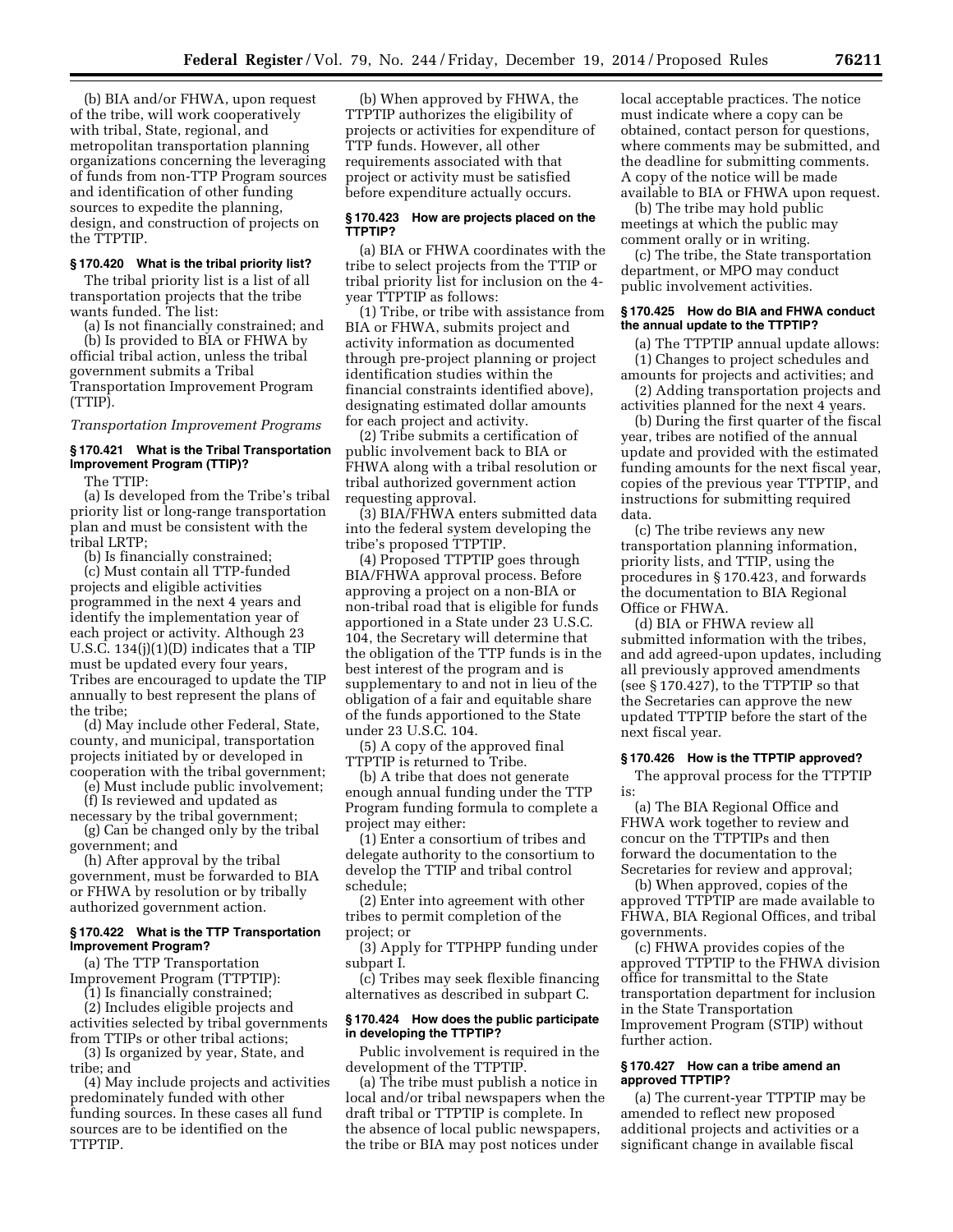year TTP funding. All tribal requests to BIA or FHWA for TTPTIP amendments must be accompanied by an amended TTIP and a tribal resolution or tribal authorized government action requesting the amendment.

(b) BIA's regional office or FHWA will review all submitted information with the tribe and provide a written response (approving, denying, or requesting additional information) within 45 days. If the proposed TTPTIP amendment contains a project not listed on the current approved TTPTIP, BIA must submit the proposed amendment to FHWA for final approval.

(c) An amendment to a previously approved TTPTIP must use the same public involvement process that was used to develop the original TTPTIP.

# **§ 170.428 How is the State Transportation Improvement Program related to the TTPTIP?**

FHWA will annually provide each State's transportation department with the most current FHWA approved TTPTIP for the Tribes within that State. This will ensure that approved TTPTIP updates and amendments are included with the STIP.

#### *Public Hearings*

# **§ 170.435 When is a public hearing required?**

The tribe, or BIA or FHWA after consultation with the appropriate tribe and other involved agencies, determines whether or not a public hearing is needed for a TTPTIP, a long-range transportation plan, or a project. A public hearing must be held if a project:

(a) Is a new route or facility;

(b) Would significantly change the layout or function of connecting or related roads or streets;

(c) Would cause a substantial adverse effect on adjacent property; or

(d) Is controversial or expected to be controversial in nature.

# **§ 170.436 How are public hearings for TTP planning and projects funded?**

Public hearings for a Tribe's TTIP or long-range transportation plan are funded using the tribe's funds as described in § 170.403.

#### **§ 170.437 If there is no hearing, how must BIA, FHWA, or a tribe inform the public?**

(a) When no public hearing for a TTP project is scheduled, the BIA, FHWA, or a Tribe must give adequate notice to the public before project activities are scheduled to begin. The notice should include:

(1) Project location;

(2) Type of improvement planned;

(3) Dates and schedule for work;

(4) Name and address where more information is available; and (5) Provisions for requesting a

hearing.

(b) If the work is not to be performed by the tribe, BIA will send a copy of the notice to the affected tribe.

# **§ 170.438 How must BIA, FHWA, or a tribe inform the public of when a hearing is held?**

(a) When BIA, FHWA, or a tribe holds a hearing under this part, it must notify the public of the hearing by publishing a notice with information about the project, how to attend the hearing, and where copies of documents can be obtained or viewed.

(b) BIA or the tribe must publish the notice by:

(1) Posting the notice and publishing it in a newspaper of general circulation at least 30 days before the public hearing; and,

(2) Sending a courtesy copy of the notice to each affected tribe and BIA Regional Office.

(c) A second notice for a hearing is optional.

# **§ 170.439 How is a public hearing conducted?**

(a) *Presiding official.* BIA or FHWA appoints a tribal or Federal official to preside over the public hearing. The presiding official must encourage a free and open discussion of the issues.

(b) *Record of hearing.* The presiding official is responsible for compiling the official record of the hearing. A record of a hearing is a summary of oral testimony and all written statements submitted at the hearing. Additional written comments made or provided at the hearing, or within 5 working days of the hearing, will be made a part of the record.

(c) *Hearing process.* (1) The presiding official explains the purpose of the hearing and provides an agenda;

(2) The presiding official solicits public comments from the audience on the merits of TTP projects and activities; and

(3) The presiding official informs the hearing audience of the appropriate procedures for a proposed TTP project or activity that may include, but are not limited to:

(i) Project development activities;

(ii) Rights-of-way acquisition; (iii) Environmental and archeological clearance;

(iv) Relocation of utilities and relocation services;

(v) Authorized payments under the Uniform Relocation Assistance and Real Property Acquisition Policies Act, 42 U.S.C. 4601 *et seq.,* as amended;

(vi) Draft transportation plan; and

(vii) The scope of the project and its effect on traffic during and after construction.

(d) *Availability of information.*  Appropriate maps, plats, project plans, and specifications will be available at the hearing for public review. Appropriate officials must be present to answer questions.

(e) *Opportunity for comment.*  Comments are received as follows:

(1) Oral statements at the hearing; (2) Written statements submitted at

the hearing; and

(3) Written statements sent to the address noted in the hearing notice within 5 working days following the public hearing.

#### **§ 170.440 How can the public learn the results of a public hearing?**

Within 20 working days after the public hearing, the presiding official will issue and post at the hearing site a statement that:

(a) Summarizes the results of the hearing;

(b) Explains any needed further action;

(c) Explains how the public may request a copy; and

(d) Outlines appeal procedures.

#### **§ 170.441 Can a decision resulting from a hearing be appealed?**

Yes. A decision resulting from the public hearing may be appealed under 25 CFR part 2.

*TTP Facility Inventory* 

#### **§ 170.442 What is the National Tribal Transportation Facility Inventory?**

(a) The National Tribal Transportation Facility Inventory (NTTFI), is defined under § 170.5 of this part.

(b) BIA, FHWA, or tribes can also use the NTTFI to assist in transportation and project planning, justify expenditures, identify transportation needs, maintain existing TTP facilities, and develop management systems.

(c) The Secretaries may include additional transportation facilities in the NTTFI if the additional facilities are included in a uniform and consistent manner nationally.

(d) As required by 23 U.S.C. 144, all bridges in the NTTFI will be inspected and recorded in the national bridge inventory administered by the Secretary of Transportation.

#### **§ 170.443 What is required to successfully include a proposed transportation facility in the NTTFI?**

A proposed transportation facility is any transportation facility, including a highway bridge, that will serve public transportation needs, is eligible for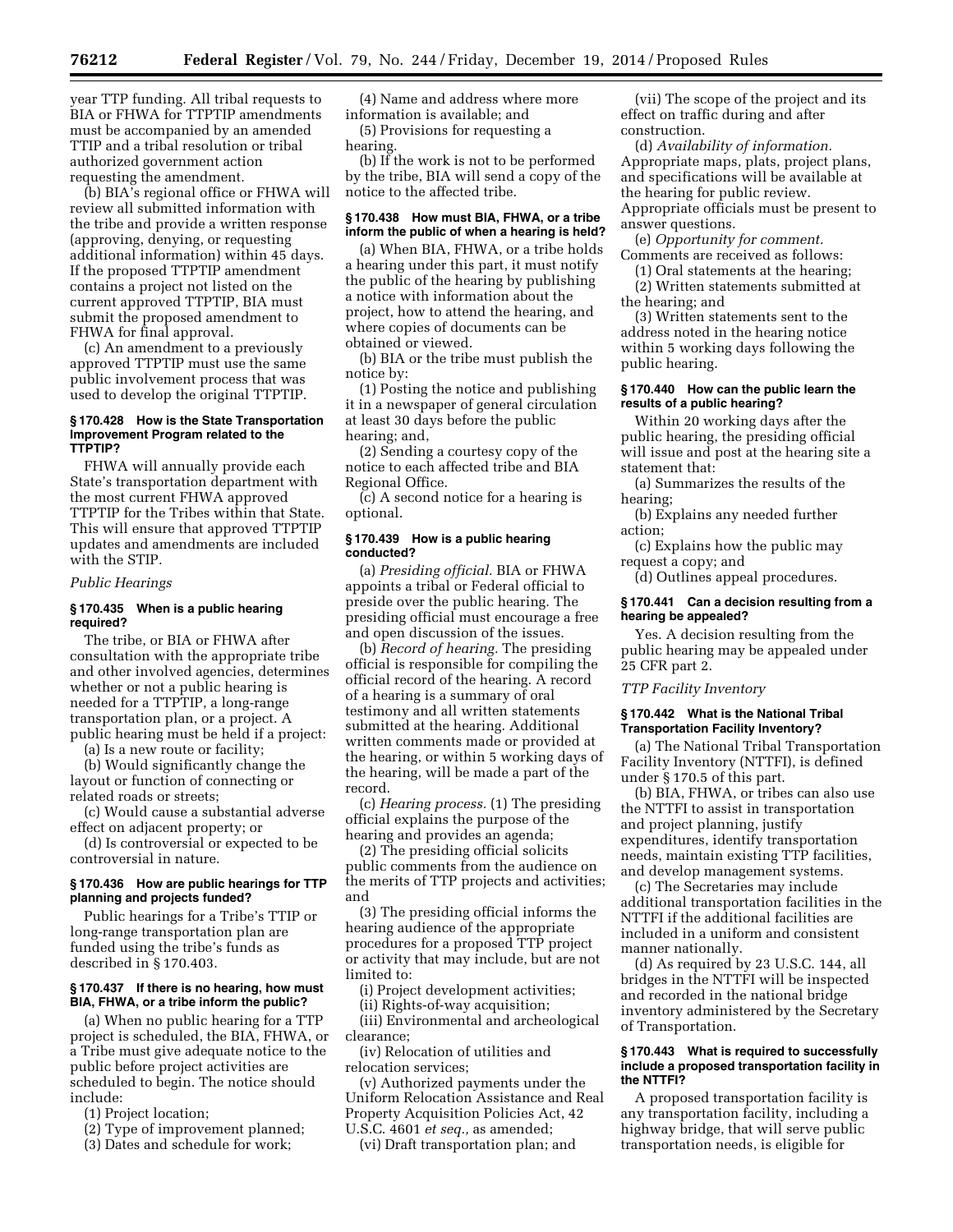construction under the TTP, and does not currently exist. It must meet the eligibility requirements of the TTP and be open to the public when constructed. In order to have a proposed facility placed on the NTTFI, a tribe must submit all of the following to the BIADOT/FHWA Quality Assurance Team for consideration:

(a) A tribal resolution or other official action identifying support for the facility and its placement on the NTTFI.

(b) A copy of the tribe's long-range transportation plan (LRTP) containing:

(1) A description of the current land use and identification of land ownership within the proposed road's corridor (including what public easements may be required);

(2) A description of need and outcomes for the facility including a description of the project's termini; and

(3) The sources of funding to be used for construction.

(c) If the landowner is a public authority, documentation that the proposed road has been identified in their LRTP, Statewide Transportation Improvement Program approved by FHWA, or other published transportation planning documents. If the owner will be the tribe, the tribe must submit documentation showing an agreement regarding the right-of-way or a clear written statement of willingness to provide a right-of-way from each necessary landowner along the route.

(d) A certification that a public involvement process was held for the proposed road.

(e) Documentation that identifies the anticipated environmental impacts of the project as well as engineering and construction challenges and the funding sources that will be used during the planning, design, construction, and maintenance of the proposed facility.

(f) Documentation identifying the entity responsible for maintenance of the facility after construction is completed.

#### **§ 170.444 How is the NTTFI updated?**

(a) Submitting data into the NTTFI for a new facility is carried out on an annual basis as follows:

(1) BIA Regional Offices provide each tribe within its region with a copy of the tribe's own NTTFI data during the first fiscal quarter of each year.

(2) Tribes review the data and either enter the changes/updates into the database or submit changes/updates back to the BIA Regional Office by March 15. The submissions must include, at a minimum, all required minimum attachments (see § 170.446) and authorizing resolutions or similar official authorizations.

(3) The BIA Regional Office reviews each tribe's submission. If any errors or omissions are identified, the BIA Regional Office will return the submittals along with a request for corrections to the tribe no later than May 15. If no errors or omissions are found, the BIA Regional Office validates the data and forwards it to BIADOT for review and approval.

(4) The tribe must correct any errors or omissions in the data entries or return the corrected submittals back to the BIA Regional Office by June 15.

(5) Each BIA Regional Office must validate its regional data by July 15.

(6) BIADOT approves the current inventory year submissions from BIA Regional Offices by September 30 or returns the submissions to the BIA Regional Office if additional work is required.

(b) Updating the data on a facility currently listed in the NTTFI is carried out as follows:

(1) At any time, a tribe may submit a request to the BIA Region asking for the NTTFI data of an existing facility to be updated. The request must include the tribe's updated data and background information on how and why the data was obtained. At the request of a tribe, FHWA may assist BIA and the tribe in updating the NTTFI data as required under this part.

(2) The BIA Region must review the submitted data and respond to the tribe within 30 days of its receipt.

(i) If approved, the BIA Region validates the data and forwards it to BIA DOT for review and approval.

(ii) If not approved, the BIA Region returns the submittals to the tribe along with a detailed written explanation and supporting documentation of the reasons for the disapproval. The tribe must correct the data entries and return the corrected submittals back to the BIA Region.

(3) BIADOT approves the current inventory year submissions from BIA Regional Offices or returns the submittals to the BIA Regional Office if additional work is required.

(c) A Tribe may appeal the rejection of submitted data on a new or existing facility included in the NTTFI by filing a written notice of appeal to the Director, Bureau of Indian Affairs, with a copy to the BIA Regional Director.

(d) To be included in the annual NTTFI update used for administrative and reporting purposes for any given fiscal year, submittals for new facilities and updates for existing facilities must be officially accepted by BIA and FHWA by September 30th of that year.

# **§ 170.445 What is a strip map?**

A strip map is a graphic representation of a section of road or other transportation facility being added to or modified in the NTTFI.

(a) Each strip map submitted with an NTTFI change must:

(1) Clearly identify the facility's location with respect to State, county, tribal, and congressional boundaries;

(2) Define the overall dimensions of the facility, including latitude and longitude;

(3) Include a north arrow, scale, designation of road sections, traffic counter locations, and other nearby transportation facilities; and

(4) Include a table that provides the facility's data information needed for the NTTFI.

(b) For additional information, refer to the TTP Coding Guide.

# **§ 170.446 What minimum attachments are required for an NTTFI submission?**

The minimum attachments required for a facility to be added into the NTTFI include the following.

(a) A long-range transportation plan. Provide the plan's cover sheet, signature page, and page or pages that contain the description of route.

(b) A tribal resolution or official authorization that refers to all route numbers, names, locations, lengths, construction needs, and ownerships.

(c) A Strip Map. Defines or illustrates the facility's location with respect to State, County, Tribal, and congressional boundaries. See § 170.445.

(d) ADT Backup Documentation. This applies only when a request to change or update the ADT for a section in the official inventory. The request will contain raw traffic data (backup data), method and calculations for adjustment of raw data, map showing traffic counter locations or location of traffic counter can be provided within the strip map, and derived ADT values. If the road is proposed, the ADT impractical to acquire, or a current ADT does not exist, then BIADOT will assign a default values within the NTTFI database.

(e) If possible, a typical or representative section photo or bridge profile photo.

(f) Incidental cost verification. Provide an estimate, analysis and justification to verify the need of additional incidental items required to improve the road to an adequate standard. The analysis and justification must be specific to the route or facility being submitted.

(g) Acknowledgement of Public Authority responsibility. This document can be a letter or similar notification by the public authority (other than the tribe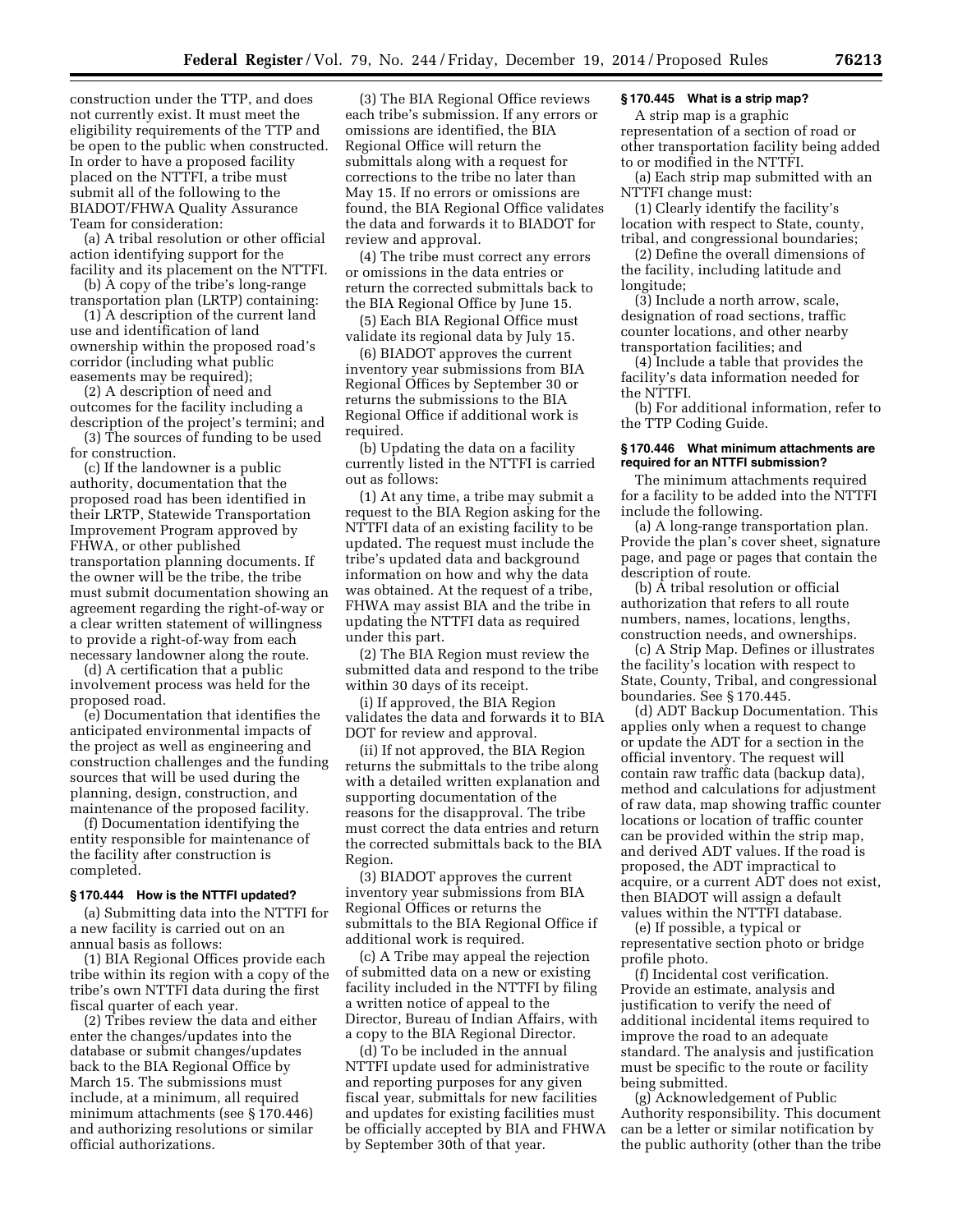or BIA) of acknowledgement of responsibility for maintenance of the Indian Reservation Roads facility. This document will identify the route or facility by region, agency, reservation, route and section. It will identify ownership and the entity that will be responsible for the maintenance of the route after construction, and that the route will be open to the public.

(h) For proposed roads, see 170.443 for additional required attachments.

# *Environmental and Archeological Requirements*

#### **§ 170.450 What archeological and environmental requirements must the TTP meet?**

All BIA, FHWA, and tribal work for the TTP must comply with cultural resource and environmental requirements under applicable Federal laws and regulations. A list of applicable laws and regulations is available in the official Tribal Transportation Program Guide on either the BIA transportation Web site at *[http://www.bia.gov/WhoWeAre/BIA/](http://www.bia.gov/WhoWeAre/BIA/OIS/Transportation/index.htm) [OIS/Transportation/index.htm](http://www.bia.gov/WhoWeAre/BIA/OIS/Transportation/index.htm)* or the Federal Lands Highway—Tribal Transportation Program Web site at *[http://flh.fhwa.dot.gov/programs/ttp/](http://flh.fhwa.dot.gov/programs/ttp/guide/) [guide/.](http://flh.fhwa.dot.gov/programs/ttp/guide/)* 

#### **§ 170.451 Can TTP funds be used for archeological and environmental compliance?**

Yes. For approved TTP projects, TTP funds can be used for environmental and archeological work consistent with § 170.450 and applicable tribal laws for:

(a) Road and bridge rights-of-way;

(b) Borrow pits and aggregate pits and water sources associated with TTP activities staging areas;

(c) Limited mitigation outside of the construction limits as necessary to address the direct impacts of the construction activity as determined in the environmental analysis and after consultation with all affected tribes and appropriate Secretaries; and

(d) Construction easements.

# **§ 170.452 When can TTP funds be used for archeological and environmental activities?**

TTP funds can be used on a project's archeological and environmental activities only after the TTP facility is included in the Tribe's LRTP and the NTTFI, and the project identified on an FHWA-approved TTPTIP.

# *Design*

# **§ 170.454 What design standards are used in the TTP?**

(a) Depending on the nature of the project, tribes must use appropriate design standards approved by BIA and FHWA. A list of applicable design standards are available in the official Tribal Transportation Program guide on either the BIA transportation Web site at *[http://www.bia.gov/WhoWeAre/BIA/](http://www.bia.gov/WhoWeAre/BIA/OIS/Transportation/index.htm) [OIS/Transportation/index.htm](http://www.bia.gov/WhoWeAre/BIA/OIS/Transportation/index.htm)* or the Federal Lands Highway—Tribal Transportation Program Web site at *[http://flh.fhwa.dot.gov/programs/ttp/](http://flh.fhwa.dot.gov/programs/ttp/guide/) [guide/.](http://flh.fhwa.dot.gov/programs/ttp/guide/)* In addition, tribes may develop their own design standards that meet or exceed those required by BIA and FHWA.

(b) If a tribe proposes the use of a design standard that is not listed in the Tribal Transportation Program Guide, the proposed standard must be approved by FHWA.

# **§ 170.455 What other factors must influence project design?**

The appropriate design standards must be applied to each construction project consistent with a minimum 20 year design life for highway projects and 75-year design life for highway bridges. The design of TTP projects must take into consideration:

(a) The existing and planned future use of the facility in a manner that is conducive to safety, durability, and economy of maintenance;

(b) The particular needs of each locality, and the environmental, scenic, historic, aesthetic, community, and other cultural values and mobility needs in a cost effective manner; and

(c) Access and accommodation for other modes of transportation.

#### **§ 170.456 When can a tribe request an exception from the design standards?**

(a) A tribe can request an exception from the required design standards from FHWA or BIA. The engineer of record must submit written documentation with appropriate supporting data, sketches, details, and justification based on engineering analysis.

(b) FHWA or BIA can approve a project design that does not conform to the minimum criteria only after giving due consideration to all project conditions, such as:

(1) Maximum service and safety benefits for the dollar invested;

(2) Compatibility with adjacent features; and

(3) Probable time before reconstruction of the project due to changed conditions or transportation demands.

(c) FHWA or BIA has 30 days from receiving the request to approve or decline the exception.

#### **§ 170.457 Can a tribe appeal a denial?**

Yes. If BIA denies a design exception request made by a tribe, the decision

may be appealed to FHWA. Tribes may appeal the denial of a design exception to: FHWA Office of Federal Lands Highway, 1200 New Jersey Ave. SE., HFL–1, Washington, DC 20590. If FHWA denies a design exception, the tribe may appeal the decision Office of the FHWA Administrator, 1200 New Jersey Ave. SE., HOA–1, Washington, DC 20590.

*Review and Approval of Plans, Specifications and Estimates* 

#### **§ 170.460 What must a project package include?**

The tribe must submit the following project documentation to BIA or FHWA before the start of construction:

(a) Plans, specifications, and estimates;

(b) A tribal resolution or other authorized document supporting the project;

(c) Certification of the required rightof-way, easement, or public taking documentation clearances;

(d) Required environmental, archeological, and cultural clearances; and

(e) Identification of design exceptions if used in the plans.

# **§ 170.461 May a tribe approve plans, specifications, and estimates?**

An Indian tribal government may approve plans, specifications and estimates and commence road and bridge construction with funds made available from the tribal transportation program through a contract, agreement under the Indian Self-Determination and Education Assistance Act (25 U.S.C. 450 *et seq.*), or Program Agreement if the Indian tribal government:

(a) Provides assurances in the contract or agreement that the construction will meet or exceed applicable health and safety standards;

(b) Obtains advance review of the plans and specifications from a Statelicensed civil engineer that has certified that the plans and specifications meet or exceed the applicable health and safety standards;

(c) Provides a copy of the certification under paragraph (a) of this section to the Deputy Assistant Secretary for Tribal Government Affairs, Department of Transportation, or the Assistant Secretary—Indian Affairs, DOI, as appropriate; and

(d) Provides a copy of all project documentation identified in § 170.460 to BIA or FHWA before the start of construction.

# **§ 170.463 What if a design deficiency is identified?**

If the Secretaries identify a design deficiency that may jeopardize public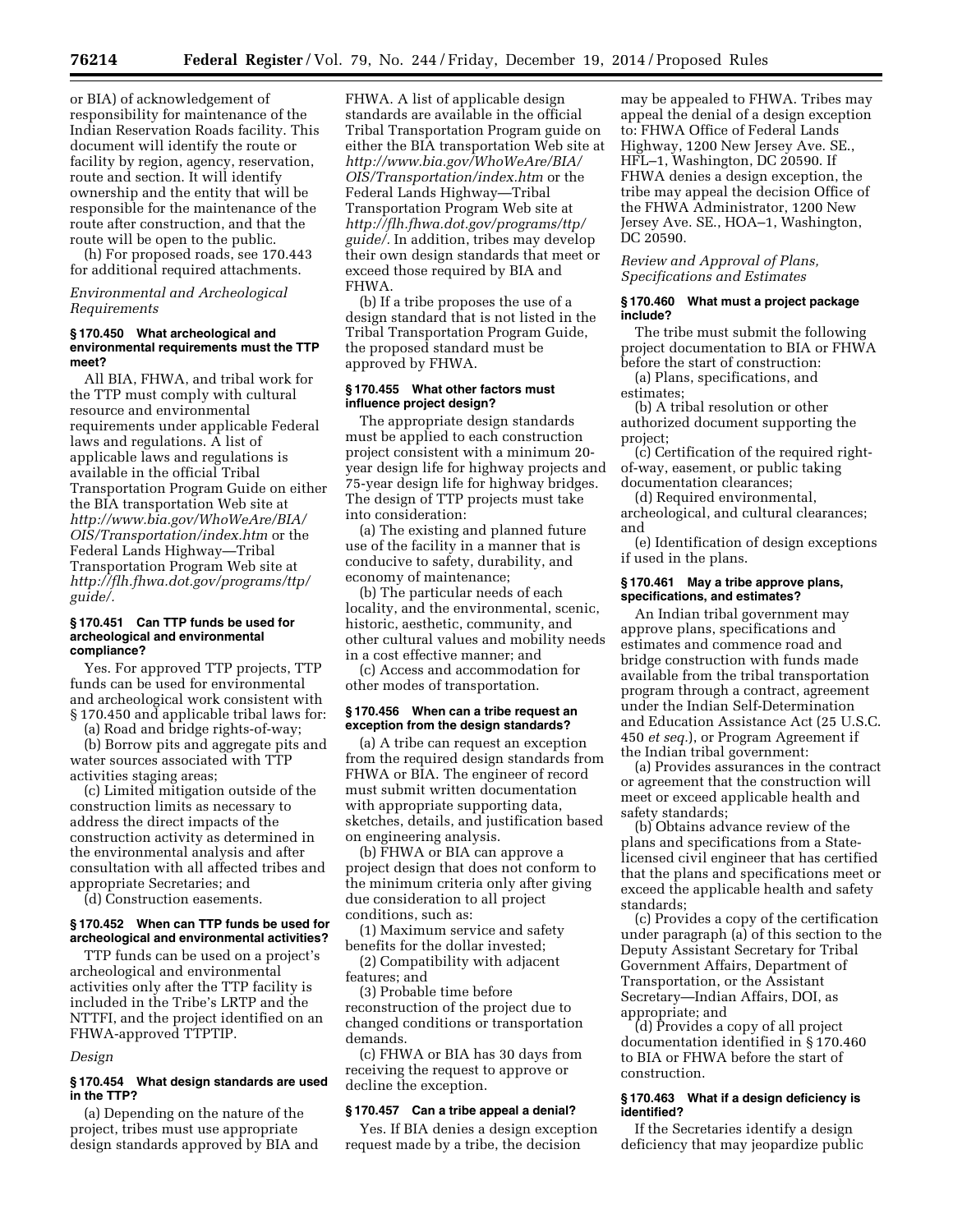health and safety if the facility is completed, they must:

(a) Immediately notify the tribe of the design deficiency and request that the tribe promptly resolve the deficiency under the standards in § 170.454; and

(b) For a BIA-prepared PS&E package, promptly resolve the deficiency under the standards in § 170.454 and notify the tribe of the required design changes.

# *Construction and Construction Monitoring*

#### **§ 170.470 Which construction standards must tribes use?**

(a) Tribes must either:

(1) Use the approved standards referred to in § 170.454; or

(2) Request approval for any other road and highway bridge construction standards that are consistent with or exceed the standards referred to in § 170.454.

(b) For designing and building eligible intermodal projects funded by the TTP Program, tribes must use either:

(1) Nationally recognized standards for comparable projects; or

(2) Tribally adopted standards that meet or exceed nationally recognized standards for comparable projects.

#### **§ 170.471 How are projects administered?**

(a) When a tribe carries out a TTP project, BIA or FHWA will monitor project performance under the requirements of 25 CFR 900.130 and 900.131, 25 CFR 1000.243 and 1000.249, program agreements, or other appropriate agreements. If BIA or FHWA discovers a problem during an on-site monitoring visit, BIA or FHWA must promptly notify the tribe and, if asked, provide technical assistance.

(b) BIA or the tribal government, as provided for under the contract or agreement, is responsible for day-to-day project inspections except for BIA monitoring under paragraph (a) of this section.

(c) BIA must process substantial changes in the scope of a construction project in coordination with the affected tribe.

(d) The tribe, other contractors, and BIA may perform quality control.

(e) When a tribe carries out TTP programs, functions, services and

activities under a Program Agreement or another appropriate agreement with BIA, FHWA and BIA will monitor performance under the executed Program Agreement and this part.

(f) Only the licensed professional engineer of record may change a TTP project's plans, specifications, and estimates (PS&E) during construction.

(1) The original approving agency must review each substantial change. The approving agency is the Federal, tribal, State, or local entity with PS&E approval authority over the project.

(2) The approving agency must consult with the affected tribe and the entity having maintenance responsibility.

(3) A change that exceeds the limits of available funding may be made only with the approving agency's consent.

#### **§ 170.472 What construction records must tribes and BIA keep?**

The following table shows which TTP construction records BIA and tribes must keep and the requirements for access.

| Record keeper | Records that must be kept                                                                                         | Access requirements                                                                                                                                                                                                              |
|---------------|-------------------------------------------------------------------------------------------------------------------|----------------------------------------------------------------------------------------------------------------------------------------------------------------------------------------------------------------------------------|
|               | All records required by ISDEAA and 25 CFR 900.130-<br>131 or 25 CFR 1000.243 and 1000.249, as appro-<br>priate.   | BIA and FHWA are allowed access to tribal TTP con-<br>struction and approved project specifications as re-<br>quired under 25 CFR 900.130, 900.131, 25 CFR<br>1000.243 and 1000.249, or the Program Agreement<br>as appropriate. |
|               | Completed daily reports of construction activities appro-<br>priate to the type of construction it is performing. | Upon reasonable advance request by a tribe, BIA must<br>provide reasonable access to records.                                                                                                                                    |

# **§ 170.473 When is a project complete?**

A project is considered substantially complete when all work is completed and accepted (except for minor tasks yet to be completed (punch list)) and the project is open to traffic. The project is completed only after all the requirements of this section are met.

(a) At the end of a construction project, the public authority, agency, or organization responsible for the project must make a final inspection. The inspection determines whether the project has been completed in reasonable conformity with the PS&E.

(1) Appropriate officials from the tribe, BIA, responsible public authority, and FHWA should participate in the inspection, as well as contractors and maintenance personnel.

(2) All project information must be made available during final inspection and used to develop the TTP construction project closeout report. Some examples of project information are: Daily diaries, weekly progress reports, subcontracts, subcontract expenditures, salaries, equipment expenditures, as-built drawings, etc.

(b) After the final inspection, the facility owner makes final acceptance of the project. At this point, the tribe or BIA must complete a project closeout and final accounting of all TTP

construction project expenditures under § 170.474.

(c) If 25 CFR part 169 applies to the project, all documents required by part 169 including, but not limited to, documentation attesting that the project was constructed entirely within the approved right-of-way must be completed.

### **§ 170.474 Who conducts the project closeout?**

The following table shows who must conduct the TTP construction project closeout and develop the report.

| If the project was completed by<br>$\sim$ $\sim$ | then                                                                                                           | and the closeout report must                                                                                                                                                                                                                                                                                                                                                                                   |
|--------------------------------------------------|----------------------------------------------------------------------------------------------------------------|----------------------------------------------------------------------------------------------------------------------------------------------------------------------------------------------------------------------------------------------------------------------------------------------------------------------------------------------------------------------------------------------------------------|
|                                                  | The region engineer or designee is respon-<br>sible for closing out the project and pre-<br>paring the report. | (1) Summarize the construction project records to ensure<br>compliance requirements have been met;<br>(2) Review the bid item quantities and expenditures to ensure<br>reasonable conformance with the PS&E and modifications;<br>(3) Be completed within 120 calendar days of the date of ac-<br>ceptance of the TTP construction project; and<br>(4) Be provided to the affected tribes and the Secretaries. |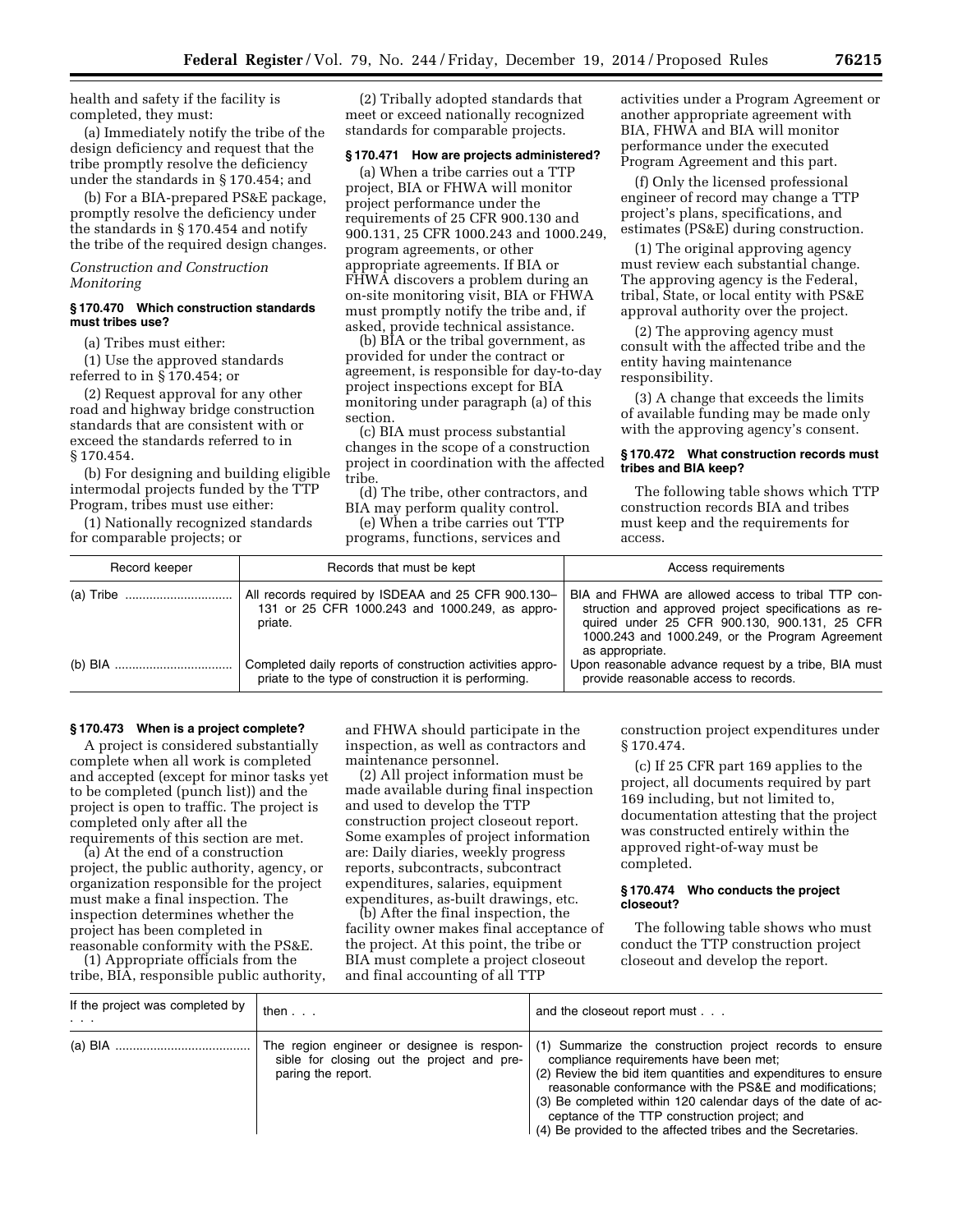| If the project was completed by<br>$\cdot$ $\cdot$ $\cdot$ | then                                                                                                                                                    | and the closeout report must                                                                                                                                                                                                                                                                                                  |
|------------------------------------------------------------|---------------------------------------------------------------------------------------------------------------------------------------------------------|-------------------------------------------------------------------------------------------------------------------------------------------------------------------------------------------------------------------------------------------------------------------------------------------------------------------------------|
|                                                            | negotiated under ISDEAA,<br>Aareements<br>FHWA, or other appropriate agreements<br>specify who is responsible for closeout and<br>preparing the report. | (1) Meet the requirements of ISDEAA;<br>$(2)$ Comply with 25 CFR 900.130(d) and 131(b)(10) and 25<br>CFR 1000.249, as applicable;<br>(3) Be completed within 120 calendar days of the date of ac-<br>ceptance of the project; and<br>(4) Be provided to all parties specified in the agreements ne-<br>gotiated under ISDEAA. |

#### *Management Systems*

#### **§ 170.502 Are nationwide management systems required for the TTP?**

(a) The Secretaries will, to the extent appropriate, implement safety, bridge, pavement, and congestion management systems for the Federal and tribal facilities included in the NTTFI.

(b) A tribe may develop its own tribal management system based on the nationwide management system requirements in 23 CFR part 973. The tribe may use either TTP formula funds or transportation planning funds defined in 23 U.S.C. 202(c) for this purpose. The tribal system must be consistent with Federal management systems.

#### *Bridge Program*

# **§ 170.510 What funds are available to address bridge activities?**

Funds are made available in 23 U.S.C. 202(d) to maintain a nationwide priority program for improving deficient bridges eligible for the tribal transportation program.

#### **§ 170.511 What activities are eligible for Tribal Transportation Facility Bridge funds?**

(a) The funds made available under 23 U.S.C. 202(d) must be used to:

(1) Carry out any planning, design, engineering, preconstruction, construction, and inspection of a bridge project to replace, rehabilitate, seismically retrofit, paint, apply calcium magnesium acetate, sodium acetate/ formate, or other environmentally acceptable, minimally corrosive antiicing and deicing composition; or

(2) Implement any countermeasure for deficient tribal transportation facility bridges, including multiple-pipe culverts.

(b) Further information regarding the use and availability of these funds can be found at 23 CFR part 661.

## **§ 170.512 How will Tribal Transportation Facility Bridge funds be made available to the tribes?**

Funds made available to tribes under 23 U.S.C. 202(d) may be included in the tribe's self-determination contracts, selfgovernance agreements, program agreements, and other appropriate agreements.

# **§ 170.513 When and how are bridge inspections performed?**

(a) All bridges identified on the NTTFI must be inspected under 23 U.S.C. 144.

(b) Employees performing inspections as required by § 170.513(a) must:

(1) Notify affected tribes and State and local governments that an inspection will occur;

(2) Offer tribal and State and local governments the opportunity to accompany the inspectors; and

(3) Otherwise coordinate with tribal and State and local governments.

(c) The person responsible for the bridge inspection team must meet the qualifications for bridge inspectors as defined in 23 U.S.C. 144.

# **§ 170.514 Who reviews bridge inspection reports?**

The person responsible for the bridge inspection team must send a copy of the inspection report to BIADOT. BIADOT:

(a) Reviews the report for quality assurance and works with FHWA to ensure the requirements of 23 U.S.C. 144 are carried out; and

(b) Furnishes a copy of the report to the BIA Regional Office, which will forward the copy to the affected tribe.

# **Subpart E—Service Delivery for Tribal Transportation Program**

#### *Funding Process*

# **§ 170.600 What must BIA include in the notice of funds availability?**

(a) Upon receiving the total fiscal year of TTP funding from FHWA:

(1) BIA will send a notice of funds availability to each BIA Regional Office and FHWA that includes the total funding available to each tribe within each region; and

(2) BIA and FHWA will forward the information to the tribes along with an offer of technical assistance.

(b) BIA and FHWA will distribute funds to eligible tribes upon execution of all required agreements or contracts between BIA/FHWA and the tribe. This distribution must occur:

(1) Within 30 days after funds are made available to the Secretary under this paragraph; and

(2) Upon execution of all required agreements or contracts between BIA/ FHWA and the tribe.

(c) Funds made available under this section will be expended on projects identified in a transportation improvement program approved by the Secretary. A listing of all FHWAapproved TTP projects (TTPTIP) is available on the BIA Transportation and FHWA Web sites.

#### **§ 170.602 If a tribe incurs unforeseen construction costs, can it get additional funds?**

The TTP is a tribal shares program based upon a statutory funding formula. Therefore, no additional TTP funding beyond each tribe's share is available for unforeseen construction costs. However, if a tribe is operating under a selfdetermination contract, it may request additional funds for that project under 25 CFR 900.130(e).

#### *Miscellaneous Provisions*

#### **§ 170.605 May BIA or FHWA use forceaccount methods in the TTP?**

When requested by a tribe, BIA or FHWA may use force-account methods in carrying out the eligible work of the TTP. Applicable Federal acquisition laws and regulations apply to BIA and FHWA when carrying out force-account activities on behalf of a tribe.

#### **§ 170.606 How do legislation and procurement requirements affect the TTP?**

Other legislation and procurement requirements apply to the TTP as shown in the following table: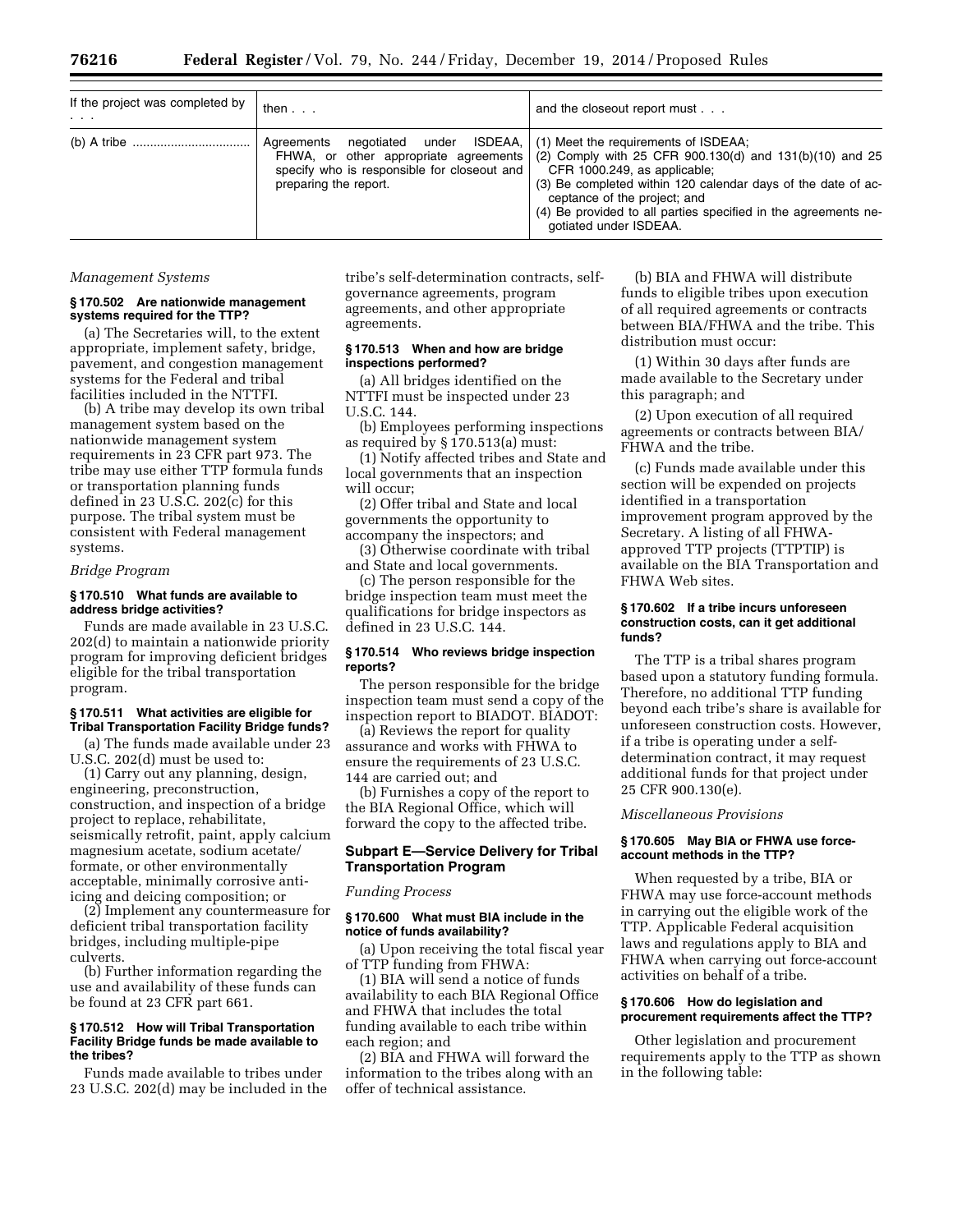| Legislation, regulation or other requirement | Applies to tribes<br>under<br>self-determination<br>contracts | Applies to tribes<br>under<br>self-governance<br>agreements | Applies to tribes<br>under BIA or FHWA<br>program<br>agreements | Applies to activities<br>performed by the<br>Secretary |
|----------------------------------------------|---------------------------------------------------------------|-------------------------------------------------------------|-----------------------------------------------------------------|--------------------------------------------------------|
|                                              | Yes(2)                                                        | No                                                          | l No ………………………<br>  No<br>  No                                  | Yes.<br>Yes.<br>Yes.<br>Yes.<br>Yes.                   |

(a) Unless agreed to by the tribe or tribal organization under ISDEAA, 25 U.S.C. 450j(a), and 25 CFR 900.115.

(b) Does not apply when tribe performs work with its own employees.

# **§ 170.607 Can a tribe use its allocation of TTP funds for contract support costs?**

Yes. Contract support costs are an eligible item out of a tribe's TTP allocation and need to be included in a tribe's project construction budget.

# **§ 170.608 Can a tribe pay contract support costs from DOI or BIA appropriations?**

No. Contract support costs for TTP construction projects cannot be paid out of DOI or BIA appropriations.

# **§ 170.609 Can a tribe receive additional TTP funds for start-up activities?**

No. Additional TTP funding for startup activities is not available.

# *Contracts and Agreements*

### **§ 170.610 Which TTP functions may a tribe assume?**

A tribe may assume all TTP functions and activities that are otherwise contractible and non-inherently Federal under self-determination contracts, selfgovernance agreements, program agreements, and other appropriate agreements. Administrative support functions are an eligible use of TTP funding.

#### **§ 170.611 What special provisions apply to ISDEAA contracts and agreements?**

(a) *Multi-year contracts and agreements.* The Secretary can enter into a multi-year TTP self-determination contract and self-governance agreement with a tribe under sections  $105(c)(1)(A)$ and (2) of ISDEAA. The amount of the contracts or agreements is subject to the availability of appropriations.

(b) *Consortia.* Under Title I and Title IV of ISDEAA, tribes and multi-tribal organizations are eligible to assume TTPs under consortium contracts or agreements. For an explanation of selfdetermination contracts, refer to Title I, 25 U.S.C. 450f. For an explanation of self-governance agreements, see Title IV, 25 U.S.C. 450b(l) and 458b(b)(2).

(c) *Advance payments.* The Secretary and the tribe must negotiate a schedule of advance payments as part of the terms of a self-determination contract under 25 CFR 900.132.

(d) *Design and construction contracts.*  The Secretary can enter into a design/ construct TTP self-determination contract that includes both the design and construction of one or more TTP projects. The Secretary may make advance payments to a tribe:

(1) Under a self-determination design/ construct contract for construction activities based on progress, need, and the payment schedule negotiated under 25 CFR 900.132; and

(2) Under a self-governance agreement in the form of annual or semiannual installments as indicated in the agreement.

#### **§ 170.612 Can non-contractible functions and activities be included in contracts or agreements?**

(a) All non-contractible TTP ''program'' and ''project'' functions are funded by the Administrative expenses identified in 23 U.S.C. 202(a)(6). These funds are only for use by BIA and FHWA transportation personnel performing program management and oversight, and project-related administration activities.

(b) Program functions cannot be included in self-determination contracts, self-governance agreements, program agreements, or other agreements. (23 U.S.C. 202(b)(6)(B) and 23 U.S.C. 202(b)(7)(B)). Appendix A to this subpart contains a list of program functions that cannot be contracted.

#### **§ 170.614 Can a tribe receive funds before BIA publishes the final notice of funding availability?**

A tribe can receive funds before BIA publishes the final notice of funding availability required by § 170.600(a) when partial year funding is made available to the TTP through continuing resolutions or other Congressional actions.

#### **§ 170.615 Can a tribe receive advance payments for non-construction activities under the TTP?**

Yes. A tribe must receive advance payments for non-construction activities under 25 U.S.C. 450*l* for selfdetermination contracts on a quarterly, semiannual, lump-sum, or other basis proposed by a tribe and authorized by law.

# **§ 170.616 How are payments made to tribes if additional funds are available?**

After an Agreement between BIA or FHWA and the tribe is executed, any additional funds will be made available to tribes under the terms of the executed Agreement.

# **§ 170.617 May a tribe include a contingency in its proposal budget?**

(a) A tribe with a self-determination contract may include a contingency amount in its proposed budget under 25 CFR 900.127(e)(8).

(b) A tribe with a self-governance agreement may include a projectspecific line item for contingencies if the tribe does not include its full TTP funding allocation in the agreement.

(c) The amounts in both paragraphs (a) and (b) of this section must be within the tribal share made available or within the negotiated ISDEAA contract or agreement.

# **§ 170.618 Can a tribe keep savings resulting from project administration?**

All funds made available to a tribe through the 23 U.S.C 202(b) are considered ''tribal'' and are available to the tribe until expended. However, they must be expended on projects and activities referenced on an FHWA approved TTPTIP.

# **§ 170.619 Do tribal preference and Indian preference apply to TTP funding?**

Tribal preference and Indian preference apply to TTP funding as shown in the following table: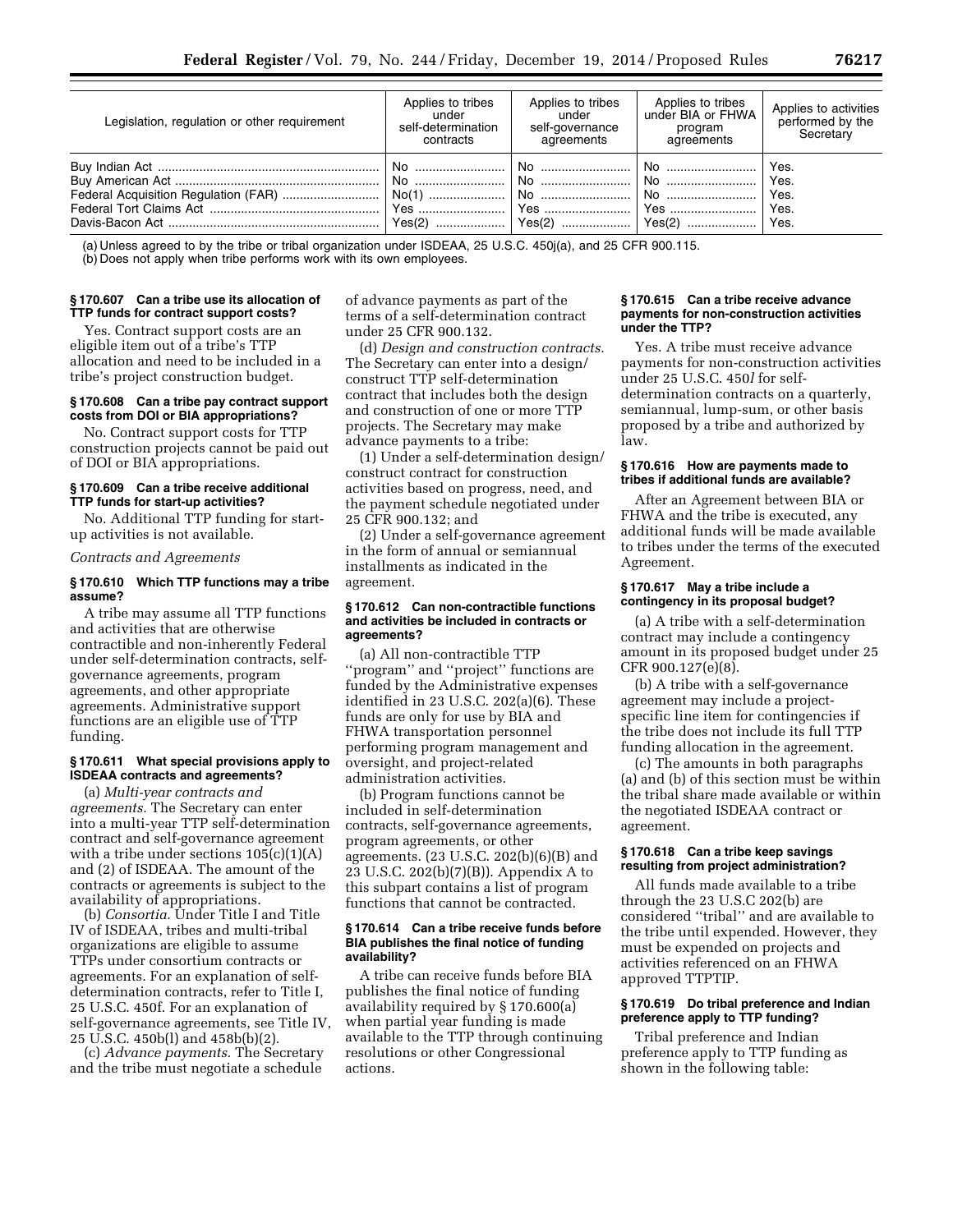| If $\ldots$                                                                                           | Then $\ldots$                                                                                                                                  |
|-------------------------------------------------------------------------------------------------------|------------------------------------------------------------------------------------------------------------------------------------------------|
|                                                                                                       | Section 7(c) under Title 1 of ISDEAA allows tribal employment or contract<br>preference laws, including tribe local preference laws to govern. |
|                                                                                                       | Section 7(b) under Title 1 of ISDEAA applies.                                                                                                  |
| (c) A self-governance agreement exists under Title IV of $\sqrt{25}$ CFR 1000.406 applies.<br>ISDEAA. |                                                                                                                                                |
|                                                                                                       | The language of the Program Agreement applies.                                                                                                 |

#### **§ 170.620 How do ISDEAA's Indian preference provisions apply?**

This section applies when the Secretary or a tribe enters into a cooperative, reimbursable, or other agreement with a State or local government for a TTP construction project. The tribe and the parties may choose to incorporate the provisions of section 7(b) of ISDEAA in the agreement.

# **§ 170.621 What if a tribe doesn't perform work under a contract or agreement?**

If a tribe fails to substantially perform work under a contract or agreement:

(a) For self-determination contracts, the Secretary must use the monitoring and enforcement procedures in 25 CFR 900.131(a) and (b) and ISDEAA, part 900 subpart L (appeals);

(b) For self-governance agreements, the Secretary must use the monitoring and enforcement procedures in 25 CFR part 1000, subpart K; or

(c) For FHWA or BIA TTP Agreements, the Secretaries will use the procedures identified in the Agreements.

# **§ 170.622 What TTP program, functions, services, and activities are subject to the self-governance construction regulations?**

All TTP design and construction projects and activities, whether included separately or under a program in the agreement, are subject to the regulations in 25 CFR part 1000, subpart K, including applicable exceptions.

# **§ 170.623 How are TTP projects and activities included in a self- governance agreement?**

To include a TTP project or activity in a self-governance agreement, the following information is required:

(a) All work must be included in the

FHWA-approved TTPTIP; and (b) All other information required

under 25 CFR part 1000, subpart K.

# **§ 170.624 Is technical assistance available?**

Yes. Technical assistance is available from BIA, the Office of Self-Governance, and FHWA for tribes with questions about contracting the TTP or TTP projects.

# **§ 170.625 What regulations apply to waivers?**

The following regulations apply to waivers:

- (a) For self-determination contracts, 25 CFR 900.140 through 900.148;
- (b) For self-governance agreements, 25 CFR 1000.220 through 1000.232; and
	- (c) For direct service, 25 CFR 1.2.

#### **§ 170.626 How does a tribe request a waiver of a Department of Transportation regulation?**

A tribe can request a waiver of a Department of Transportation regulation as shown in the following table:

| If the tribe's contract or<br>agreement is with | and $\ldots$                                        | then the tribe must $\ldots$                                                                                         |
|-------------------------------------------------|-----------------------------------------------------|----------------------------------------------------------------------------------------------------------------------|
|                                                 | the contract is a self-determination contract       | follow the procedures in ISDEAA, Title I, and 25 CFR<br>900.140 through 900.148.                                     |
| (b) The Secretary                               | the agreement is a tribal self-governance agreement | follow the procedures in 25 CFR 1000.220 through<br>1000.232.                                                        |
| (c) The Secretary of Trans-<br>portation.       |                                                     | make the request to the Secretary of Transportation at:<br>1200 New Jersey Ave. SE., HFL-1, Washington, DC<br>20590. |

# **Appendix to Subpart E—List of Program Functions That Cannot Be Subcontracted**

Per § 170.612, program functions cannot be included in self-determination contracts, selfgovernance agreements, program agreements, or other agreements. Program functions

include all of the following: (a) TTP project-related pre-contracting activities:

(1) Notifying tribes of available funding including the right of first refusal; and

(2) Providing technical assistance.

(b) TTP project-related contracting activities:

(1) Providing technical assistance;

(2) Reviewing all scopes of work under 25 CFR 900.122;

(3) Evaluating proposals and making declination decisions, if warranted;

(4) Performing declination activities;

(5) Negotiating and entering into contracts or agreements with State, tribal, and local

governments and other Federal agencies; (6) Processing progress payments or

contract payments;

(7) Approving contract modifications; (8) Processing claims and disputes with tribal governments; and

(9) Closing out contracts or agreements. (c) Planning activities:

(1) Reviewing and approving TTP transportation improvement programs developed by tribes or other contractors;

(2) Reviewing and approving TTP longrange transportation plans developed by tribes or other contractors; and

(d) Environmental and historical preservation activities:

(1) Reviewing and approving all items required for environmental compliance; and

(2) Reviewing and approving all items required for archaeological compliance.

(e) Processing rights-of-way:

(1) Reviewing rights-of-way applications and certifications;

(2) Approving rights-of-way documents; (3) Processing grants and acquisition of rights-of-way requests for tribal trust and

allotted lands under 25 CFR part 169;

(4) Responding to information requests; (5) Reviewing and approving documents

attesting that a project was constructed entirely within a right-of-way granted by BIA; and

(6) Performing custodial functions related to storing rights-of-way documents.

(f) Conducting project development and design under 25 CFR 900.131:

(1) Participating in the plan-in-hand reviews on behalf of BIA as facility owner;

(2) Reviewing and/or approving plans, specifications, and cost estimates (PS&E's) for health and safety assurance on behalf of BIA as facility owner;

(3) Reviewing PS&E's to assure compliance with NEPA as well as all other applicable Federal laws; and

(4) Reviewing PS&E's to assure compliance with or exceeding Federal standards for TTP design and construction.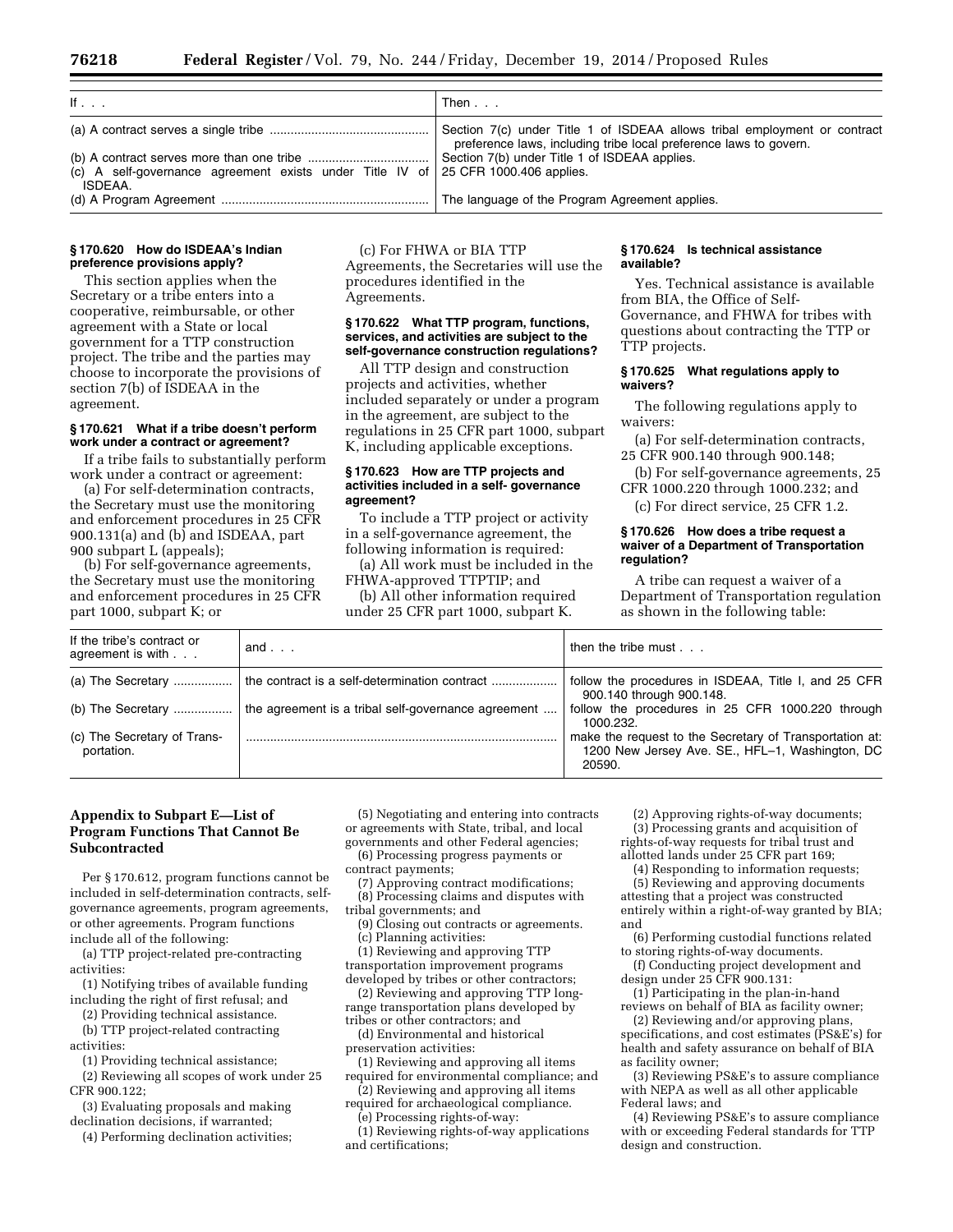(g) Construction:

- (1) Making application for clean air/clean water permits as facility owner;
- (2) Ensuring that all required State/tribal/ Federal permits are obtained
- (3) Performing quality assurance activities; (4) Conducting value engineering activities
- as facility owner; (5) Negotiating with contractors on behalf
- of Federal Government; (6) Approving contract modifications/ change orders;
	- (7) Conducting periodic site visits;
- (8) Performing all Federal Government required project-related activities contained in the contract documents and required by 25
- CFR parts 900 and 1000; (9) Conducting activities to assure
- compliance with safety plans as a jurisdictional responsibility hazardous materials, traffic control, OSHA, etc.;
- (10) Participating in final inspection and acceptance of project documents as built drawings on behalf of BIA as facility owner; and
- (11) Reviewing project closeout activities and reports.
- (h) Other activities:
- (1) Performing other non-contractible required TTP project activities contained in this part, ISDEAA and part 1000; and
- (2) Other Title 23 non-project-related management activities.
- (i) BIADOT program management:
- (1) Developing budget on needs for the TTP;
- (2) Developing legislative proposals;
- (3) Coordinating legislative activities;
- (4) Developing and issuing regulations;
- (5) Developing and issuing TTP planning, design, and construction standards;
- (6) Developing/revising interagency agreements;
- (7) Developing and approving TTP stewardship agreements in conjunction with FHWA;
- (8) Developing annual TTP obligation and TTP accomplishments reports;
- (9) Developing reports on TTP project
- expenditures and performance measures for the Government Performance and Results Act (GPRA);
- (10) Responding to/maintaining data for congressional inquiries;
- (11) Developing and maintaining funding formula and its database;
- (12) Allocating TTP and other
- transportation funding;
- (13) Providing technical assistance to tribe/ tribal organizations/agencies/regions;
- (14) Providing national program leadership for other Federal transportation related programs including: Transportation Alternatives Program, Tribal Transportation Assistance Program, Recreational Travel and Tourism, Transit Programs, ERFO Program, and Presidential initiatives;
- (15) Participating in and supporting tribal transportation association meetings;
- (16) Coordinating with and monitoring Indian Local Technical Assistance Program centers;
- (17) Planning, coordinating, and conducting BIA/tribal training;
- (18) Developing information management
- systems to support consistency in data
- format, use, etc., with the Secretary of Transportation for the TTP;
- (19) Participating in special transportation related workgroups, special projects, task forces and meetings as requested by tribes;
- (20) Participating in national, regional, and local transportation organizations;
- (21) Participating in and supporting FHWA Coordinated Technology Implementation program;
- (22) Participating in national and regional TTP meetings;
- (23) Consulting with tribes on non-project related TTP issues;
- (24) Participating in TTP, process, and product reviews;
- (25) Developing and approving national indefinite quantity service contracts;
- (26) Assisting and supporting the TTP Coordinating Committee;
- (27) Processing TTP Bridge program projects and other discretionary funding
- applications or proposals from tribes;
- (28) Coordinating with FHWA;
- (29) Performing stewardship of the TTP; (30) Performing oversight of the TTP and
- its funded activities; (31) Performing any other non-contractible
- TTP activity included in this part; and
- (32) Determining eligibility of new uses of TTP funds.
- (j) BIADOT Planning:
- (1) Maintaining the official TTP inventory;
- (2) Reviewing long-range transportation
- plans;
- (3) Reviewing and approving TTP
- transportation improvement programs; (4) Maintaining nationwide inventory of
- TTP strip and atlas maps;
- (5) Coordinating with tribal/State/regional/ local governments;
- (6) Developing and issuing procedures for management systems;
	- (7) Distributing approved TTP
- transportation improvement programs to BIA regions;
- (8) Coordinating with other Federal agencies as applicable;
- (9) Coordinating and processing the
- funding and repair of damaged Indian Reservation Roads with FHWA;
- (10) Calculating and distributing TTP transportation planning funds to BIA regions;
- (11) Reprogramming unused TTP transportation planning funds at the end of the fiscal year;
- (12) Monitoring the nationwide obligation of TTP transportation planning funds;
- (13) Providing technical assistance and
- training to BIA regions and tribes; (14) Approving Atlas maps;
- (15) Reviewing TTP inventory information for quality assurance; and
- (16) Advising BIA regions and tribes of transportation funding opportunities.
	- (k) BIADOT engineering:
- (1) Participating in the development of design/construction standards with FHWA;
- (2) Developing and approving design/ construction/maintenance standards;
- (3) Conducting TTP/product reviews; and (4) Developing and issuing technical
- criteria for management systems.
- (l) BIADOT responsibilities for bridges: (1) Maintaining BIA National Bridge
- Inventory information/database;
- (2) Conducting quality assurance of the bridge inspection program;
- (3) Reviewing and processing TTP Bridge program applications;
- (4) Participating in second level review of TTP bridge PS–E's; and
- (5) Developing criteria for bridge management systems.
- (m) BIADOT responsibilities to perform other non-contractible required TTP
- activities contained in this part.
- (n) BIA regional offices program management:
- (1) Designating TTP System roads;
- (2) Notifying tribes of available funding;
- (3) Developing State TTP transportation
- improvement programs;
- (4) Providing FHWA-approved TTP transportation improvement programs to
- tribes;

agreements;

agreements;

reports;

(GPRA);

safety, etc.;

and workshops;

congressional inquiries;

meetings and workshops;

association meetings;

- (5) Providing technical assistance to tribes/ tribal organizations/agencies;
- (6) Funding common services as provided as part of the region/agency/BIA Division of
- Transportation TTP costs;
- (7) Processing and investigating nonproject related tort claims;

(10) Developing control schedules/ transportation improvement programs; (11) Developing regional TTP stewardship

(12) Developing quarterly/annual TTP obligation and program accomplishments

(13) Developing reports on TTP project expenditures and performance measures for Government Performance and Results Act

(14) Responding to/maintaining data for

(15) Participating in Indian transportation

(17) Participating in BIA/tribal training development highway safety, work zone

(18) Participating in special workgroups, task forces, and meetings as requested by tribes and BIA region/agency personnel; (19) Participating in national, regional, or local transportation organizations meetings

(20) Reviewing Coordinated Technology Implementation Program project proposals; (21) Consulting with tribal governments on

(22) Funding costs for common services as provided as part of BIA TTP region/agency/

non-project related program issues;

(23) Reviewing TTP Atlas maps; (24) Processing Freedom of Information

(25) Monitoring the obligation and expenditure of all TTP funds allocated to BIA

and oversight of the funds; and

(26) Performing activities related to the application for ERFO funds, administration,

(27) Participating in TTP, process, and

contracting support costs;

Act (FOIA) requests;

product reviews.

region;

(16) Participating in Indian Local Technical Assistance Program (LTAP)

(8) Preparing budgets for BIA regional and agency TTP activities; (9) Developing/revising interagency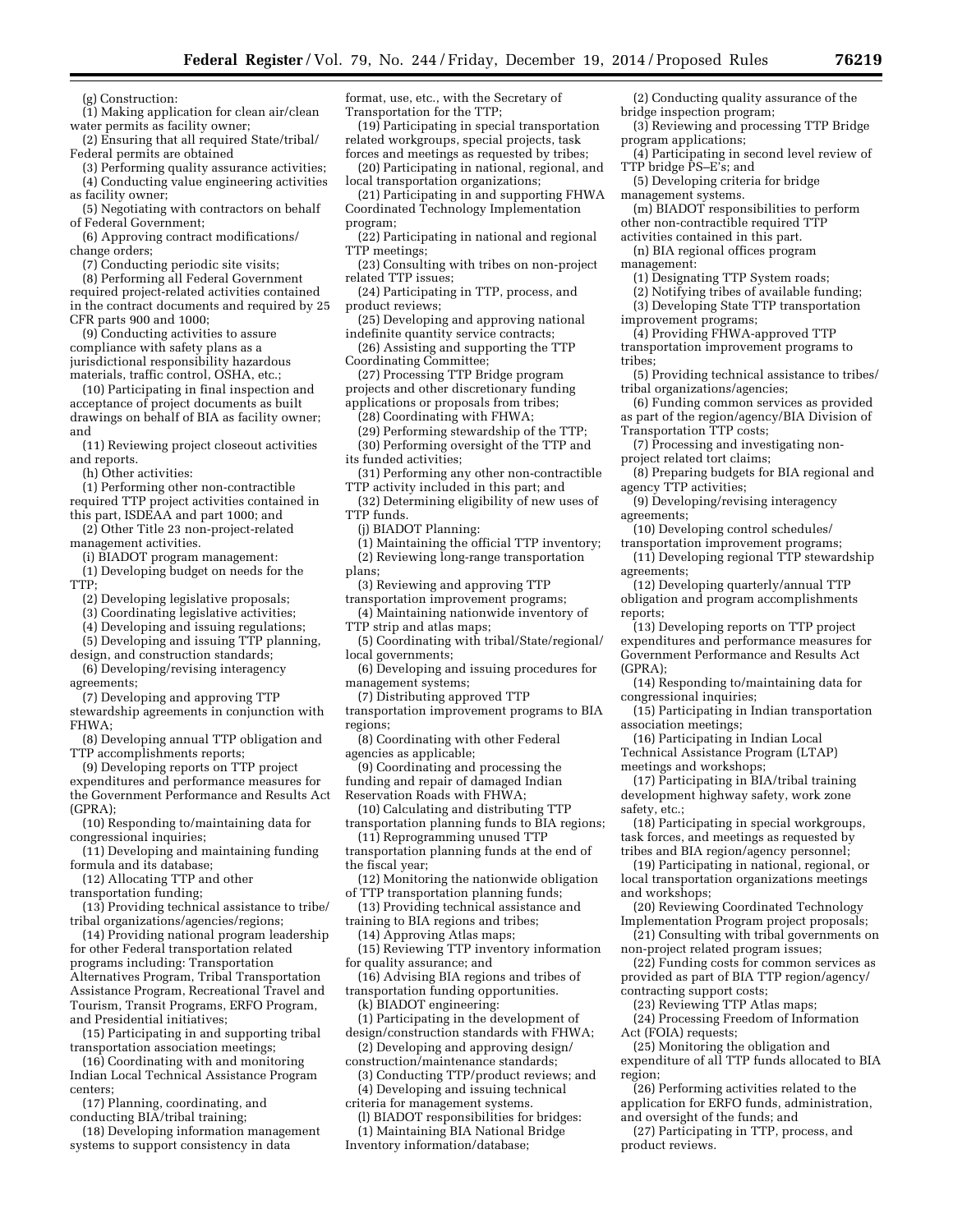(o) BIA regional offices' planning:

(1) Coordinating with tribal/State/regional/ local government;

(2) Coordinating and processing the funding and repair of damaged Tribal

Transportation Facility Roads with tribes; (3) Reviewing and approving TTP

Inventory data; (4) Maintaining, reviewing, and approving

the management systems databases; (5) Reviewing and approving TTP State

transportation improvement programs; and (6) Performing Federal responsibilities

identified in the TTP Transportation Planning Procedures and Guidelines manual.

(p) BIA regional offices' engineering: (1) Approving tribal standards for the TTP use;

(2) Developing and implementing new engineering techniques in the TTP; and

(3) Providing technical assistance. (q) BIA regional offices' responsibilities for

bridges:

(1) Reviewing and processing TTP bridge program applications;

(2) Reviewing and processing TTP bridge inspection reports and information; and

(3) Ensuring the safe use of roads and bridges.

(r) BIA regional offices' other

responsibilities for performing other noncontractible required TTP activities contained in this part.

# **Subpart F—Program Oversight and Accountability**

# **§ 170.700 What is the TTP Stewardship Plan/National Business Plan?**

The TTP stewardship plan/national business plan delineates the respective roles and responsibilities of BIA and FHWA in the administration of the TTP and the process used for fulfilling those roles and responsibilities.

#### **§ 170.701 May a direct service tribe and BIA Region sign a Memorandum of Understanding?**

Yes. A direct service tribe and BIA Region My sign a Memorandum of Understanding (MOU). A TTP tribal/ BIA region MOU is a document that a direct service tribe and BIA may enter into to help define the roles, responsibilities and consultation process between the regional BIA office and the Indian tribal government. It describes how the TTP will be carried out by BIA on the tribe's behalf.

# **§ 170.702 What activities may the Secretaries review and monitor?**

The Secretaries review and monitor the performance of all TTP activities.

# **§ 170.703 What program reviews do the Secretaries conduct?**

(a) BIADOT and FHWA conduct formal program reviews of BIA Regional Offices or tribes to examine program procedures and identify improvements. For a BIA Regional Office review, the

regional tribes will be notified of these formal program reviews. Tribes may send representatives to these meetings at their own expense.

(b) The review will provide recommendations to improve the program, processes and controls of management, planning, design, construction, financial and administration activities.

(c) After the review, the review team must:

(1) Make a brief oral report of findings and recommendations to the tribal

leadership or BIA Regional Director; and (2) Within 60 days, provide a written report of its findings and recommendations to the tribe, BIA, all participants, and affected tribal

governments and organizations.

# **§ 170.704 What happens when the review process identifies areas for improvement?**

When the review process identifies areas for improvement:

(a) The tribe or regional office must develop a corrective action plan within 60 days;

(b) BIADOT and FHWA review and approve the plan;

(c) FHWA may provide technical assistance during the development and implementation of the plan; and

(d) The reviewed tribe or BIA regional office implements the plan and reports either annually or biennially to BIADOT and FHWA on implementation.

# **Subpart G—Maintenance**

#### **§ 170.800 What funds are available for maintenance activities?**

(a) Under 23 U.S.C. 202(a)(8), a tribe can use TTP funding for maintenance, within the following limits, whichever is greater:

(1) 25 percent of its TTP funds; or (2) \$500,000.

(b) These funds can only be used to maintain the public facilities included in the NTTFI.

(c) Road sealing activities are not subject to this limitation.

(d) BIA retains primary responsibility, including annual funding request responsibility, for BIA road maintenance programs on Indian reservations.

(e) The Secretary of the Interior shall ensure that funding made available under the TTP for maintenance of tribal transportation facilities for each fiscal year is supplementary to, and not in lieu of, any obligation of funds by the BIA for road maintenance programs on Indian reservations.

# **§ 170.801 Can maintenance funds be used to improve TTP transportation facilities?**

No. The funds identified for maintenance in § 170.800 cannot be used to improve roads or other TTP transportation facilities to a higher road classification, standard or capacity.

#### **§ 170.802 Can a tribe perform road maintenance?**

Yes. A tribe may enter into selfdetermination contracts, self-governance agreements, program agreements, and other appropriate agreements to perform tribal transportation facility maintenance.

# **§ 170.803 To what standards must a TTP transportation facility be maintained?**

Subject to availability of funding, TTP transportation facilities must be maintained under either:

(a) A standard accepted by BIA or FHWA (as identified in the official Tribal Transportation Program guide on either the BIA transportation Web site at *[http://www.bia.gov/WhoWeAre/BIA/](http://www.bia.gov/WhoWeAre/BIA/OIS/Transportation/index.htm) [OIS/Transportation/index.htm](http://www.bia.gov/WhoWeAre/BIA/OIS/Transportation/index.htm)* or the Federal Lands Highway—Tribal Transportation Program Web site at *[http://flh.fhwa.dot.gov/programs/ttp/](http://flh.fhwa.dot.gov/programs/ttp/guide/) [guide/,](http://flh.fhwa.dot.gov/programs/ttp/guide/)* or

(b) Another tribal, Federal, State, or local government maintenance standard negotiated in an ISDEAA road maintenance self- determination contract or self-governance agreement.

## **§ 170.804 What if maintenance funding is inadequate?**

If BIA determines that a TTP transportation facility is not being maintained under TTP standards due to insufficient funding, it will:

(a) Notify the facility owner, and if the facility is a BIA system road, continue to request annual maintenance funding for that facility; and

(b) Report these findings to the Secretary of Transportation under 23 U.S.C. 201(a). BIA will provide a draft copy of the report to the affected tribe for comment before forwarding it to Secretary of Transportation.

# **§ 170.805 What maintenance activities are eligible for TTP funding?**

TTP Maintenance funding support a wide variety of activities necessary to maintain facilities identified in the NTTFI.A list of eligible activities is available in the official Tribal Transportation Program guide on either the BIA transportation Web site at *[http://www.bia.gov/WhoWeAre/BIA/](http://www.bia.gov/WhoWeAre/BIA/OIS/Transportation/index.htm) [OIS/Transportation/index.htm](http://www.bia.gov/WhoWeAre/BIA/OIS/Transportation/index.htm)* or the Federal Lands Highway—Tribal Transportation Program Web site at *[http://flh.fhwa.dot.gov/programs/ttp/](http://flh.fhwa.dot.gov/programs/ttp/guide/) [guide/.](http://flh.fhwa.dot.gov/programs/ttp/guide/)*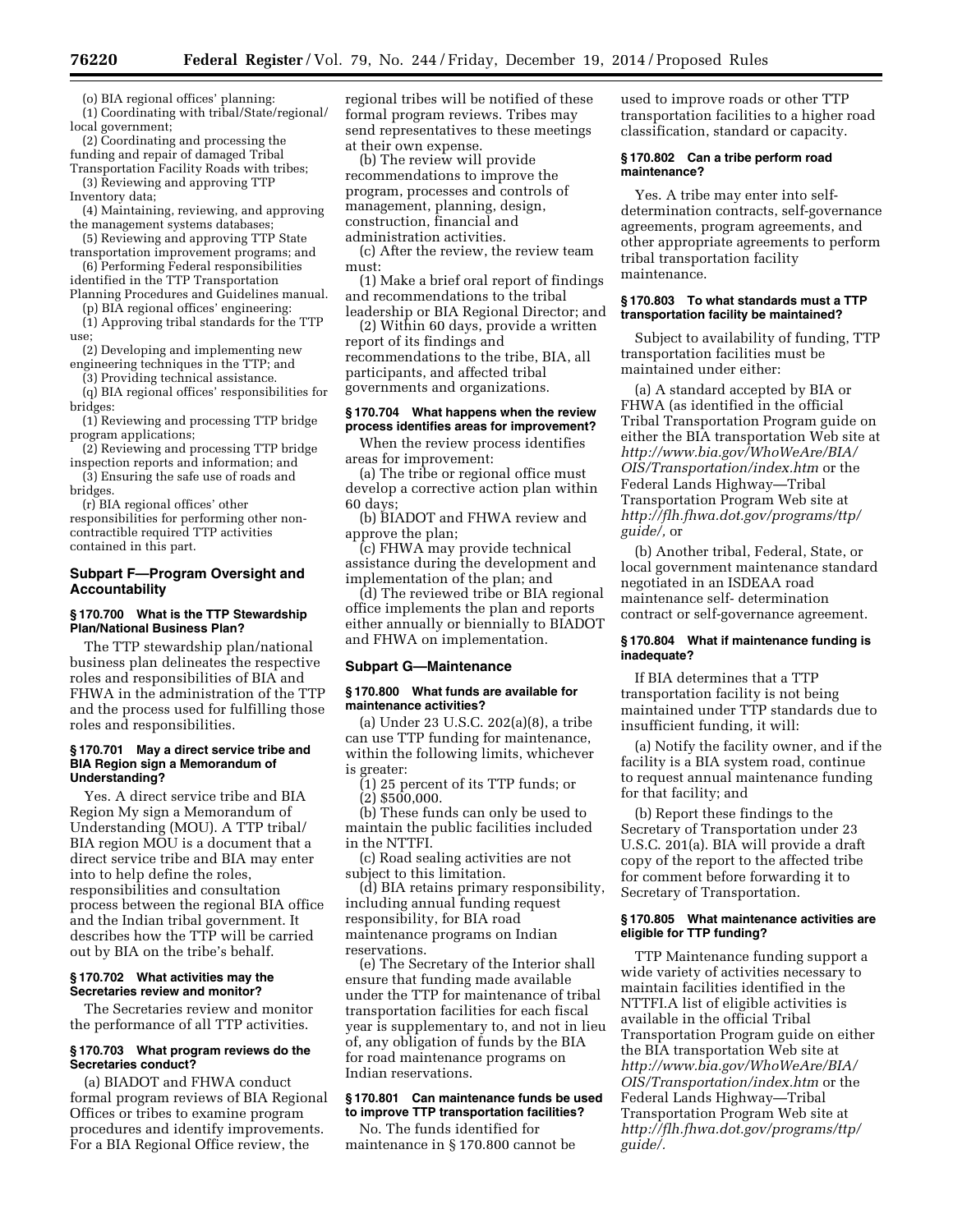#### **Subpart H—Miscellaneous Provisions**

*Reporting Requirements and Indian Preference* 

#### **§ 170.910 What information on the TTP or projects must BIA or FHWA provide?**

At the written request of a tribe, BIA or FHWA must provide available information on the TTP or projects to a tribe within a reasonable time.

#### **§ 170.911 Are Indians entitled to employment and training preferences?**

(a) Federal law gives hiring and training preferences, to the greatest extent feasible, to Indians for all work performed under the TTP.

(b) Under 25 U.S.C. 450e(b), 23 U.S.C. 140(d), 25 U.S.C. 47, and 23 U.S.C. 202(a)(3), Indian organizations and Indian-owned economic enterprises are entitled to a preference, to the greatest extent feasible, in the award of contracts, subcontracts and sub-grants for all work performed under the TTP.

# **§ 170.912 Does Indian employment preference apply to Federal-aid Highway Projects?**

(a) Tribal, State, and local governments may provide an Indian employment preference for Indians living on or near a reservation on projects and contracts that meet the definition of a tribal transportation facility. (See 23 U.S.C. 101(a)(12) and 140(d), and 23 CFR 635.117(d).)

(b) Tribes may target recruiting efforts toward Indians living on or near Indian reservations, Indian lands, Alaska Native villages, pueblos, and Indian communities.

(c) Tribes and tribal employment rights offices should work cooperatively with State and local governments to develop contract provisions promoting employment opportunities for Indians on eligible federally funded transportation projects. Tribal, State, and local representatives should confer to establish Indian employment goals for these projects.

# **§ 170.913 Do tribal-specific employment rights and contract preference laws apply?**

Yes. When a tribe or consortium administers a TTP or project intended to benefit that tribe or a tribe within the consortium, the benefitting tribe's employment rights and contracting preference laws apply. (See § 170.619 and 25 U.S.C. 450e(c).)

# **§ 170.914 What is the difference between tribal preference and Indian preference?**

Indian preference is a hiring preference for Indians in general. Tribal preference is a preference adopted by a tribal government that may or may not include a preference for Indians in

general, Indians of a particular tribe, Indians in a particular region, or any combination thereof.

# **§ 170.915 May tribal employment taxes or fees be included in a TTP project budget?**

Yes. The cost of tribal employment taxes or fees may be included in the budget for a TTP project.

# **§ 170.916 May tribes impose taxes or fees on those performing TTP services?**

Yes. Tribes, as sovereign nations, may impose taxes and fees for TTP activities. When a tribe administers TTPs or projects under ISDEAA, its tribal employment and contracting preference laws, including taxes and fees, apply.

#### **§ 170.917 Can tribes receive direct payment of tribal employment taxes or fees?**

This section applies to non-tribally administered TTP projects. Tribes can request that BIA pay tribal employment taxes or fees directly to them under a voucher or other written payment instrument, based on a negotiated payment schedule. Tribes may consider requesting direct payment of tribal employment taxes or fees from other transportation departments in lieu of receiving their payment from the contractor.

#### **§ 170.918 What applies to the Secretaries collection of data under the TTP?**

Under 23 U.S.C. 201(c)(6), the Secretaries will collect and report data necessary to implement the Tribal Transportation Program under the ISDEAA, including:

(a) Inventory and condition information on Federal lands transportation facilities and tribal transportation facilities; and

(b) Bridge inspection and inventory information on any Federal bridge open to the public.

# *Tribal Transportation Departments*

#### **§ 170.930 What is a tribal transportation department?**

A tribal transportation department is a department, commission, board, or official of any tribal government charged by its laws with the responsibility for highway construction. Tribal governments, as sovereign nations, have inherent authority to establish their own transportation departments under their own tribal laws. Tribes may staff and organize transportation departments in any manner that best suits their needs. Tribes can receive technical assistance from TTACs, BIA regional road engineers, FHWA, or AASHTO to establish a tribal transportation department.

#### **§ 170.931 Can tribes use TTP funds to pay tribal transportation department operating costs?**

Yes. Tribes can use TTP funds to pay the cost of planning, administration, and performance of approved TTP activities (see § 170.115). Tribes can also use BIA road maintenance funds to pay the cost of planning, administration, and performance of maintenance activities under this part.

#### **§ 170.932 Are there other funding sources for tribal transportation departments?**

There are many sources of funds that may help support a tribal transportation department. The following are some examples of additional funding sources:

- (a) Tribal general funds;
- (b) Tribal Priority Allocation;
- (c) Tribal permits and license fees; (d) Tribal fuel tax;
- 

(e) Federal, State, private, and local transportation grants assistance;

(f) Tribal Employment Rights Ordinance fees (TERO); and

(g) Capacity building grants from Administration for Native Americans and other organizations.

# **§ 170.933 Can tribes regulate oversize or overweight vehicles?**

Yes. Tribal governments can regulate travel on roads under their jurisdiction and establish a permitting process to regulate the travel of oversize or overweight vehicles, under applicable Federal law. BIA may, with the consent of the affected tribe, establish a permitting process to regulate the travel of oversize or overweight vehicles on BIA-system roads.

# *Resolving Disputes*

#### **§ 170.934 Are alternative dispute resolution procedures available?**

(a) Federal agencies should use mediation, conciliation, arbitration, and other techniques to resolve disputes brought by TTP beneficiaries. The goal of these alternative dispute resolution (ADR) procedures is to provide an inexpensive and expeditious forum to resolve disputes. Federal agencies should resolve disputes at the lowest possible staff level and in a consensual manner whenever possible.

(b) Except as required in 25 CFR part 900 and part 1000, tribes operating under a self-determination contract or self-governance agreement are entitled to use dispute resolution techniques prescribed in:

(1) The ADR Act, 5 U.S.C. 571–583; (2) The Contract Disputes Act, 41 U.S.C. 601–613; and

(3) The Indian Self-Determination and Education Assistance Act and the implementing regulations (including for